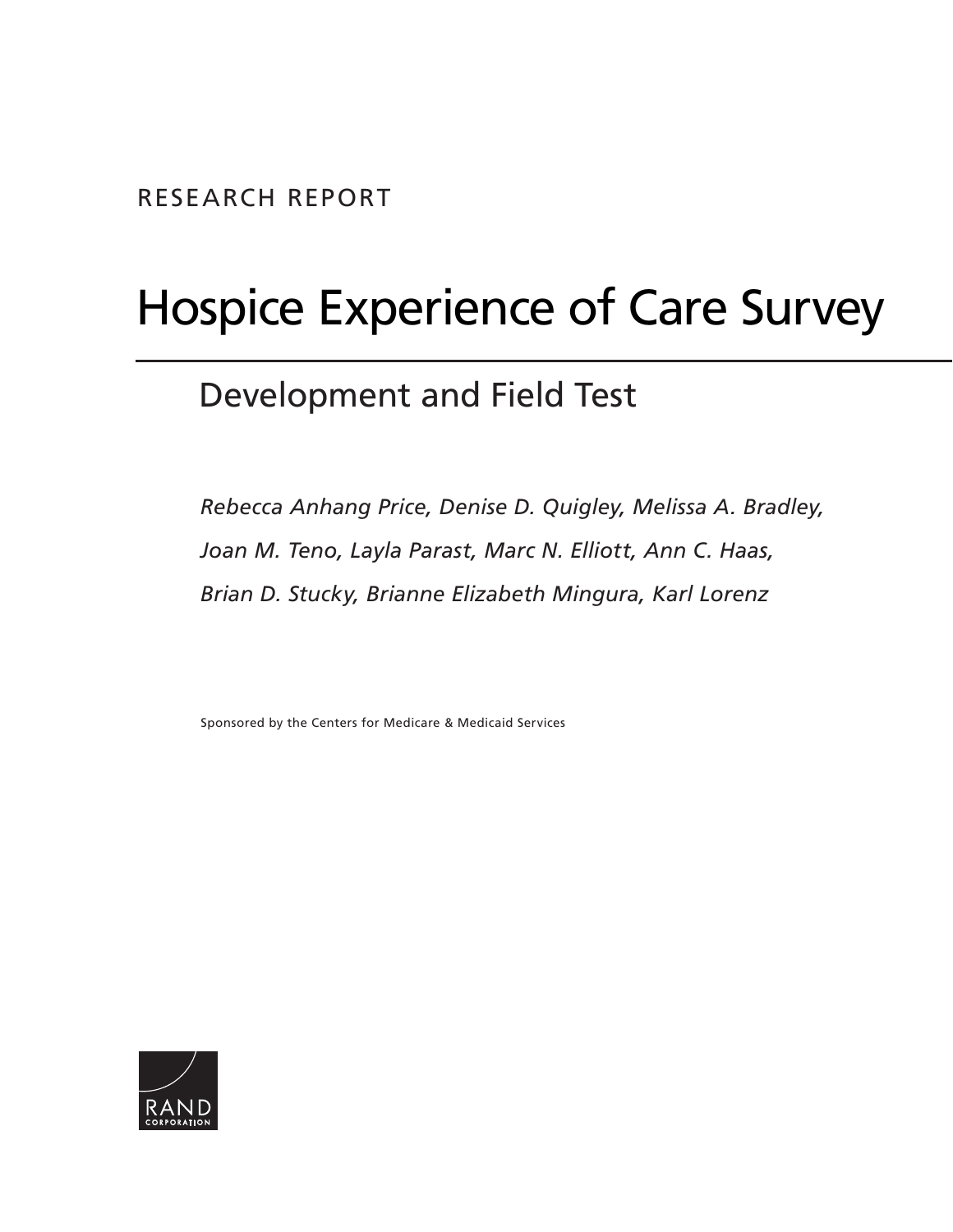The research described in this report was sponsored by the Centers for Medicare & Medicaid Services and was produced within RAND Health, a division of the RAND Corporation.

The RAND Corporation is a nonprofit institution that helps improve policy and decisionmaking through research and analysis. R AND's publications do not necessarily reflect the opinions of its research clients and sponsors.

Support RAND—make a tax-deductible charitable contribution at www.rand.org/giving/ contribute.html

RAND<sup>®</sup> is a registered trademark.

© Copyright 2014 R AND Corporation

This document and trademark(s) contained herein are protected by law. This representation of R AND intellectual property is provided for noncommercial use only. Unauthorized posting of RAND documents to a non-RAND website is prohibited. RAND documents are protected under copyright law. Permission is given to duplicate this document for personal use only, as long as it is unaltered and complete. Permission is required from RAND to reproduce, or reuse in another form, any of our research documents for commercial use. For information on reprint and linking permissions, please see the RAND permissions page (http://www.rand.org/pubs/permissions.html).

RAND OFFICES SANTA MONICA, CA • WASHINGTON, DC PITTSBURGH, PA • NEW ORLEANS, LA • JACKSON, MS • BOSTON, MA CAMBRIDGE, UK · BRUSSELS, BE -

www.rand.org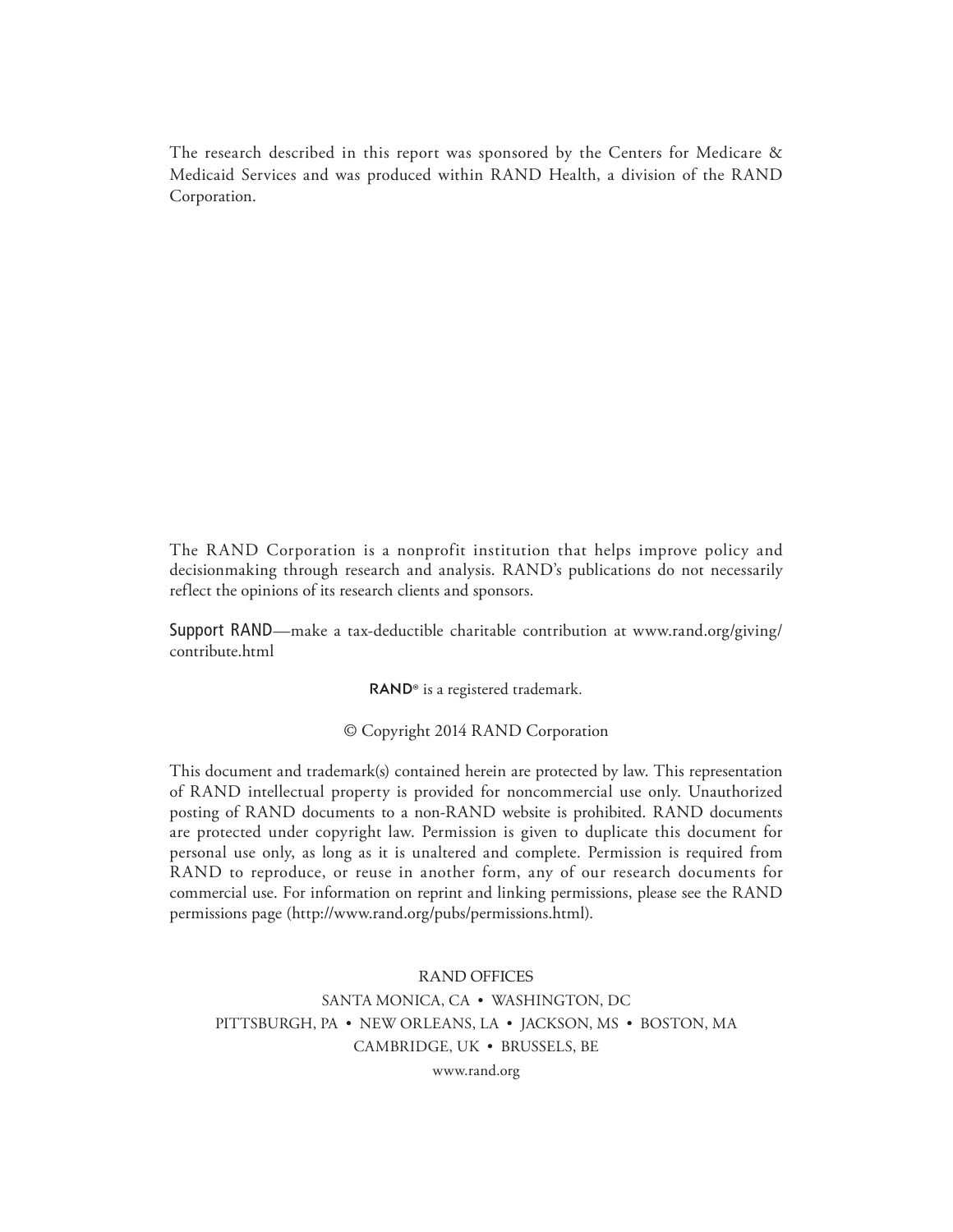### Preface

 In September 2012, the Centers for Medicare & Medicaid Services (CMS) entered into a contract with the RAND Corporation to design and field-test a future Consumer Assessment of Healthcare Providers and Systems (CAHPS®) survey to measure the experiences that patients and their information for monitoring the care provided. CMS intends to implement the survey nationally in participate on a monthly basis in order to receive the full Annual Payment Update. caregivers have had with hospice care. The survey was developed to provide a source of information from which selected measures could be publicly reported to beneficiaries and their family members as a decision aid for selection of a hospice program, aid hospices with their internal quality improvement efforts and external benchmarking with other facilities, and provide CMS with 2015. Eligible hospices will be required to administer the survey for a dry run for at least one month in the first quarter of 2015. Beginning in the second quarter of 2015, hospices will be required to

In this report, we briefly summarize the work that we conducted to develop and field-test the new survey, referred to as the Hospice Experience of Care Survey during the field test and being implemented nationally as the CAHPS Hospice Survey beginning in 2015. We provide an overview of the survey development process, describe the field test design and procedures, present analytic methods and findings from the field test, and discuss the implications of those findings for the final survey instrument for national implementation.

This work was sponsored by CMS under contract number HHSM-500-2012-00126G, for which Lori Teichman serves as project officer. The research was conducted in RAND Health, a division of the RAND Corporation. A profile of RAND Health, abstracts of its publications, and ordering information can be found at http://www.rand.org/health.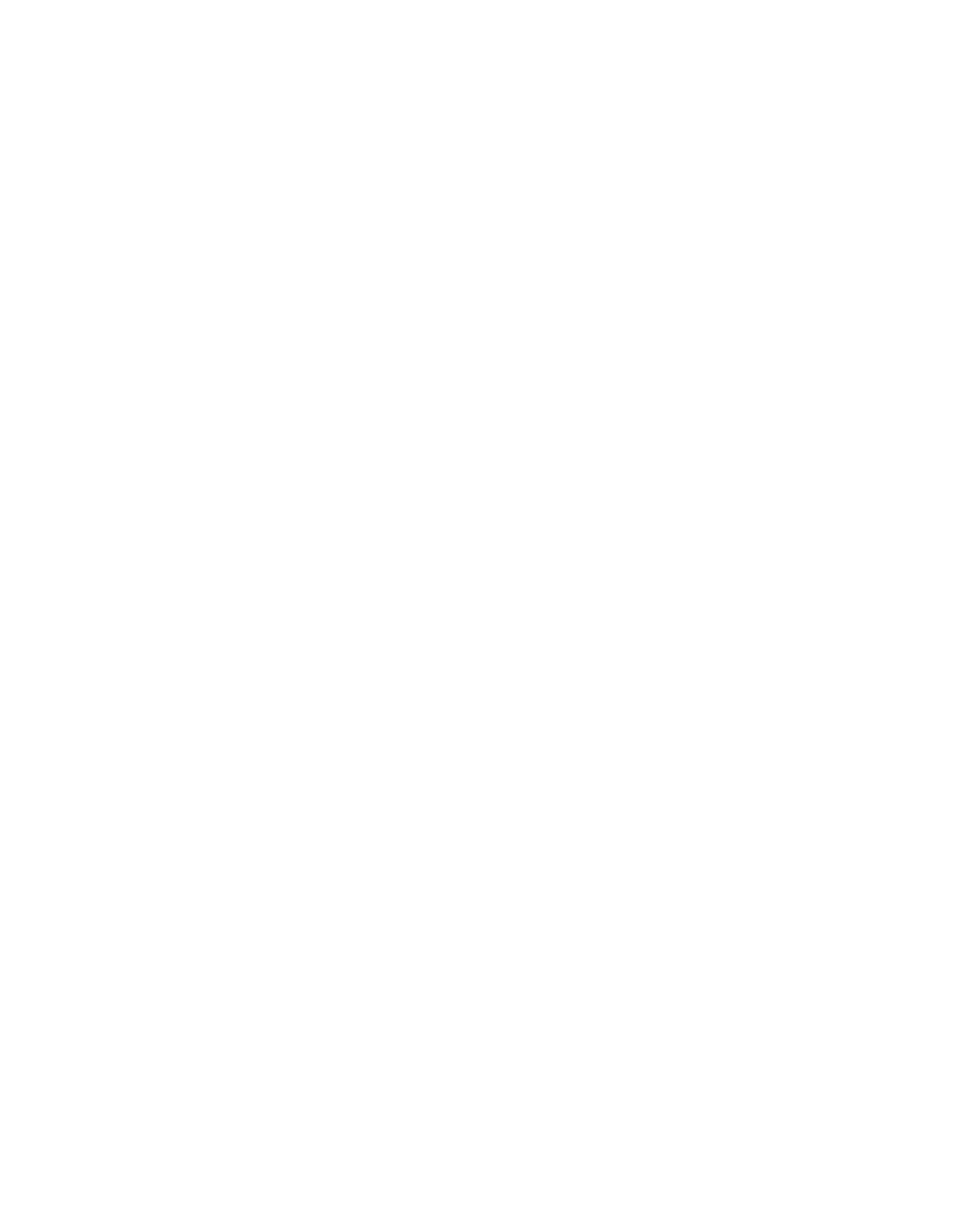## Contents

| Characteristics of Field Test Hospices, Decedents, and Caregiver Respondents 9                      |  |
|-----------------------------------------------------------------------------------------------------|--|
|                                                                                                     |  |
|                                                                                                     |  |
|                                                                                                     |  |
|                                                                                                     |  |
|                                                                                                     |  |
| Association Between Hospice, Decedent, and Caregiver Characteristics and Hospice Experience of Care |  |
|                                                                                                     |  |
|                                                                                                     |  |
|                                                                                                     |  |
|                                                                                                     |  |
|                                                                                                     |  |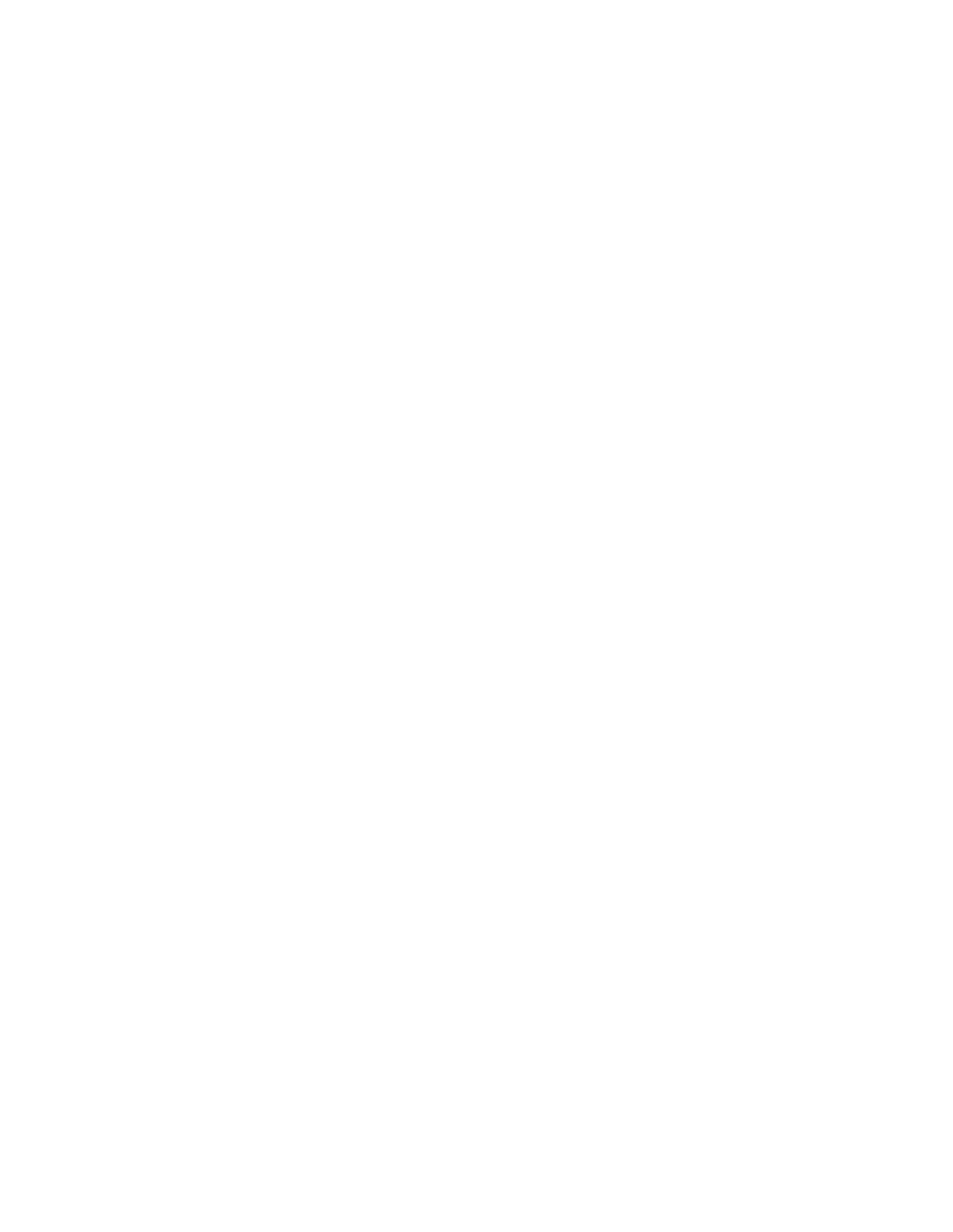## Tables

| Table 3.3. Overall Unadjusted Mean Scores for Overall Rating, Willingness to Recommend, and |  |
|---------------------------------------------------------------------------------------------|--|
|                                                                                             |  |
| Table 3.4. Adjusted Mean Response for Each Developed Composite, Overall Rating, and         |  |
|                                                                                             |  |
|                                                                                             |  |
|                                                                                             |  |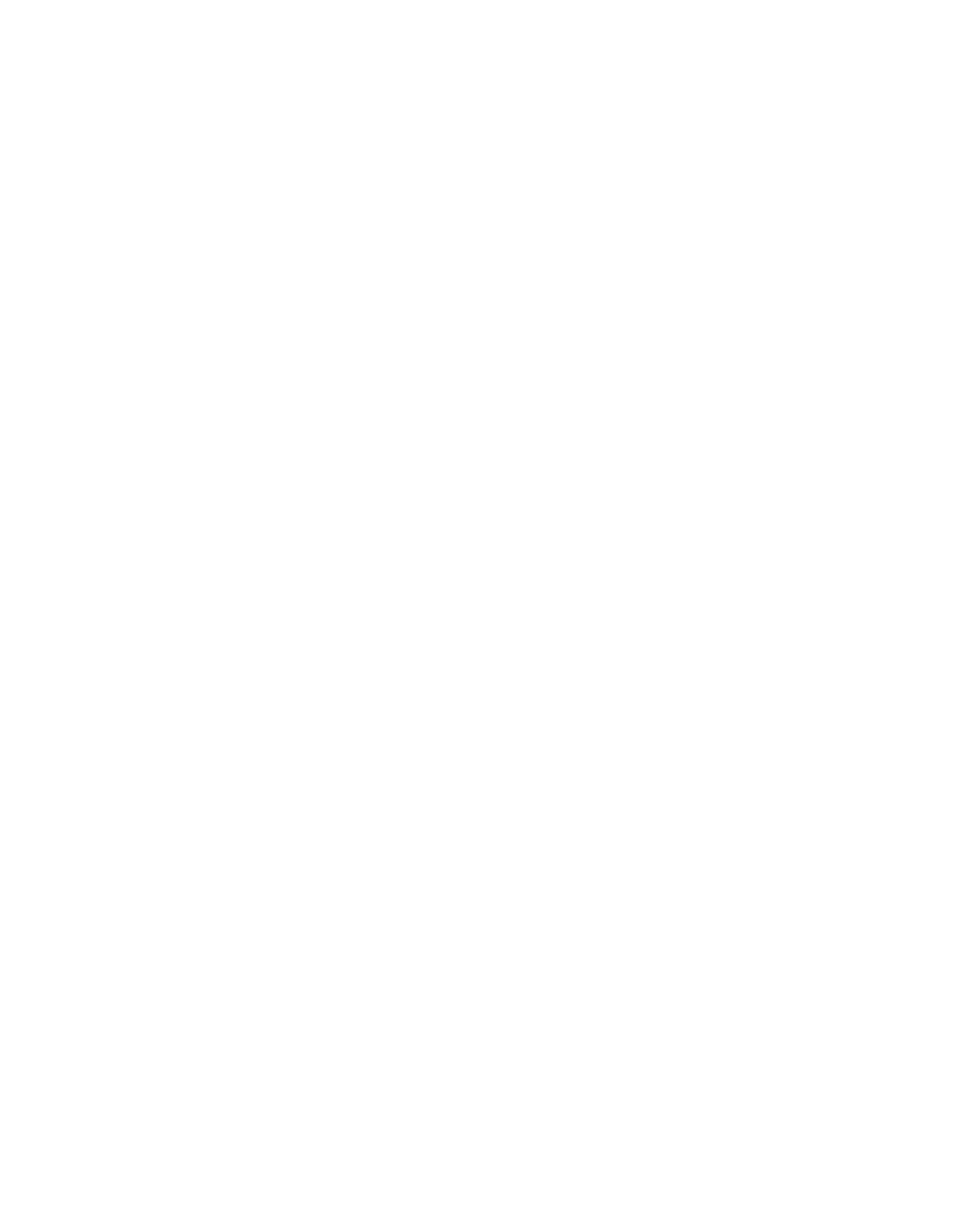## Abstract

 for a variety of settings but none for hospice care. In September 2012, CMS contracted the RAND Corporation to design and field-test a future Consumer Assessment of Healthcare Providers and Systems (CAHPS®) survey to measure the experiences that patients and their caregivers have with selection of a hospice program, (2) aid hospices with their internal quality improvement efforts and external benchmarking with other facilities, and (3) provide CMS with information for monitoring The Centers for Medicare & Medicaid Services (CMS) has implemented care experience surveys hospice care. The survey was developed to (1) provide a source of information from which selected measures could be publicly reported to beneficiaries and their family members as a decision aid for the care provided. This report briefly summarizes the work conducted to develop and field-test the new survey, referred to as the Hospice Experience of Care Survey during the field test and being implemented nationally as the CAHPS Hospice Survey beginning in 2015. It provides an overview of the survey development process, describes the field test design and procedures, presents analytic methods and findings from the field test, and discusses the implications of those findings for the final survey instrument for national implementation.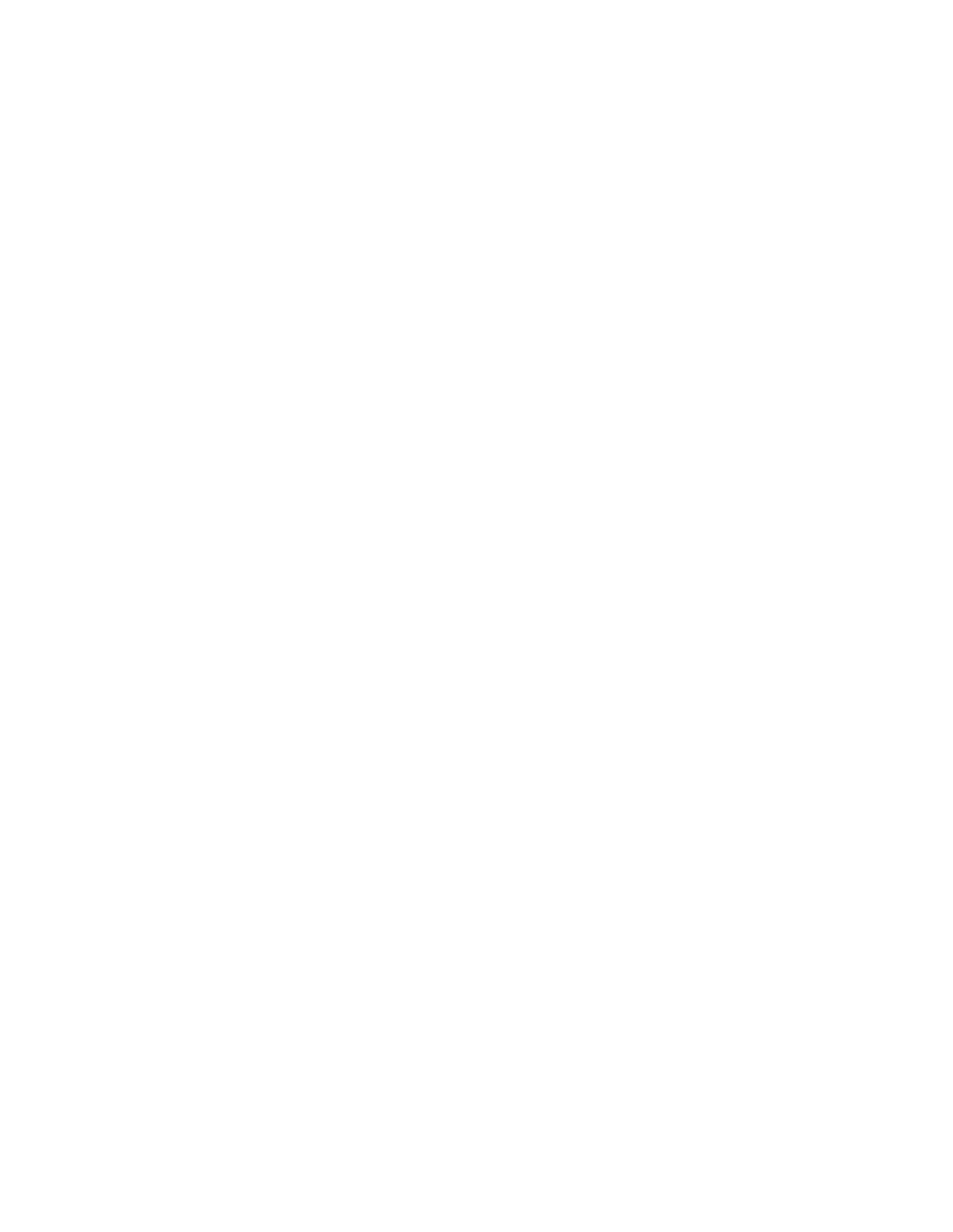$\overline{a}$ 

administrative assistance throughout the project. This work was sponsored by the Centers for Medicare and Medicaid Services under contract HHSM-500-2012-00126G, for which Lori Teichman served as the contracting officer's representative. We gratefully acknowledge the expert input of Paul D. Cleary of the Yale School of Public Health, Ron D. Hays of the University of California at Los Angeles Department of Medicine, and Alan M. Zaslavsky of Harvard Medical School, as well as insight from the members of our technical expert panel and the family caregivers who participated in the our qualitative and cognitive interviews. We are thankful to Laura Giordano, Pat Spencer, and Marina Whitmore of the Health Services Advisory Group for their expert hospice recruitment activities; to Rosa-Elena Garcia of RAND for her contributions to data collection; and to Jamie Greenberg of RAND for excellent

This report was peer-reviewed according to the RAND Corporation standards for high-quality research and analysis.<sup>1</sup> We appreciate insightful reviews from Julie Brown and Carla Zema.

<sup>&</sup>lt;sup>1</sup> RAND Corporation, "Standards for High-Quality Research and Analysis: Perpetuating RAND's Tradition of High- Quality Research," undated. As of June 27, 2014: http://www.rand.org/standards.html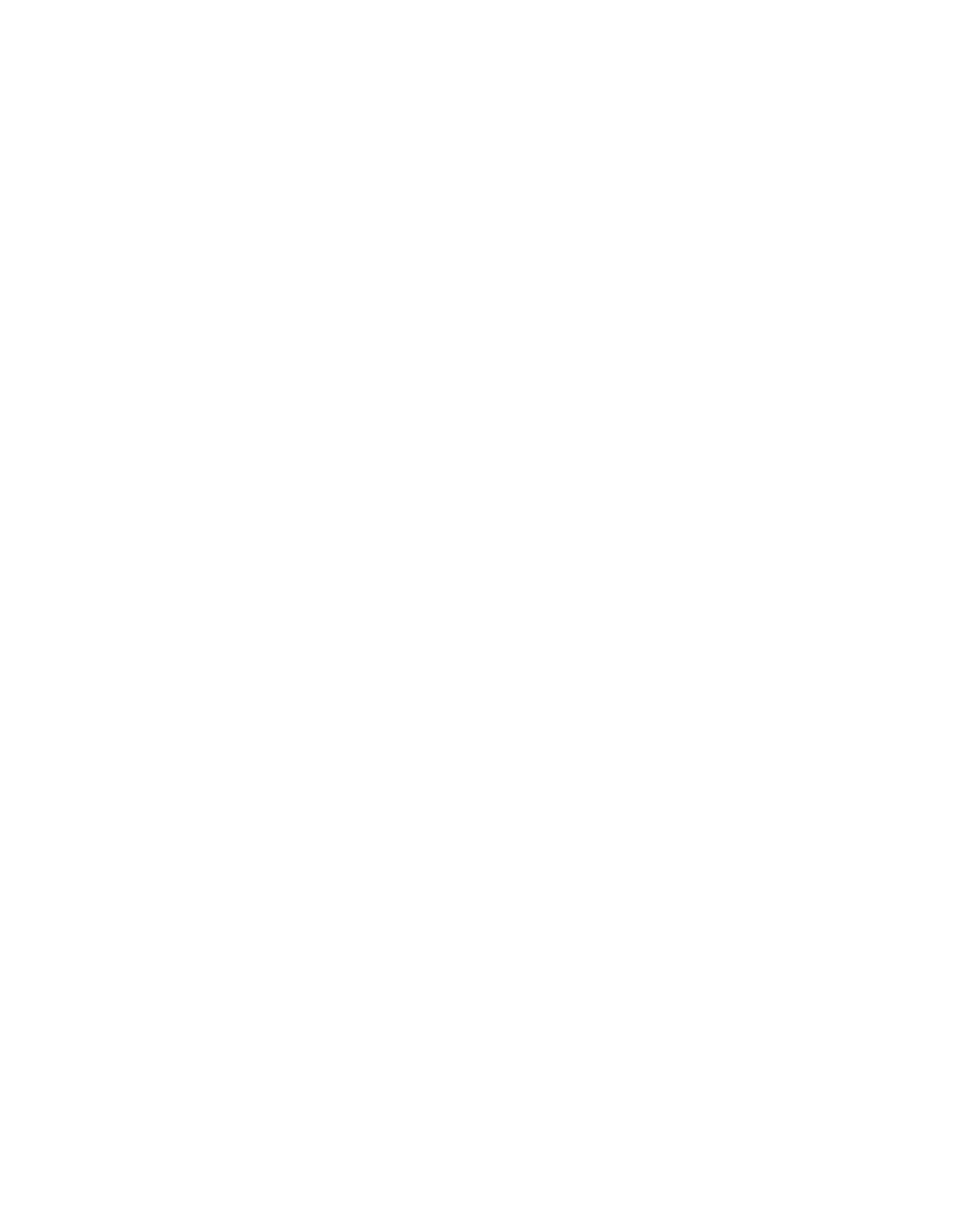## Abbreviations

| ACO.         | Accountable Care Organization                                                  |
|--------------|--------------------------------------------------------------------------------|
| AHRQ         | Agency for Healthcare Research and Quality                                     |
| <b>CAHPS</b> | Consumer Assessment of Healthcare Providers and Systems                        |
| СI           | confidence interval                                                            |
| <b>CMA</b>   | case-mix adjustment                                                            |
| CMS          | <b>Centers for Medicare &amp; Medicaid Services</b>                            |
| <b>FEHC</b>  | <b>Family Evaluation of Hospice Care</b>                                       |
|              | HCAHPS Consumer Assessment of Healthcare Providers and Systems Hospital Survey |
| <b>HECS</b>  | Hospice Experience of Care Survey                                              |
| <b>ICC</b>   | intraclass correlation coefficient                                             |
| <b>IPU</b>   | inpatient unit                                                                 |
|              | MCAHPS Medicare Consumer Assessment of Healthcare Providers and Systems        |
|              | MedPAC Medicare Payment Advisory Commission                                    |
| SD           | standard deviation                                                             |
| <b>TEP</b>   | technical expert panel                                                         |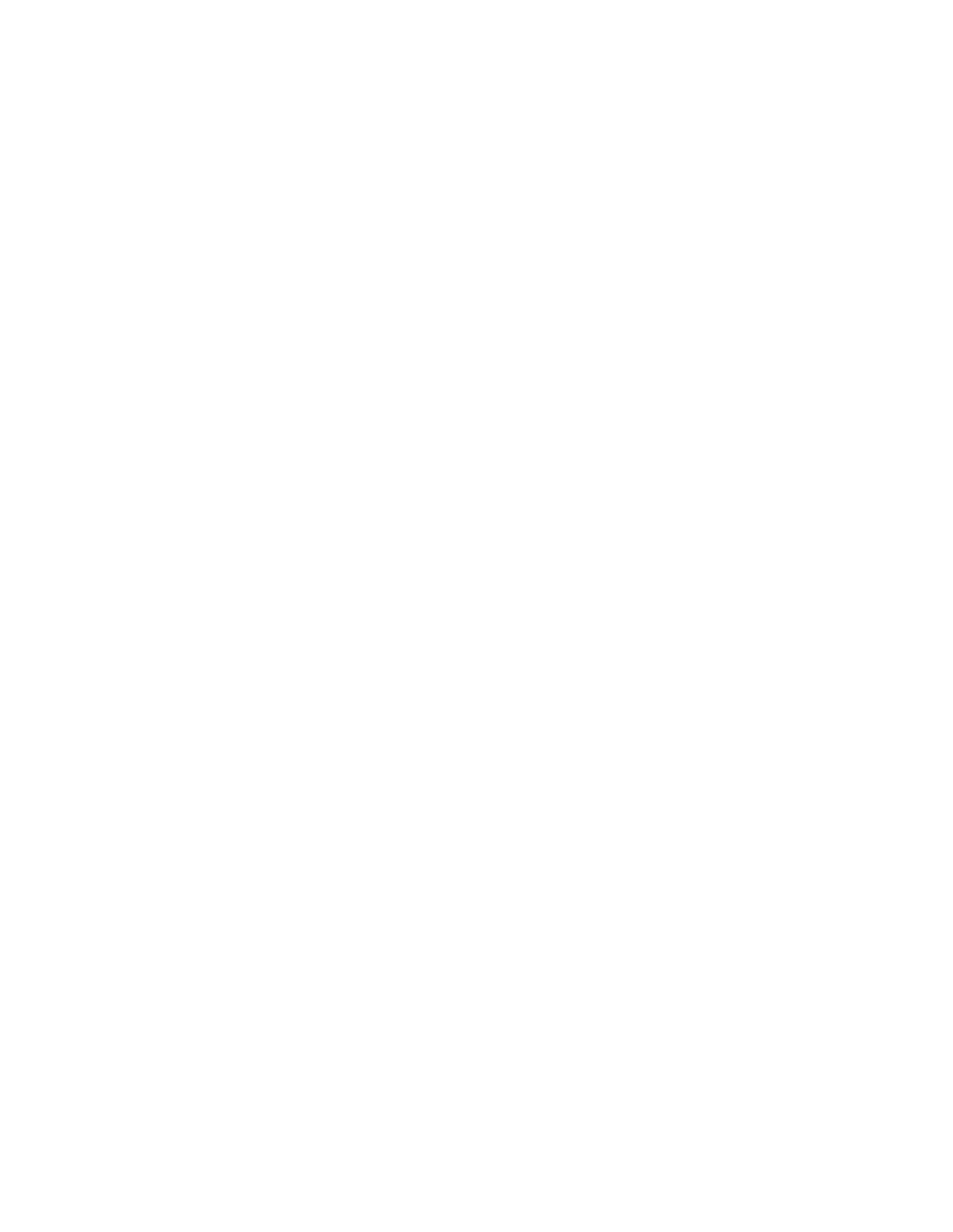The Centers for Medicare & Medicaid Services (CMS) has implemented experience-of-care surveys for a variety of settings, including traditional Medicare, Medicare Advantage and Part D Prescription Drug Plans, hospitals, and home health agencies. Although CMS and the Agency for Healthcare Research and Quality (AHRQ) have developed additional Consumer Assessment of Healthcare Providers and Systems (CAHPS®) surveys for in-center hemodialysis facilities, nursing homes, and clinician and group practices, none of these surveys addresses experiences with hospice care.

 In September 2012, CMS entered into a contract with RAND to design and field-test a future CAHPS survey to measure the experiences that patients and their caregivers have had with hospice of a hospice program, (2) aid hospices with their internal quality improvement efforts and external benchmarking with other facilities, and (3) provide CMS with information for monitoring the care in order to receive the full Annual Payment Update. care. The survey was developed to (1) provide a source of information from which selected measures could be publicly reported to beneficiaries and their family members as a decision aid for selection provided. National implementation of the survey will begin in 2015. Eligible hospices will be required to administer the survey for a dry run for at least one month in the first quarter of 2015. Beginning in the second quarter of 2015, hospices will be required to participate on a monthly basis

In this report, we briefly summarize the work that we conducted to develop and field-test the new survey, referred to as the Hospice Experience of Care Survey (HECS) during the field test and being implemented nationally as the CAHPS Hospice Survey beginning in 2015. We provide an overview of the survey development process, describe the field test design and procedures, present analytic methods and findings from the field test, and discuss the implications of those findings for the final survey instrument for national implementation.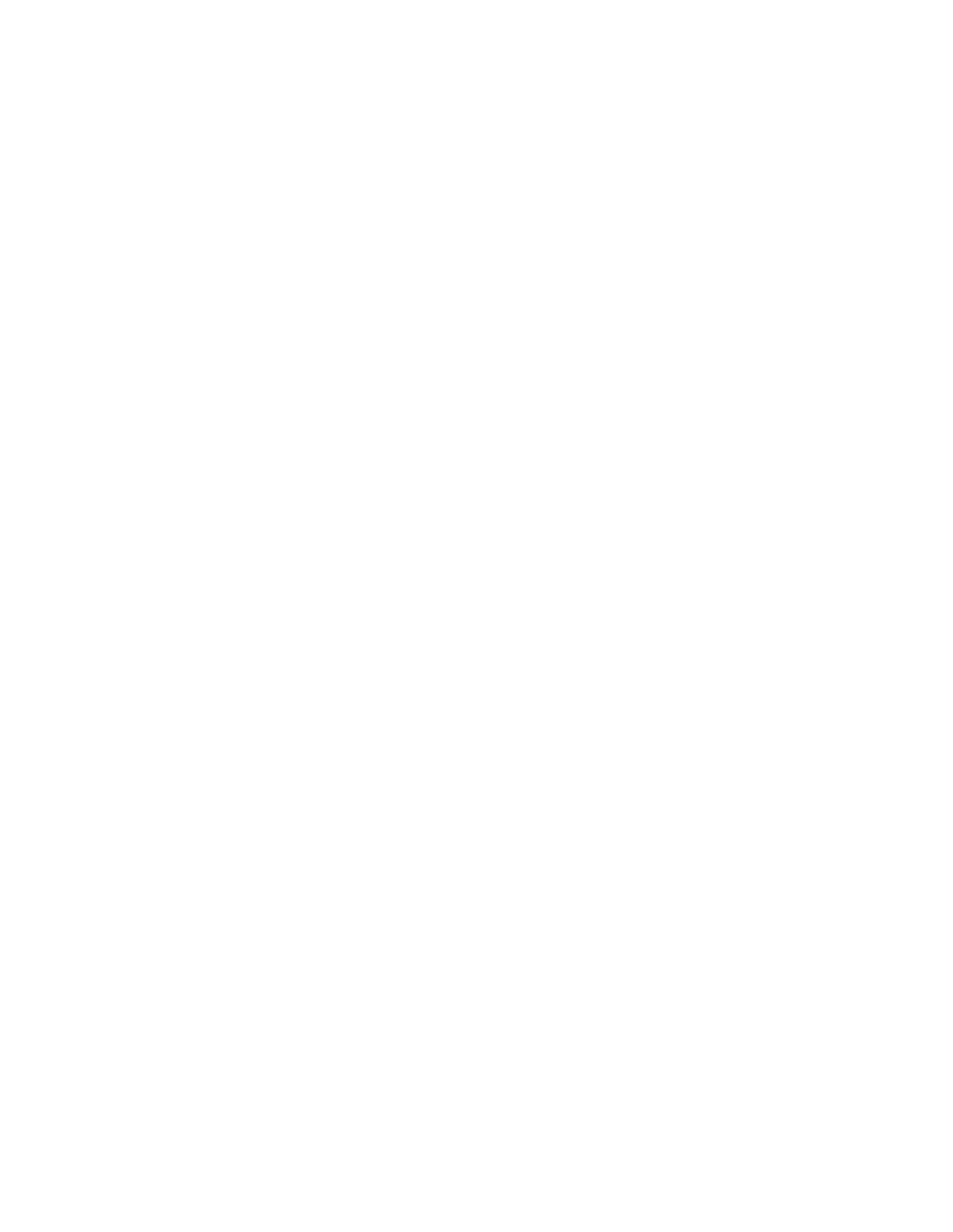Content and design of the HECS were informed by the following inputs:

- a call for topic areas in the Federal Register
- a review of the literature and environmental scan of existing tools for measuring experiences with end-of-life care
- • qualitative inquiry (interviews and focus group) with primary caregivers of hospice patients
- input and feedback from survey and hospice care quality experts at a technical expert panel (TEP)
- cognitive testing with primary caregivers of hospice patients.

## Call for Topic Areas

In response to a call for topic areas published in the Federal Register in January 2013, stakeholder groups provided suggestions for survey content, including the following:

- perceptions of the adequacy and frequency of provider visits
- measures of physical, psychosocial, and economic distress of patients receiving hospice care in the nursing home
- level of support from the nursing home in obtaining a hospice referral
- adequacy and redundancy of services from the hospice care team and the residential facility
- information about experiences with medication changes
- regular use of comprehensive symptom management instruments in the hospice setting
- speed and degree of symptom management, as well as flexibility in meeting patient needs
- availability of information to support informed decision making by patients and their caregivers
- degree to which hospice providers discussed, understood, respected, and met patient and caregiver preferences regarding the extent and intensity of life-prolonging care
- understanding hospice; respect and dignity; the care planning process; the caregiver's • specific items to address patient–provider communication; care coordination; shared decisionmaking; symptom management, including pain and anxiety; access to care; confidence to perform care tasks; emotional and spiritual support; caregiver circumstances; and recommendation of the hospice to others.

## Literature Review and Environmental Scan

 content were as follows: A systematic review of the peer-reviewed literature on experiences with end-of-life care identified 87 articles containing 50 unique survey tools. The most common categories of survey

- information, care planning, or communication (number of survey questions  $= 632$ )
- symptoms  $(303)$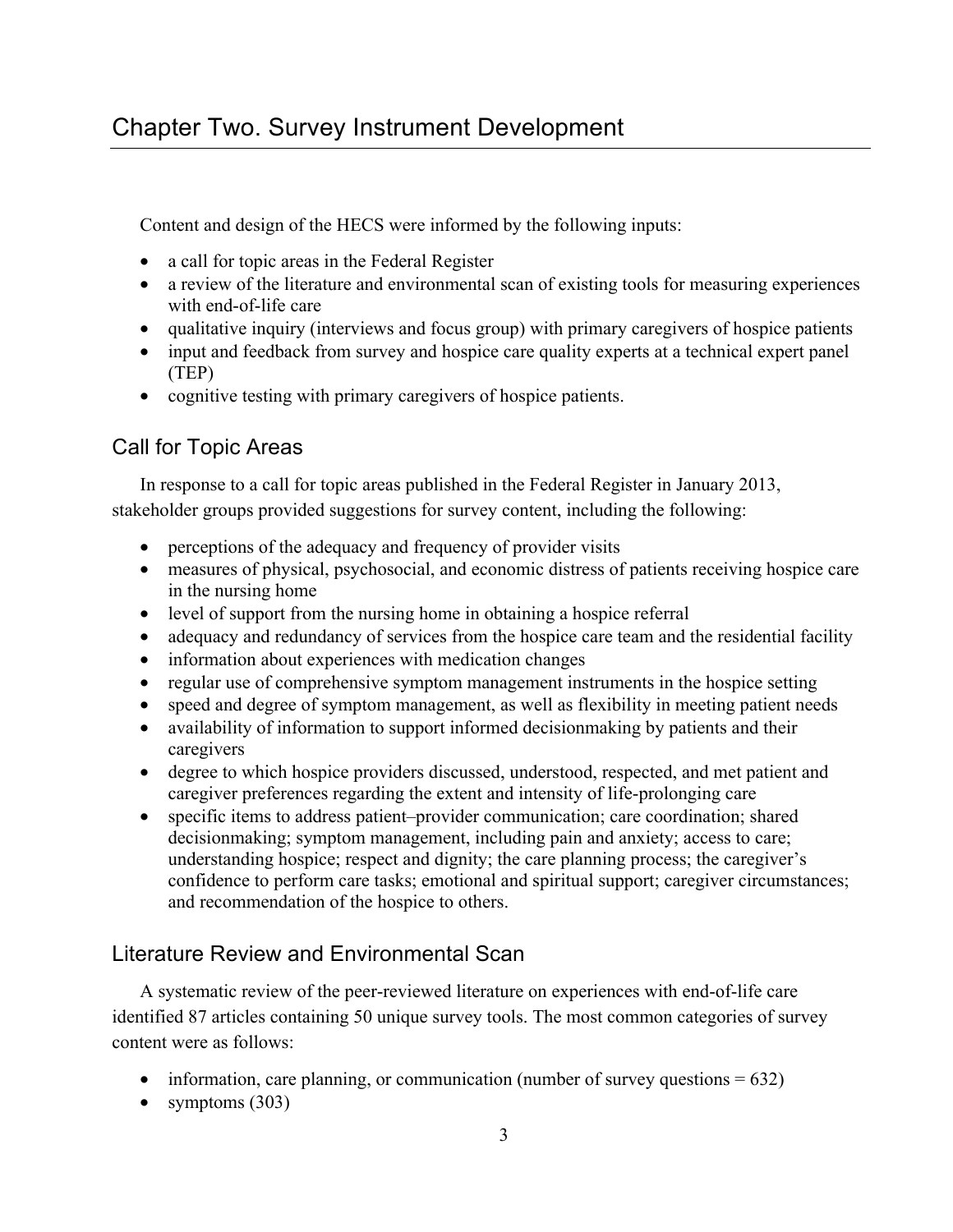- provider care (223)
- spiritual, religious, or existential (187)
- overall assessment (134)
- psychosocial care (131)
- personal care (80)
- veteran care  $(72)$
- responsiveness or timing  $(71)$
- caregiver support  $(59)$
- quality of death or last days  $(51)$
- bereavement care (33)
- environment  $(28)$
- patient-centered care (20)
- financial  $(14)$ .

## Qualitative Inquiry with Hospice Caregivers

 care, we conducted semistructured one-on-one interviews and a focus group with people who had recent experiences acting as caregivers for friends or family members in hospice care. Informed by a following for the field test survey instrument: To further inform the development of new survey content to assess experiences with hospice review of themes from the focus group and interview transcripts, the team recommended the

- • Provide an explanation of the types of personnel included in the term *hospice team*.
- Include a question about whether the hospice explained what kinds of services it could offer the family and patient.
- Include a question about care on the evenings, weekends, and holidays.
- Include questions to obtain information on communication and care responsibilities for patients receiving hospice care in nursing homes.
- Include a question about the amount of time spent with the patient.
- Include a question about dignity and respect provided to the patient.
- Include a question that captures the degree to which the hospice staff seemed to "really care" about the patient and family.
- Include a question about listening to the caregiver.
- Include a question about how much privacy the hospice staff afforded to the patient and his or her family.
- Include a question about caregiver trust of hospice team members.
- Include questions about the hospice team keeping the family informed about the patient's condition.
- Include a question about how well pain was managed.
- Include a question about side effects of the pain medication.
- Include a question about information provided about what to expect while a family member is actively dying.
- Include a question about follow-up care after the patient's death.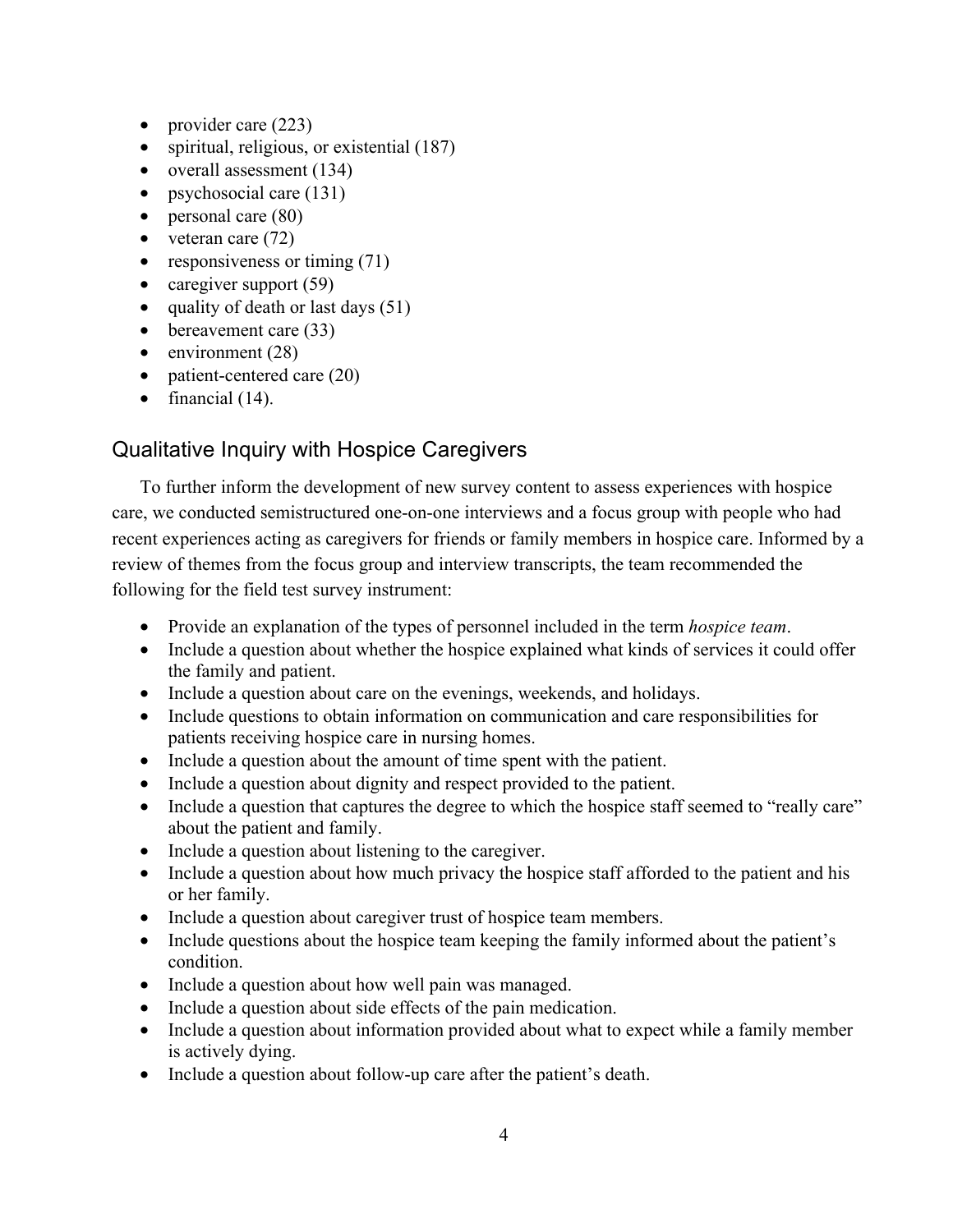- Exclude questions about paperwork or intake procedures.
- Exclude questions about specific roles of hospice team members.

#### Technical Expert Panel

 research, and performance measurement and improvement, as well as people representing shared decisionmaking, care coordination, symptom management and palliation, information and skills for caregivers, emotional and spiritual support, environment, and overall rating of care. In December 2012, we convened a TEP, including experts on hospice care quality, survey organizations that could have a major influence on the adoption of a standardized hospice care survey and promotion of its use in public reporting and quality improvement. TEP members agreed with the main survey content domains proposed: access to care and responsiveness, communication,

TEP members agreed that the field test should exclude from sampling those cases in which the hospice patient died within 48 hours of admission, there was no caregiver listed in hospice records, or the primary caregiver in hospice records was a nonfamilial or friend (i.e., legal) guardian. TEP members recommended that the survey be administered no sooner than one month after death and no later than six months after death but noted that the logistics of sampling (i.e., receipt of data from hospices, data processing and mailing) would likely preclude sampling before six weeks after death.

#### Cognitive Interviews

 including both freestanding hospice inpatient units (IPUs) and acute care hospitals. Given input from the call for topic areas, literature review, qualitative interviews and focus group, and TEP, we drafted and refined three setting-specific survey instruments for cognitive testing, one for the home setting, one for the nursing home setting, and one for the inpatient setting,

 experience with hospice from items inquiring about the *patient's* experience; and replacement of an item about pain treatment decisions with an item about side effects of pain medicine. The team conducted three rounds of cognitive interviews to test interpretation and comprehension of survey content, revising survey instruments and protocols between each round of interviews. Interviews resulted in refinements to the carrier phrase ("while your family member was in hospice care"); reorganization of the survey to separate items inquiring about the *respondent's*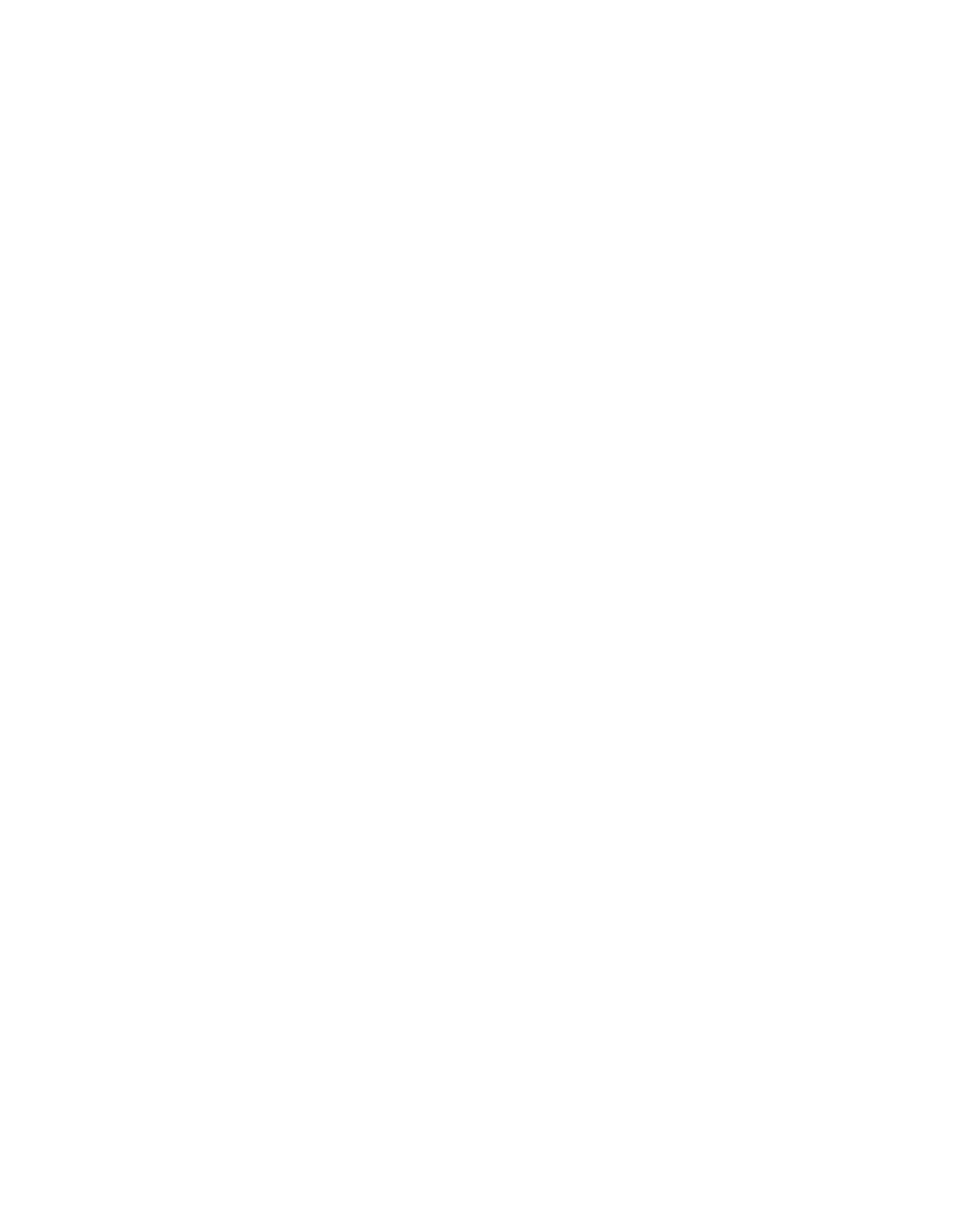specific versions of the HECS. The survey was administered between two and five months after the From November 12 through December 23, 2013, we conducted a field test of the three settingdeath of the hospice patient.

 patterns for larger and smaller hospices and for the four settings of hospice care: The field test was designed to assess survey administration procedures and to develop composite measures of hospice performance while enabling comparisons of response rates and response

- home, which includes both home and assisted living facilities
- nursing home, which includes both skilled and regular nursing facilities
- two subsettings of inpatient care
	- − acute care hospitals
	- − freestanding hospice IPUs.

#### Eligibility Criteria

The following groups of hospice patients and the primary caregivers noted in their hospices' administrative records were eligible for inclusion in the sampling universe:

- patients over the age of 18
- patients with death at least 48 hours following admission to their final settings of hospice care
- patients for whom caregivers are listed or available and for whom caregiver contact information is known
- patients whose primary caregivers are people other than nonfamilial legal guardians
- patients for whom primary caregivers have U.S. or U.S. territory home addresses.

Patients or caregivers of patients who requested that they not be contacted (those who sign nopublicity requests while under the care of hospice or otherwise directly request not to be contacted) were excluded. Identification of patients and caregivers for exclusion was based on hospice administrative data.

#### *Sampling Hospices*

 We used 2012 CMS Provider of Services and hospice claim files to characterize a sample frame and those that cared for fewer than ten decedents per month because these smaller hospices did not 30 hospice programs: 20 midsize to large ("larger") hospice organizations (with a target of of all hospices in the United States. We excluded hospices that were not eligible for or had terminated their participation in Medicare, those that had closed or had no claims for care services, have enough volume to produce a large enough sample during the field test. We aimed to sample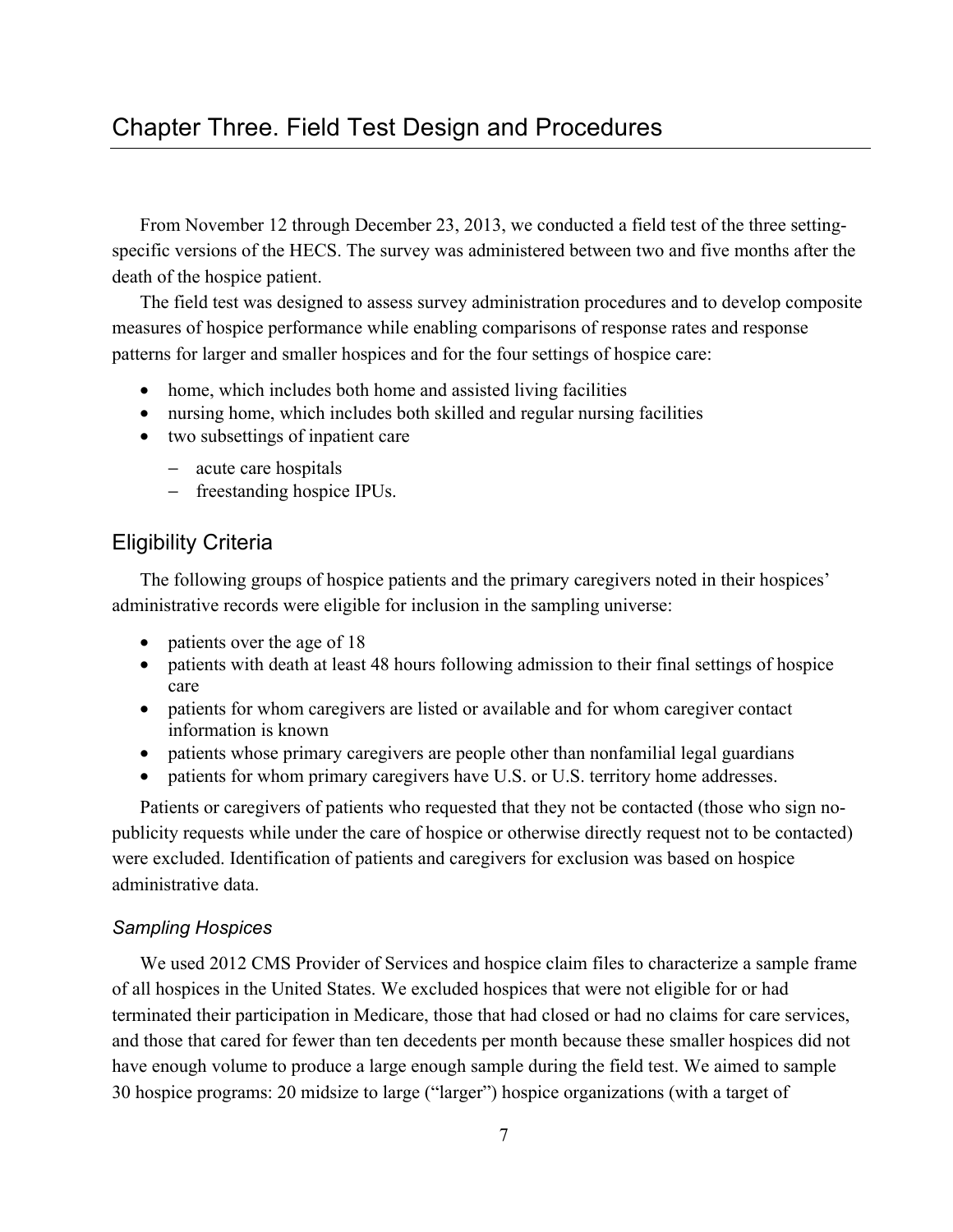completed surveys for 30 decedents per larger organization) and ten smaller hospice organizations (with a target of completed surveys for ten patients per smaller organization). To increase the number of Spanish-speaking respondents, we sought to include at least one Puerto Rican hospice and one high-Hispanic mainland hospice.

 field test sample: a natural mix of hospices across four geographic regions in the United States, at least one hospice belonging to a national chain, ten to 15 for-profit hospices, one government hospice, and at least three rural hospices. In addition, to establish feasibility of survey implementation and identify potential challenges (e.g., variation in response rates or rates of missingness) related to hospice characteristics, we aimed to include a targeted number of hospices with the following characteristics in the final participating

 sampling approach was employed to derive a sample draw that was within a small prespecified that 25 percent of deaths would be deemed ineligible and a 40-percent response rate from caregivers. To satisfy these targets, we randomly selected hospices proportionately with respect to region and disproportionately with respect to hospice size, chain status, profit status, government ownership, and rural location. Because the design was not fully factorial, a simulation-based tolerance. Our sample target was 2,430 across hospice care settings and hospice size. We assumed

#### *Sampling Deaths Within Hospices*

Representatives from each hospice that agreed to participate in the field test submitted data files to support survey administration and analyses, including data on characteristics and care patterns of decedents, and contact information for primary caregivers. For each hospice, we identified and removed cases that were ineligible to participate.

 sampling rate of 50 percent in hospices with higher proportions of black or Hispanic decedents (defined as 10 percent or more in either category). Across all hospices, we sampled 729 cases in the of 2,267 cases. To ensure a sufficient number of responses to compare experiences across settings of hospice care, we selected all eligible cases in the less common settings of care: nursing home, acute care hospital, and hospice IPU. We subsampled cases in the largest setting, home care, with a higher home setting, 639 in nursing homes, 198 in acute care hospitals, and 701 in hospice IPUs, for a total

#### *Survey Administration Procedures*

 We used a mixed mode survey administration protocol, including one survey mailing, one Hospital Survey (HCAHPS) guidelines, the entirety of the field period, from initial survey mailing to prompt letter, and telephone as the secondary or nonresponse mode. In keeping with CAHPS cessation of calling, was no longer than 42 days (six weeks).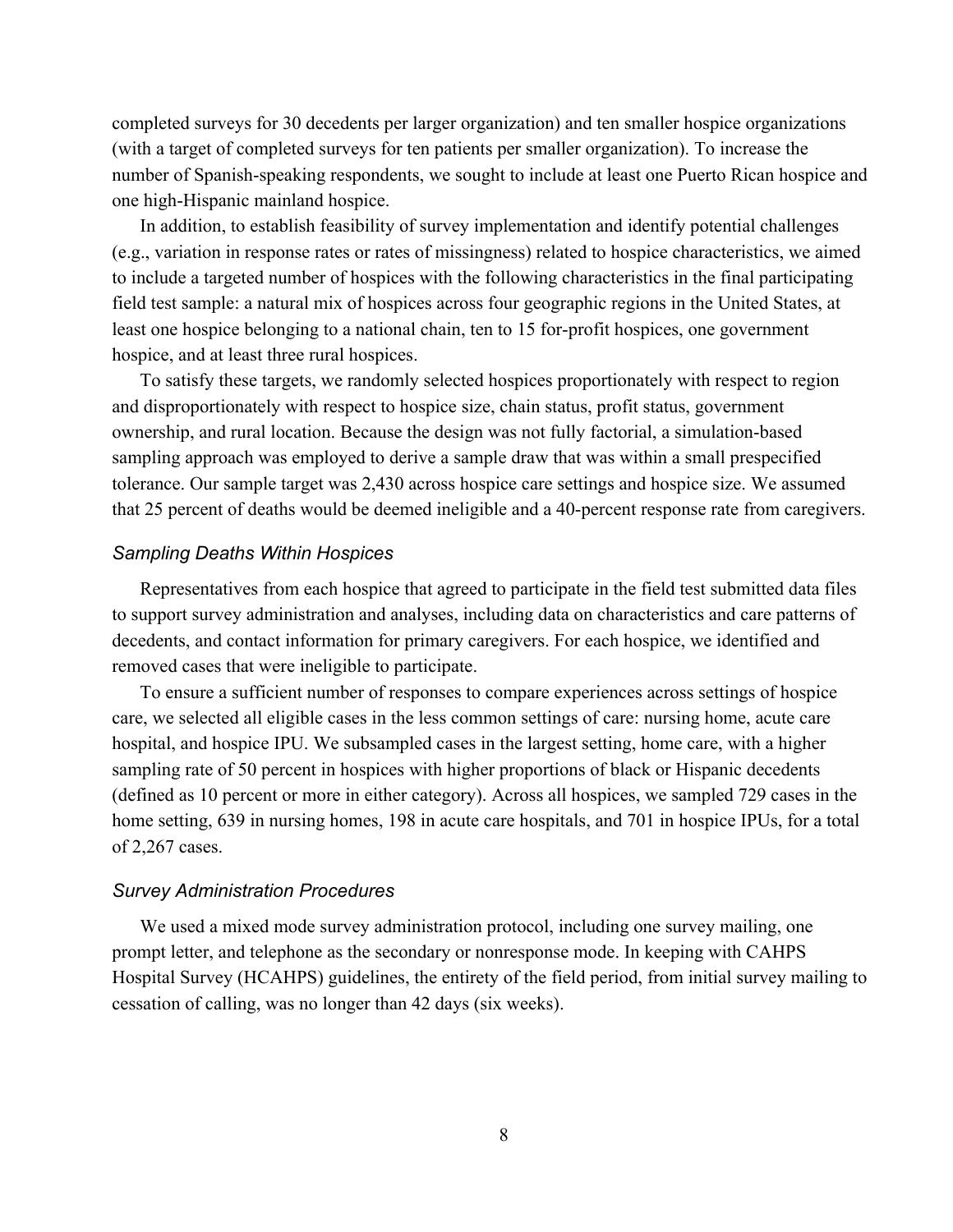#### *Survey Instruments*

 home, and inpatient (including acute care hospital and hospice IPU). There were three setting-specific versions of the survey instrument, corresponding to the final setting in which the decedent received hospice care: home (including assisted living facility), nursing

 Several survey sections were identical across the three versions: "The Hospice Patient" (three items), "Your Role" (two items), "Starting Hospice Care" (two items), "Your Own Experience with Hospice" (seven items), "Overall Rating of Care" (three items), "About Your Family Member" (four additional section, "Special Medical Equipment" (three items), and the inpatient version had an additional section, "The Hospice Environment" (three items). The home version had a total of 72 items, the nursing home version had 65 items, and the inpatient version had 67 items; 61 items items), and "About You" (seven items). The section "Your Family Member's Hospice Care" had 41 items on the home version, 37 items on the nursing home version, and 36 items on the inpatient version, and 33 of these items were the same across all three versions. The home version had an were the same across all versions.

#### Field Test Results

#### *Characteristics of Field Test Hospices, Decedents, and Caregiver Respondents*

 urbanicity, and chain status, 75.6 percent of hospices participating in the field test were small (ten to 29 deaths per month in the nonflu months of April through October), 39.4 percent were nonprofit, 12.1 percent were located in rural areas, and 15.2 percent were members of national chains. likely to be nonprofit ( $p = 0.03$ ) and had lower rates of live discharge ( $p = 0.07$ ). Hospices with therefore are not represented in the field test sample; such small hospices represent more than half Thirty-three hospice programs from 29 hospice organizations agreed to participate in the field test. In keeping with our aim to include hospices with a range of size, ownership, geographic region, Compared with hospices nationwide, hospices participating in the field test were significantly more fewer than ten deaths per month in nonflu months were not eligible to participate in the field test and (56.5 percent) of all hospices nationwide.

 In all, 1,136 respondents completed the field test survey, reporting care experiences for 1,136 hospice decedents. The mean age of decedents was 79.8 years; 5.6 percent were black, and 4.3 percent were Hispanic. For more than one-third (34.7 percent) of decedents, the last setting of hospice care was a home or assisted living facility; the last location was a nursing home for 27.9 percent of decedents, a hospice freestanding IPU for 29.7 percent, and an acute care hospital for 7.8 percent. The age, sex, and race distributions of field test decedents were generally similar to the than 48 hours on hospice service were excluded from the field test; hence, the field test sample population of Medicare beneficiaries receiving hospice care. Hospice patients who died after less underrepresents those with short lengths of stay when compared with national data.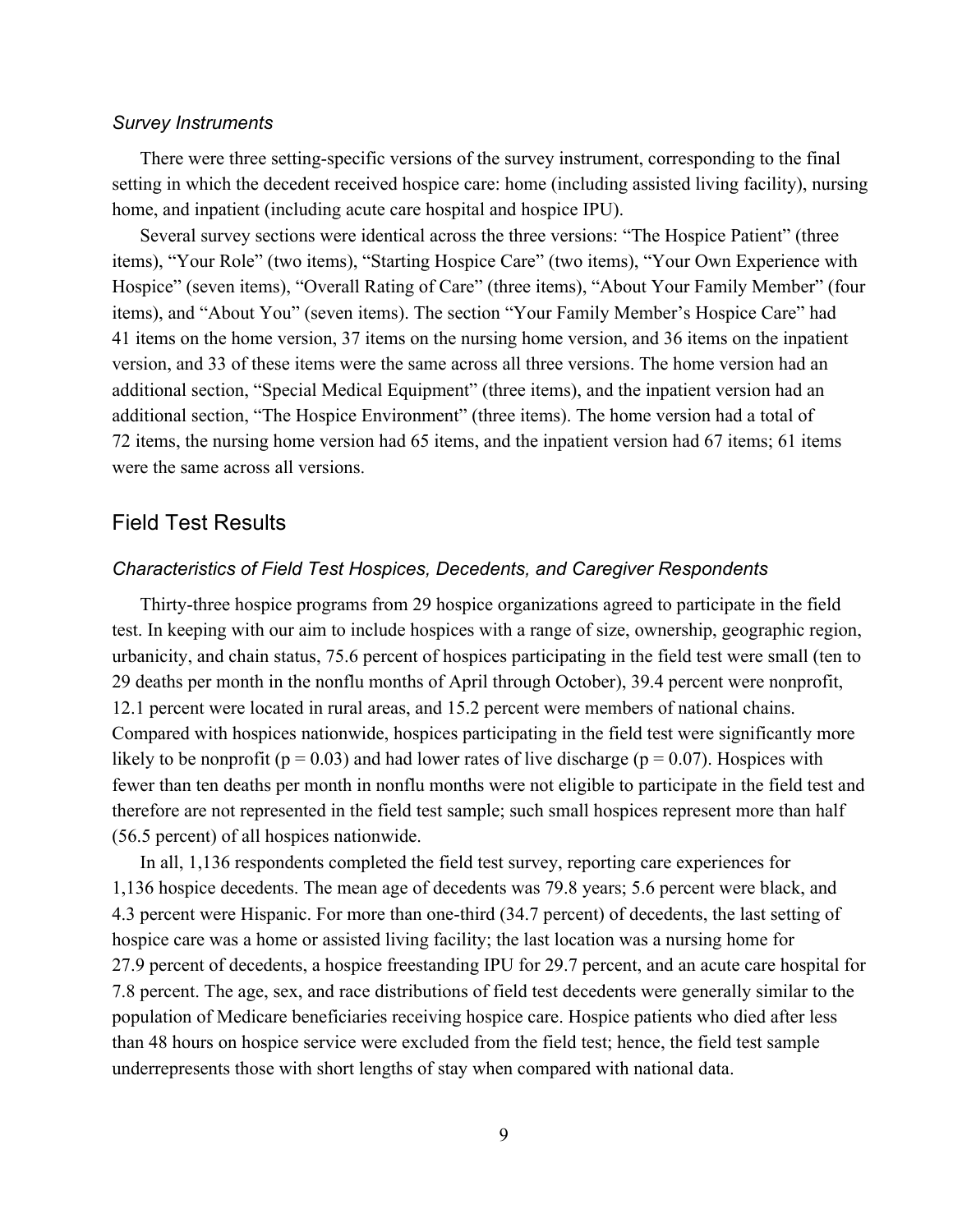Nearly three-quarters (72.6 percent) of respondents were female, 44.8 percent were age 65 or older, and 5.8 percent were black. Nearly half (46.6 percent) were children of the hospice patient, while one-third were spouses or partners.

#### *Response Rates*

 $\overline{a}$ 

Unit nonresponse occurs when an eligible sampled individual does not respond to any of the items in a survey. We describe rates of unit nonresponse and response and assess hospice-, caregiver-, and decedent-level characteristics associated with unit nonresponse.

 The overall response rate among eligible members of the sample was 53.6 percent (Table 3.1). settings (51.3 to 52.9 percent). Multivariate regression analyses showed that the relationship between the survey caregiver and the decedent, previous receipt of the Family Evaluation of Hospice Care (FEHC) survey, $2$  decedent age at death, decedent race or ethnicity, and length of final episode of associated with an 8.8-percent lower response rate than from those who were not mailed the FEHC in this field test, and about 90 percent of eligible caregivers were mailed the FEHC; given our observed overall response rate of 53.6 percent and the same administration procedures and field period, in the absence of the FEHC, we would expect a response rate of about 61.4 percent. The response rate in the home setting was slightly higher (56.5 percent) than in the other three care hospice care are all significantly associated with the probability of response. In particular, spouses and parents were more likely to respond than children, those who were mailed the FEHC survey were less likely to respond, caregivers of older decedents were more likely to respond than those of younger decedents, and caregivers of Hispanic decedents were less likely to respond than those of decedents in other race or ethnicity categories. In addition, caregivers of decedents who had longer final episodes of hospice care were more likely to respond than those with shorter episodes. Given the anticipated suspension of the FEHC during national implementation of the HECS, we may expect improved response rates in national implementation. Specifically, FEHC mailing was

 $2^2$  Some hospices administered the FEHC survey to the same caregivers who later received the field test survey.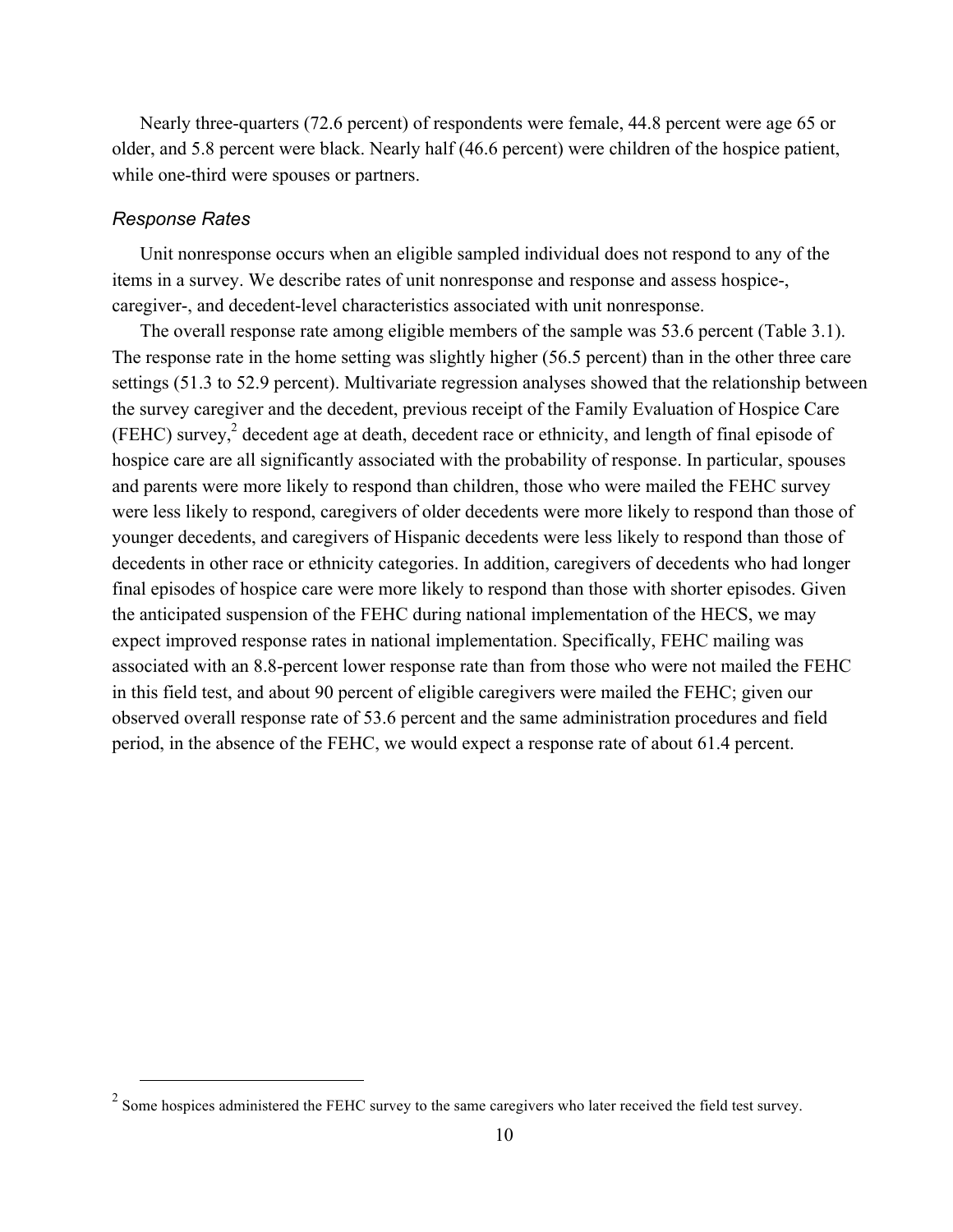| <b>Respondent</b><br>Surveyed                                |                     |                                             |                                                            | <b>Inpatient Settings and Survey</b>                   |                                                             |                            |  |  |  |
|--------------------------------------------------------------|---------------------|---------------------------------------------|------------------------------------------------------------|--------------------------------------------------------|-------------------------------------------------------------|----------------------------|--|--|--|
|                                                              | Overall             | Home<br><b>Setting and</b><br><b>Survey</b> | <b>Nursing Home</b><br><b>Setting and</b><br><b>Survey</b> | <b>Acute Care</b><br><b>Hospital</b><br><b>Setting</b> | <b>Freestanding</b><br><b>Hospice IPU</b><br><b>Setting</b> | Inpatient<br><b>Survey</b> |  |  |  |
|                                                              | 2,267               | 729                                         | 639                                                        | 198                                                    | 701                                                         | 899                        |  |  |  |
| Administrative ineligible N<br>(percentage of surveyed)      | 80 (3.5%)           | $23(3.2\%)$                                 | 15 (2.3%)                                                  | 22 (11.1%)                                             | 20 (2.9%)                                                   | 42 (4.7%)                  |  |  |  |
| Nonparticipating ineligible<br>N (percentage of<br>surveyed) | 66 (2.9%)           | $9(1.2\%)$                                  | 25 (3.9%)                                                  | $8(4.0\%)$                                             | 24 (3.4%)                                                   | $32(3.6\%)$                |  |  |  |
| Eligible N (percentage of<br>surveyed)                       | 2,121<br>$(93.6\%)$ | 697 (95.6%)                                 | 599 (93.7%)                                                | 168 (83.7%)                                            | 657 (93.7%)                                                 | 825<br>$(91.8\%)$          |  |  |  |
| Completes                                                    | 1,136               | 394                                         | 317                                                        | 88                                                     | 337                                                         | 425                        |  |  |  |
| Response rate among<br>eligibles (%)                         | 53.6                | 56.5                                        | 52.9                                                       | 52.4                                                   | 51.3                                                        | 51.5                       |  |  |  |

#### **Table 3.1. Response Rates, by Setting and Survey Version**

 NOTE: The "Overall" column reflects the combined total of the home, nursing home, and inpatient surveys. The home freestanding hospice IPU settings were surveyed with the inpatient survey. and nursing home settings were each surveyed with their own instruments. Both the acute care hospital and

Caregivers with a longer time between decedent death and the beginning of mailing of the HECS; caregivers of younger decedents; and caregivers of black, Asian, and Pacific Islander decedents were less likely to respond by mail than by phone. Given that a longer time between the decedent's date of death and the date of first mailing tended to result in a lower probability of response by mail and thus a higher probability of response by phone and that mail mode is generally less costly than phone mode, this might suggest a recommendation that mailings go out more quickly than what we implemented in this field test. For example, these results suggest that delays between death and mailing that were in the highest quartile, a delay of 98 days or more, should be avoided in national implementation.

 In addition, one-fifth of eligible nonresponding cases were unlocatable during the field test. Because caregivers may move or change contact information after patient death, this further underscores the need for fielding the survey in a timely manner after patient death. The number of unlocatable cases also highlights the need for hospices to give attention to verification of caregiver contact information and to consider collecting and maintaining multiple sources of contact information for caregivers.

 These response analyses also show that, although caregivers of black and Hispanic decedents are less likely to respond to the survey in general than caregivers of white decedents are, caregivers of the telephone mode in addition to the mail mode yielded a group of respondents that was more black and Asian decedents who do respond are more likely to respond by phone than by mail. With such small minority representation in the field test and likely across hospices in general, this highlights the importance of telephone follow-up to ensure that such groups are represented. Use of similar to the eligible sample in terms of race and ethnicity of the decedent and in terms of other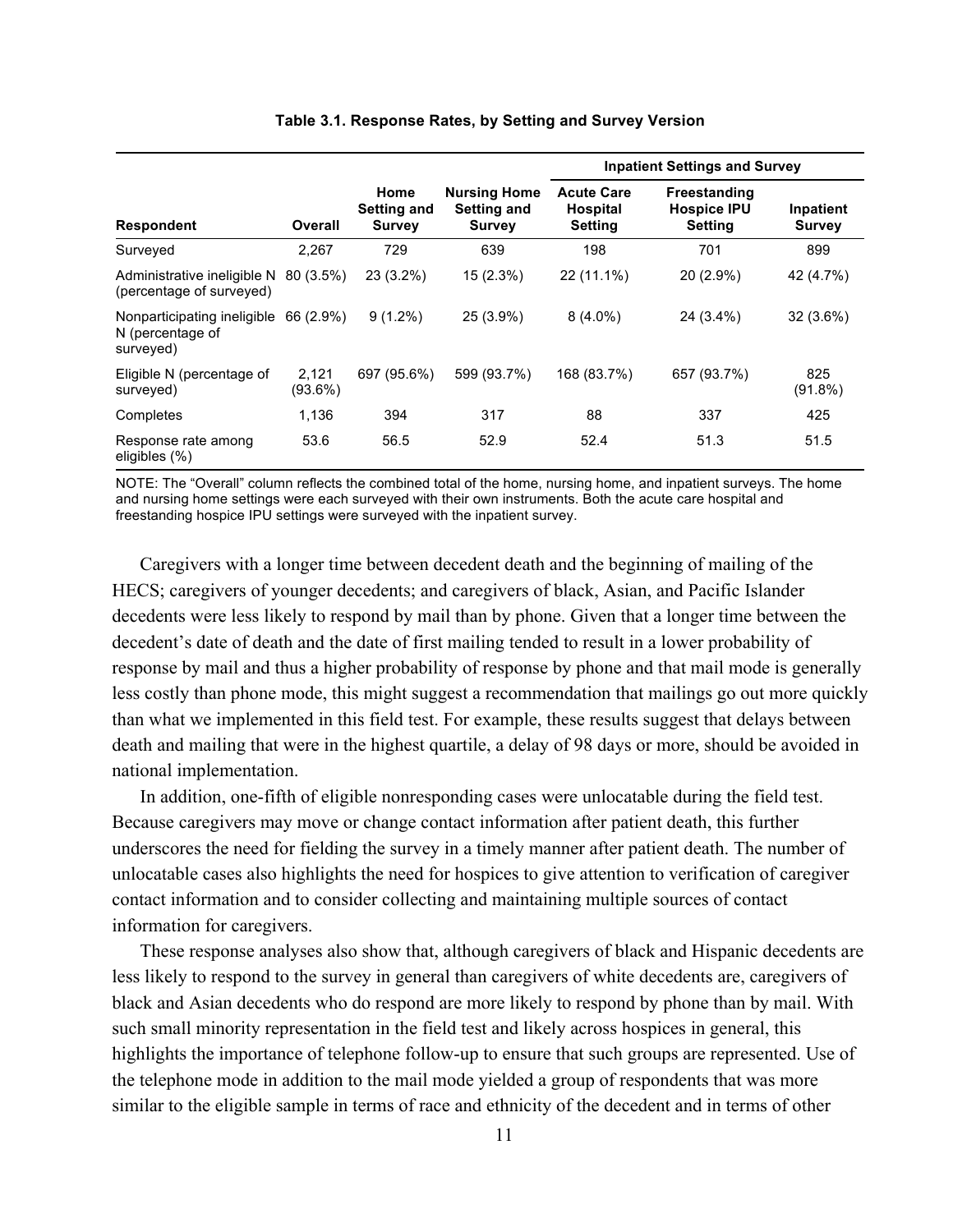although differences still persist between all respondents and the eligible sampled group. characteristics, including relationship to decedent, age of decedent, and payer for hospice care,

#### *Item Nonresponse and Ceiling Effects*

Item nonresponse occurs when a unit respondent inappropriately skips an item. We describe rates of item nonresponse and assess hospice-, caregiver-, and decedent-level characteristics associated with item nonresponse. In addition, we investigate floor and ceiling effects by examining both the number of respondents validating extreme response categories expressed as a proportion of valid responses obtained and the intraclass correlation coefficients (ICCs). ICCs measure the amount of variability in response among hospices. Low ICCs indicate highly similar mean scores across hospices relative to variability within hospices and may indicate that an item was poorly understood and requires modifications. However, a low ICC in combination with a very high or very low mean score may indicate a ceiling or floor effect (i.e., in which most hospices score near the maximum or minimum, limiting that question's ability to distinguish performance between hospices).

 5.5 percent, with a lower item missingness rate observed in the home care setting, even though the other care settings; see Table 3.2). Higher nonresponse in the non–home care settings was not survey instrument. Although there was a slightly higher item nonresponse rate among respondents nonresponse in CAHPS. In addition, the fact that lower rates of inappropriate missingness were observed among caregivers who reported usually or always taking part in care for family members Item nonresponse analyses showed that overall item missingness among eligible items was survey instrument for this setting is longer (62.9 eligible items compared with 56.0 to 58.4 for the restricted to setting-specific items asked only in the nursing home and inpatient survey instruments. This pattern may be due to caregivers of decedents in the home care setting being more familiar with their family members' care than caregivers of patients in other settings. Item missingness tended to be higher with an increased number of applicable items and for those items that appeared later in the by phone than by mail, it is common in CAHPS settings to see much higher item nonresponse by phone due to break-off (i.e., respondent hanging up before call is completed) than what was observed in this field test. This may indicate that break-off is less likely in the hospice survey because of the emotional content of the survey. Among unit respondents, several characteristics were associated with *higher* item missingness, including caregivers who were spouses or partners and non–family members (i.e., friends) of the decedent; caregivers of decedents covered by Medicaid or Medicaid and private insurance; caregivers of decedents in nursing home and inpatient care settings; and caregivers of decedents with primary diagnoses of dementia, neurological disease, or cardiovascular disease. Among unit respondents, several characteristics were associated with *lower*  item missingness, including caregivers of younger decedents, caregivers of Asian and Pacific Islander decedents, caregivers of decedents with longer final episodes of hospice care, and caregivers who reported they usually or always took part in care of the decedent. This observed pattern in item nonresponse by caregiver relationship and decedent age may be driven largely by the fact that these caregivers may be older themselves and older age is often associated with higher item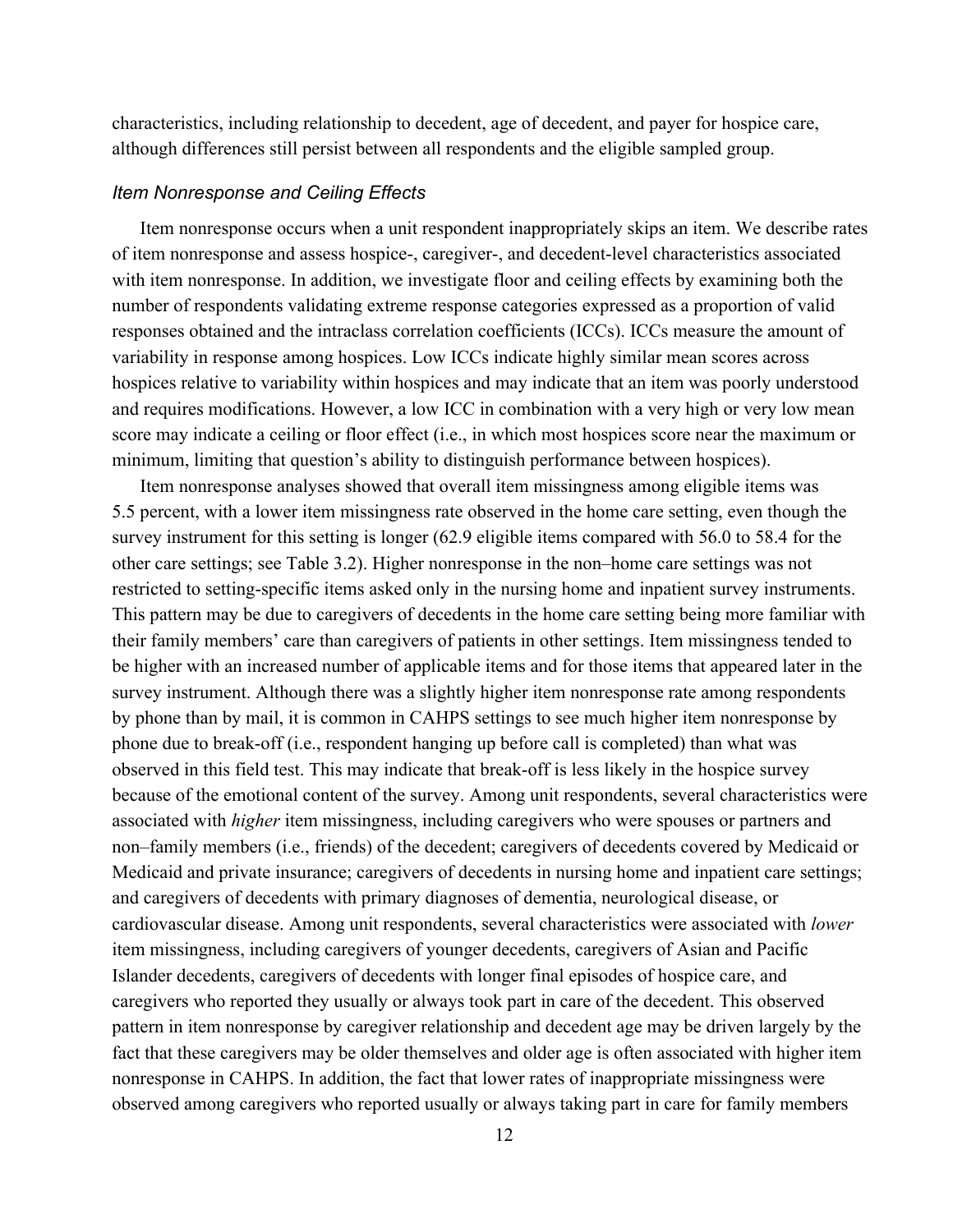than among those who sometimes took part in care is not surprising because these respondents likely know more about the care that was received.

|                                                          |                           |                                | <b>Mode</b>                                | <b>Final Setting of Care</b> |                        |                                  |                                           |  |  |
|----------------------------------------------------------|---------------------------|--------------------------------|--------------------------------------------|------------------------------|------------------------|----------------------------------|-------------------------------------------|--|--|
| Item                                                     | All<br><b>Respondents</b> | All Mail<br><b>Respondents</b> | <b>All Telephone</b><br><b>Respondents</b> | Home                         | <b>Nursing</b><br>Home | Acute<br>Care<br><b>Hospital</b> | <b>Freestanding</b><br><b>Hospice IPU</b> |  |  |
| N                                                        | 1,136                     | 784                            | 352                                        | 394                          | 317                    | 88                               | 337                                       |  |  |
| Number of eligible<br>items, of 80 total:<br>mean (SD)   | 59.3(4.8)                 | 59.2(4.8)                      | 59.3(4.8)                                  | 62.9<br>(4.5)                | 56.0 (3.7)             | 58.1(3.7)                        | 58.4 (3.2)                                |  |  |
| Number of<br>nonlegitimate<br>missing: mean<br>(SD)      | 3.4(8.9)                  | 3.2(8.3)                       | 3.6(10.3)                                  | 2.4<br>(6.8)                 | 3.6(9.7)               | 5.1(11.6)                        | 3.7(9.5)                                  |  |  |
| Percentage of<br>eligible items<br>missing: mean<br>(SD) | 5.5(13.9)                 | 5.3(13.1)                      | 5.8(15.7)                                  | 3.7<br>(10.2)                | 6.1(15.4)              | 8.3 (17.9)                       | 6.1(14.9)                                 |  |  |

 **Table 3.2. Item Nonresponse Rates, by Mode and by Final Setting of Care** 

NOTE: SD = standard deviation.

 Table A.1 in Appendix A reports the number of applicable completed surveys, the number and the dependent items evaluating the hospice (for instance, 56.7 percent of respondents appropriately skipped an evaluative item on treatment of constipation, and 54.0 percent appropriately skipped an proportion of legitimate skips, the number of legitimate responses, the number of nonlegitimate skips, and the proportion of nonlegitimate skips overall and by final setting of care. For many items, the inappropriate item skip rate is much lower for respondents in the home care setting than in the other three settings. Some health conditions were rare, and many respondents appropriately skipped evaluative item on getting help for sadness). This decreases the power to test hospice's help for those conditions.

#### *Floor and Ceiling Effects*

 We calculated the percentage of responses in the lowest and highest categories for each evaluative item. There were no items with 90 percent or more responses in the lowest category. The following items had more than 90 percent of responses in the highest category:

- While your family member was in hospice care, did the hospice team give you and your family member enough privacy?
- While your family member was in hospice care, how often did you have a hard time speaking with or understanding members of the hospice team because you spoke different languages?
- While your family member was in hospice care, how often did the hospice team treat your family member with dignity and respect?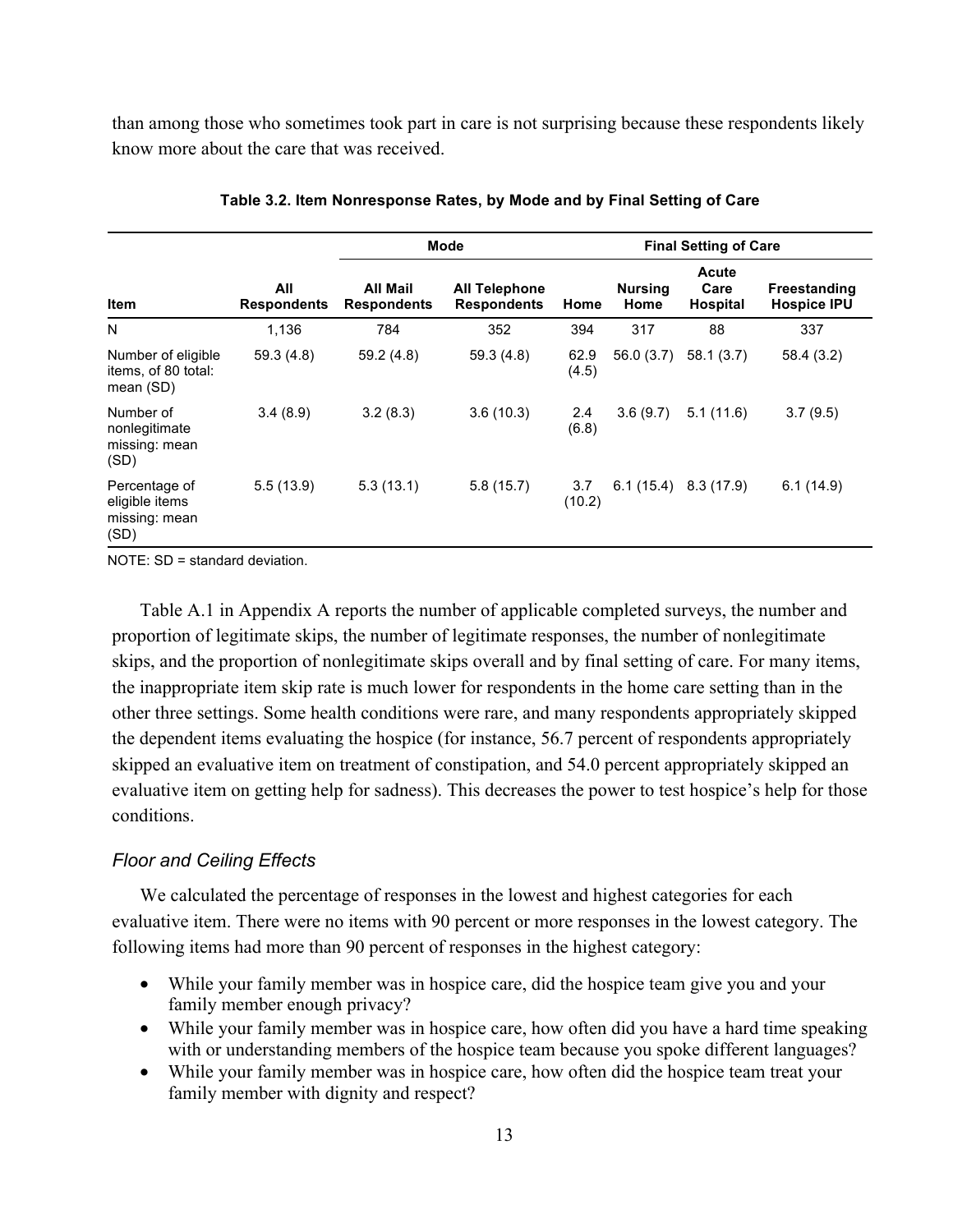- Did the hospice team get in the way of you spending time with your family member while he or she was dying?
- While your family member was in hospice care, were his or her room and bathroom kept clean?
- While your family member was in hospice care, was his or her room a comfortable place for you to be together?
- While your family member was in hospice care, was your family member's room a calm and soothing place for him or her?
- Did your family member get special medical equipment as soon as he or she needed it?
- Was the equipment picked up in a timely manner when your family member no longer needed it?
- How often did the hospice team treat your religious or spiritual beliefs with respect?
- While your family member was in hospice care, how much support for your religious and spiritual beliefs did you get from the hospice team?
- While your family member was in hospice care, how much emotional support did you get from the hospice team?

 may be limited. All items listed above with more than 90 percent of respondents in the highest category also had estimated ICCs with 95-percent confidence intervals (CIs) that overlapped 0, estimated ICC of 0.2785 (95-percent CI of 0.0731–0.484). In addition to this item, overall, only one whether the caregiver spoke with a doctor as often as he or she needed to, with an ICC of 0.0779 Estimated ICCs were generally very small for most items, indicating that there is very little variability between hospices. However, with the small number of respondents and small number of hospices with enough respondents to the item, our ability to precisely estimate ICCs in the field test indicating very little or no variability between hospices, with the exception of "While your family member was in hospice care, were his or her room and bathroom kept clean?" which had an additional item with a moderate ICC estimate was significantly different from 0: the item asking (95-percent CI of 0.0002–0.1556).

 In sum, the analysis of floor and ceiling effects showed that 12 items had high proportions of responses in the highest category, and 11 of these 12 also had very small ICC estimates, indicating a ceiling effect for these 11 items. For these 11 items, the ability to distinguish performance between hospices based on responses to these items is very limited. Given the anticipated larger number of respondents per hospice and larger number of hospices in national implementation, ICC estimates may be better calculated in national implementation.

#### *Psychometric Analyses and Development of Composites*

 Composites are collections of items on the survey that assess similar content domains. When a item- and scale-level correlations to ensure that the domains measure distinct content. set of items measures a given content domain, combining those items into a composite allows for a more precise estimate of a respondent's experience of care than would be possible from any single item and allows fewer measures to be presented to consumers, reducing cognitive burden. We constructed factor analytic models to establish domains of interest (i.e., composites) and calculated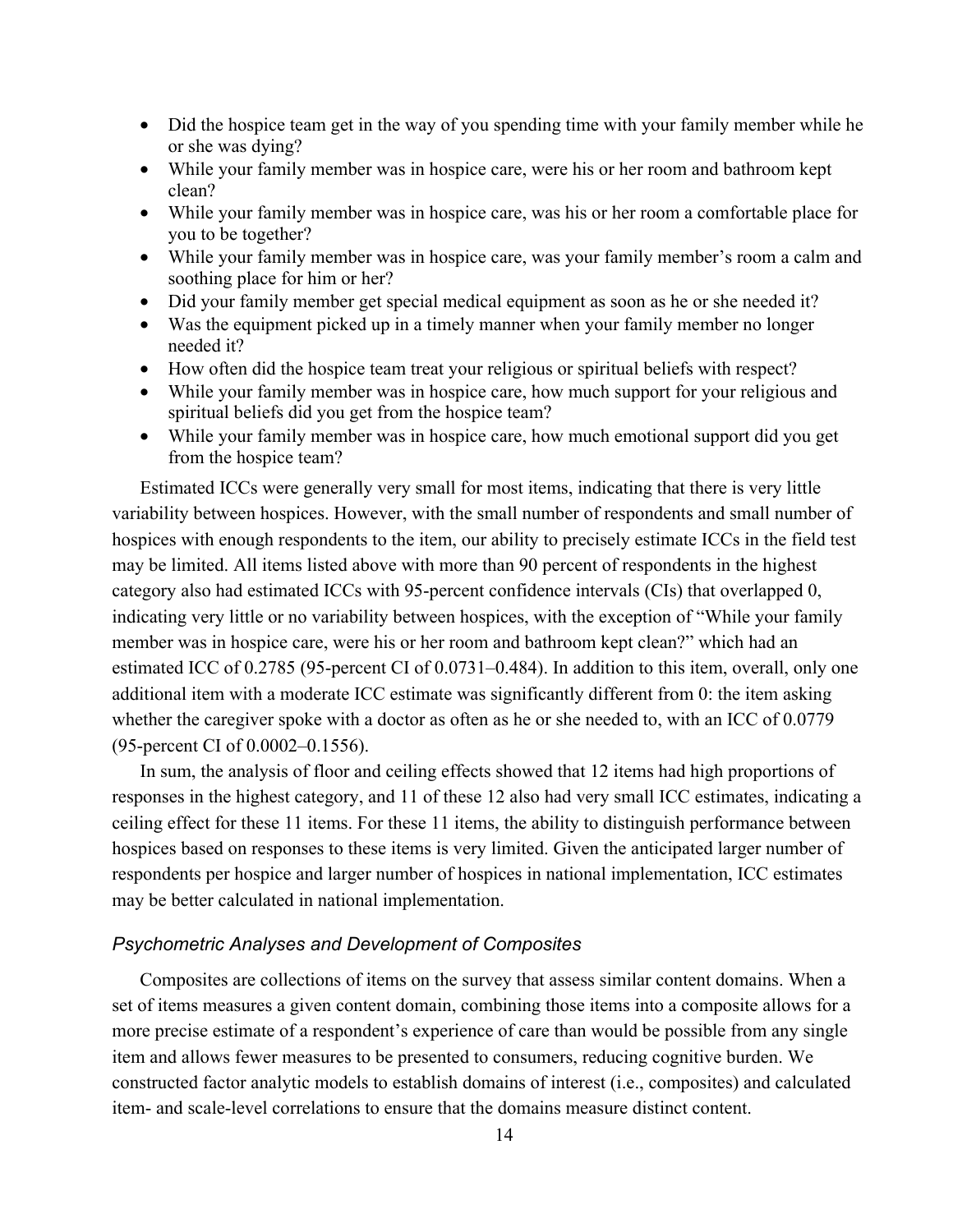The analytic process resulted in the development of multi-item composites and single-item construct that the composite is intended to measure.) Survey items in each of the multi-item composites and single-item measures are as follows: measures of key HECS domains, as follows. (Alpha is shown for multi-item composites, and refers to Cronbach's alpha, a 0-to-1 index that increases with the number of items in a domain and their average correlation with one another. Higher values indicate better measurement of the underlying

- Hospice Team Communication (alpha =  $0.89$ )
	- them about problems with your family member's hospice care? − How often did the hospice team members listen carefully to you when you talked with
	- − While your family member was in hospice care, how often did the hospice team listen carefully to you?
	- − While your family member was in hospice care, how often did the hospice team explain things in a way that was easy to understand?
	- − While your family member was in hospice care, how often did the hospice team keep you informed about your family member's condition?
	- − While your family member was in hospice care, how often did the hospice team members keep you informed about when they would arrive to care for your family member?
- Getting Timely Care (alpha =  $0.72$ )
	- − While your family member was in hospice care, when you or your family member asked for help from the hospice team, how often did you get help as soon as you needed it?
	- weekends, or holidays? − How often did you get the help you needed from the hospice team during evenings,
- Treating Your Family Member with Respect (alpha =  $0.69$ )
	- − While your family member was in hospice care, how often did the hospice team treat your family member with dignity and respect?
	- − While your family member was in hospice care, how often did you feel that the hospice team really cared about your family member?
- Providing Emotional Support (alpha  $= 0.68$ )
	- from the hospice team? − In the weeks after your family member died, how much emotional support did you get
	- from the hospice team? − While your family member was in hospice care, how much emotional support did you get
- Providing Support for Religious and Spiritual Beliefs
	- hospice care, how much support for *your* religious and spiritual beliefs did you get from − Support for religious or spiritual beliefs includes talking, praying, quiet time, or other ways of meeting your religious or spiritual needs. While your family member was in the hospice team?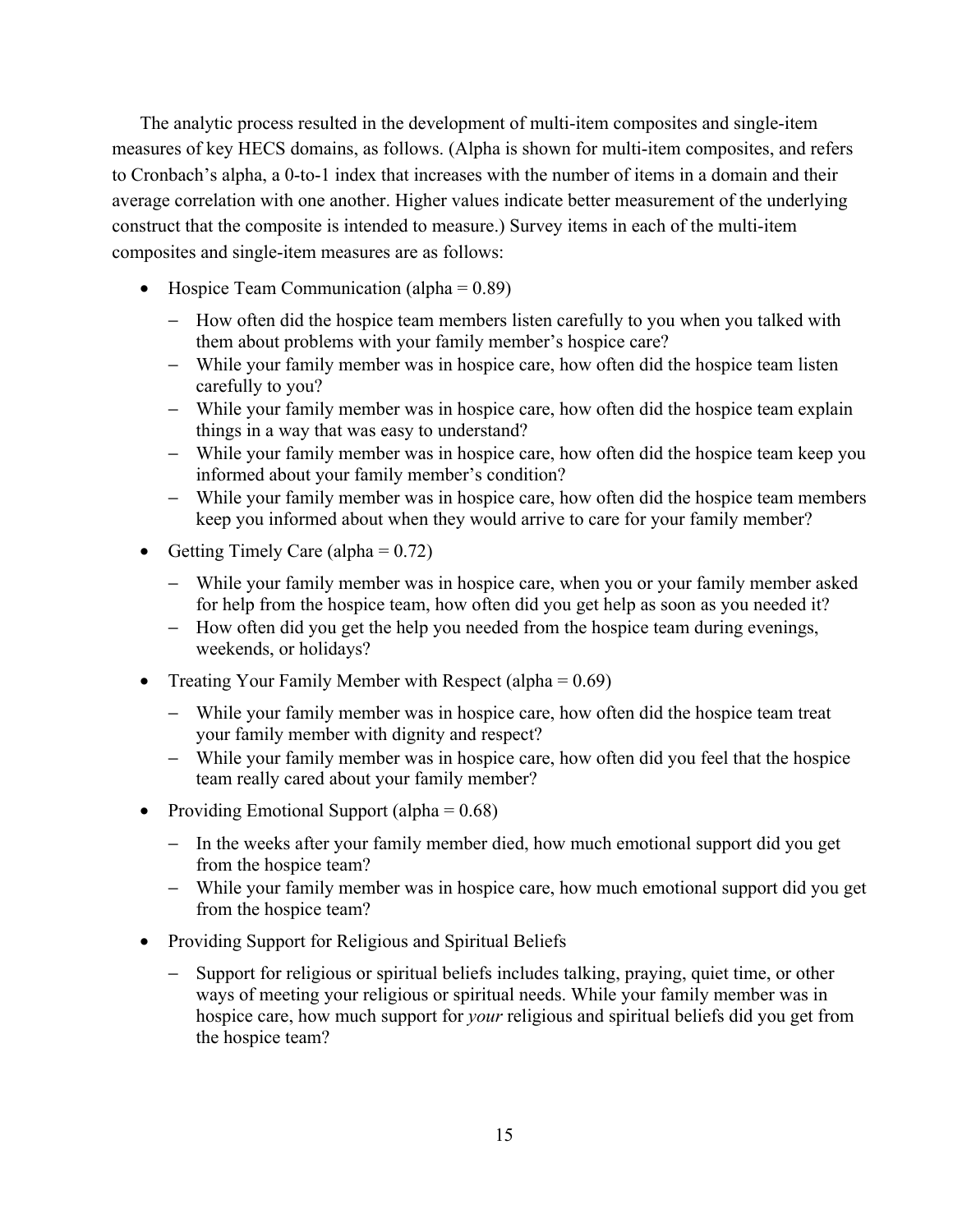- Getting Help for Symptoms (alpha  $= 0.80$ )
	- − How often did your family member receive the help he or she needed from the hospice team for feelings of anxiety or sadness?
	- − Did your family member get as much help with pain as he or she needed?
	- − How often did your family member get the help he or she needed for trouble with constipation?
	- − How often did your family member get the help he or she needed for trouble breathing?
- Information Continuity
	- − While your family member was in hospice care, how often did anyone from the hospice team give you confusing or contradictory information about your family member's condition or care?
- • Understanding the Side Effects of Pain Medication
	- − Side effects of pain medicine include such things as sleepiness. Did any member of the hospice team discuss side effects of pain medicine with you or your family member?
- Hospice Care Training (home setting only) (alpha  $= 0.87$ )
	- − Did the hospice team give you enough training about what to do if your family member became restless or agitated?
	- − Did the hospice team give you enough training about if and when to give more pain medicine to your family member?
	- − Did the hospice team give you enough training about how to help your family member if he or she had trouble breathing?
	- pain medicine? − Did the hospice team give you enough training about what side effects to watch for from

 intercorrelations between composites and measures to be highest for the Hospice Team Communication composite ( $r = 0.32$  to 0.66). This is due in part to the survey generally assessing consistencies of this composite. The intercorrelations are somewhat lower for the composites for Information Continuity ( $r = 0.23$  to 0.38) and Providing Emotional Support ( $r = 0.16$  to 0.53), The scales are generally moderately intercorrelated. There is a slight tendency for the the communication between the hospice team and the family but is also reflective of the high internal indicating that these domains measure content that is somewhat distinct on the survey.

#### *Case-Mix Adjustment*

Previous research, both within and outside of CAHPS, has identified respondent characteristics that are not under the control of the entities being assessed but tend to be related to survey responses. For example, people who are older, those with less education, and those in better overall and mental health generally tend to give more positive ratings and reports of care in Medicare CAHPS (MCAHPS). Hence, entities with disproportionate numbers of patients with such characteristics (favorable case mix) are advantaged relative to those with a less favorable case mix. To ensure that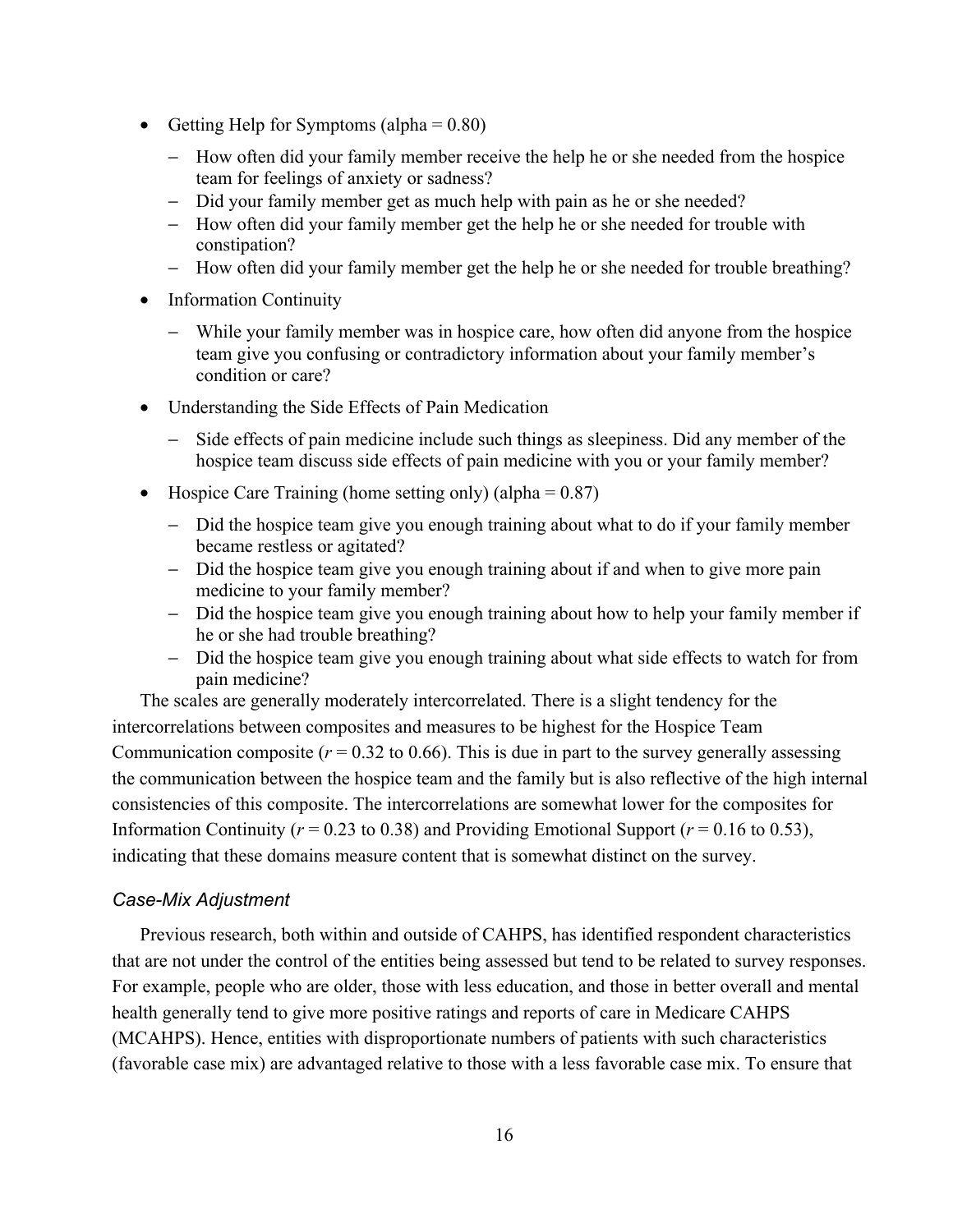comparisons between hospices reflect differences in performance rather than differences in case mixes, responses must be adjusted for such characteristics.

 overall rating of hospice care, willingness to recommend the hospice, and the multi-item composites We make recommendations for case-mix adjustment (CMA) of hospices participating in the field test, examine adjusted scores, and describe the impact of adjustment. Note that these are preliminary recommendations based solely on the field test and may be further shaped by information obtained from national implementation. In general, only respondent characteristics that are determined not to be endogenous (i.e., not to be related to satisfaction or quality of care) should be considered as potential case-mix adjusters. Given that the HECS is administered to caregiver proxy respondents and that there was information available about both respondents and decedents, we considered both respondent and decedent characteristics as potential case-mix adjusters. Outcomes examined were for Hospice Team Communication, Treating Your Family Member with Respect, Providing Emotional Support, and Getting Help for Symptoms*.* 

 Overall, little to moderate variation in the following respondent and decedent characteristics was dementia or neurological disease versus other, and respondent education. A number of disease versus other, primary diagnosis of cardiovascular disease versus other, payer type, language observed among hospices in the field test: language of completed survey, payer type, language spoken at home, prior receipt of the FEHC, decedent age, decedent education, primary diagnosis of characteristics were significantly associated with at least one of six outcomes examined in either a univariate or multivariate model: respondent sex, primary diagnosis of dementia or neurological spoken at home, and language of completed survey. Only prior receipt of the FEHC demonstrated substantial marginal impact on adjustment of hospice-level scores.

Though decedent age, decedent sex, decedent education, respondent age, and respondent education neither were significantly associated with any examined outcomes nor had moderate or large (standardized regression coefficient greater than 0.20 SD) nonsignificant effects, one might consider retaining them in the survey for CMA or other purposes. First, other CAHPS surveys, including MCAHPS and CAHPS for Accountable Care Organizations (ACOs), observe substantial variation in respondent age and respondent education among entities being evaluated and significant associations with ratings and reports of care and thus adjust for such respondent characteristics. Our potentially limited power in the field test to observe such effects leads us to recommend retaining these items in the survey for further evaluation in national implementation. Second, although improved power in national implementation will also allow further evaluation of decedent age, sex, and education as case-mix adjusters, we would also be interested in retaining these items in the survey regardless of adjustment potential to allow for description and reporting of observed true differences in quality of care by these characteristics at a national level. Similarly, this reasoning also supports the retention of survey items related to decedent race and ethnicity. Although this decedent characteristic was ruled out for CMA consideration, it should be retained in the survey so that potential disparities in quality of care can be examined moving forward. Respondent race and ethnicity, on the other hand, were not considered for adjustment and would likely not be needed for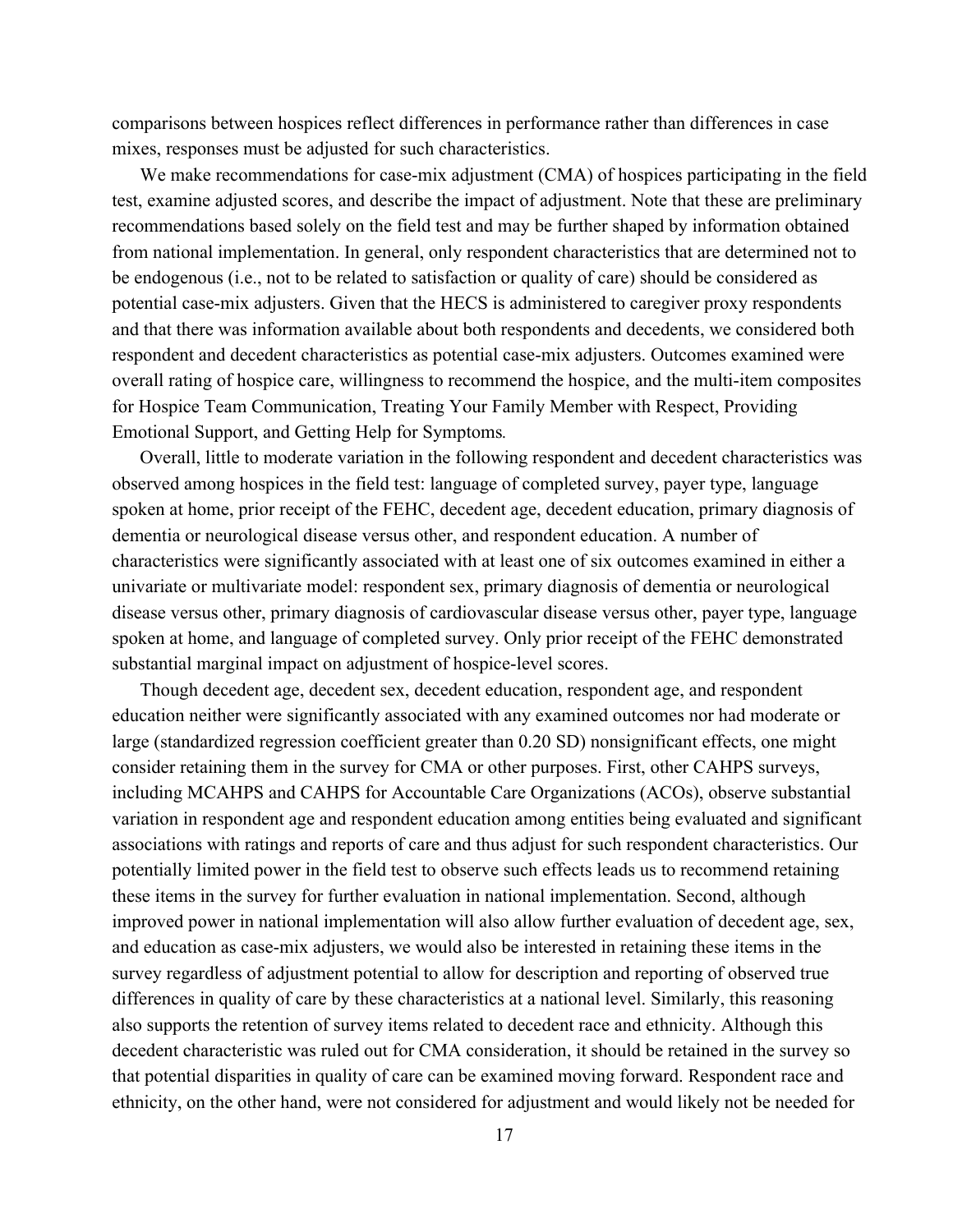94.8 percent of cases. future analyses. Furthermore, among respondents who answered survey items relating to the respondent's race and ethnicity and the decedent's race and ethnicity, race and ethnicity matched in

 MCAHPS and CAHPS for ACOs. Payer type demonstrated substantial variation among hospices and was significantly associated with multiple outcomes. Therefore, we recommend including this variable in the final CMA model. Note that this is similar to the inclusion of Medicaid dual eligibility in the CMA models for

 stakeholders do not tend to support adjustment for region in CAHPS, and, to maintain consistency Although the characteristic indicating whether a respondent was located in the same state as the hospice was included in our initial list of candidate adjusters and examined in these analyses, further discussion of this variable, along with potential inclusion of a variable indicating whether the respondent was located in the same city as the hospice, has led us to recommend that both variables be excluded from CMA consideration because they seem to be proxies for census region. In general, with other CAHPS survey initiatives, we recommend not including variables that directly or indirectly measure region. Finally, although respondent's relationship to the decedent was not significantly associated with any examined outcomes and varied very little among hospices, we recommend including this characteristic provisionally in the CMA model for the field test and recommend further examination in national implementation.

 recommend a CMA model that includes the following: For the purposes of providing hospice-level scores for hospices participating in the field test, we

- language of completed survey
- decedent age
- decedent education
- decedent sex
- payer type (all categories)
- primary diagnosis (all categories)
- respondent age
- respondent education
- respondent sex
- language spoken at home (all categories)
- relationship to decedent (all categories)
- prior receipt of FEHC survey.

 primary diagnosis as dementia or neurological disease versus cardiovascular disease versus other, categorize payer type as Medicare only versus Medicare and Medicaid versus Medicaid only versus Medicaid and private, categorize language spoken at home as English only versus other, and categorize relationship to decedent as spouse or partner versus other. This recommended CMA model should be further examined and evaluated in national implementation. Prior receipt of the FEHC is unlikely to be relevant in the context of national implementation. Future considerations could include discussion about whether one should categorize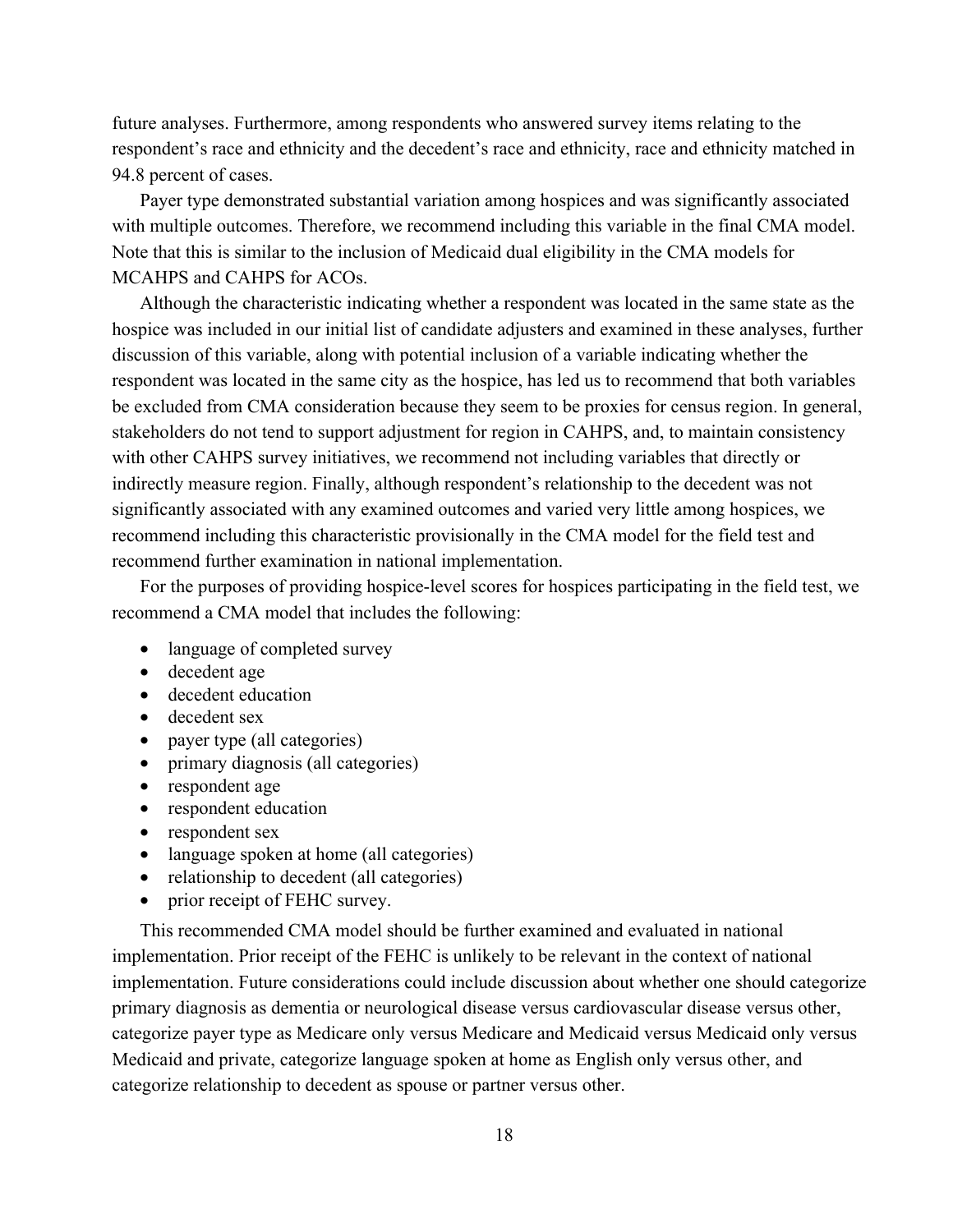#### *Association Between Hospice, Decedent, and Caregiver Characteristics and Hospice Experience of Care Survey Outcomes*

We explore a range of hospice, patient, and caregiver characteristics that may be associated with differences in care experiences, particularly geographic region, hospice size, chain status and profit status at the hospice level, and setting of care at the decedent level.

 hospice care was 93.0 out of 100 (Table 3.3). Mean scores for each composite were generally high, Overall, across hospice, decedent, and caregiver characteristics, the mean overall rating of ranging from 81.0 for Understanding the Side Effects of Pain Medication and 85.2 for Hospice Care Training to 94.9 for Information Continuity and 95.7 for Treating Your Family Member with Respect.

**Table 3.3. Overall Unadjusted Mean Scores for Overall Rating, Willingness to Recommend, and Composites** 

| <b>Outcome</b>                                        | N     | <b>Unadjusted Person-Level Mean (SD)</b> |
|-------------------------------------------------------|-------|------------------------------------------|
| Overall rating                                        | 1,102 | 93.0 (19.9)                              |
| Recommend hospice                                     | 1,102 | 93.1 (25.4)                              |
| Hospice Team Communication                            | 1,117 | 91.2(23.0)                               |
| <b>Getting Timely Care</b>                            | 1,077 | 90.2(26.5)                               |
| Treating Your Family Member with Respect              | 1,097 | 95.7(17.1)                               |
| <b>Providing Emotional Support</b>                    | 1,096 | 91.0(34.1)                               |
| Providing Support for Religious and Spiritual Beliefs | 547   | 96.2 (26.0)                              |
| Getting Help for Symptoms                             | 948   | 90.2(25.5)                               |
| <b>Information Continuity</b>                         | 1,094 | 94.9 (21.7)                              |
| Understanding the Side Effects of Pain Medication     | 981   | 81.0 (45.2)                              |
| Hospice Care Training (home setting only)             | 362   | 85.2 (35.1)                              |

 should be interpreted with caution given that field test hospices may not be representative of Adjusted means varied greatly by hospice region, with lower adjusted means for overall rating and willingness to recommend for hospices in the Northeast and Puerto Rico. Regional results hospices within their regions and that Puerto Rico results reflect only one hospice. Chain hospices also tended to have lower adjusted mean scores than nonchain hospices. Differences in adjusted mean scores by hospice size were not observed for any outcomes examined.

 that reported experiences of care are typically worse in the nursing home setting (Table 3.4), In keeping with prior analyses reported by the Medicare Payment Advisory Commission (MedPAC) regarding important concerns with provision of hospice care in nursing homes, we find particularly with regard to Understanding the Side Effects of Pain Medication, Getting Help for Symptoms, Getting Timely Care, and Hospice Team Communication. Such differences may be associated with different visit patterns in the nursing home setting (i.e., fewer visits from skilled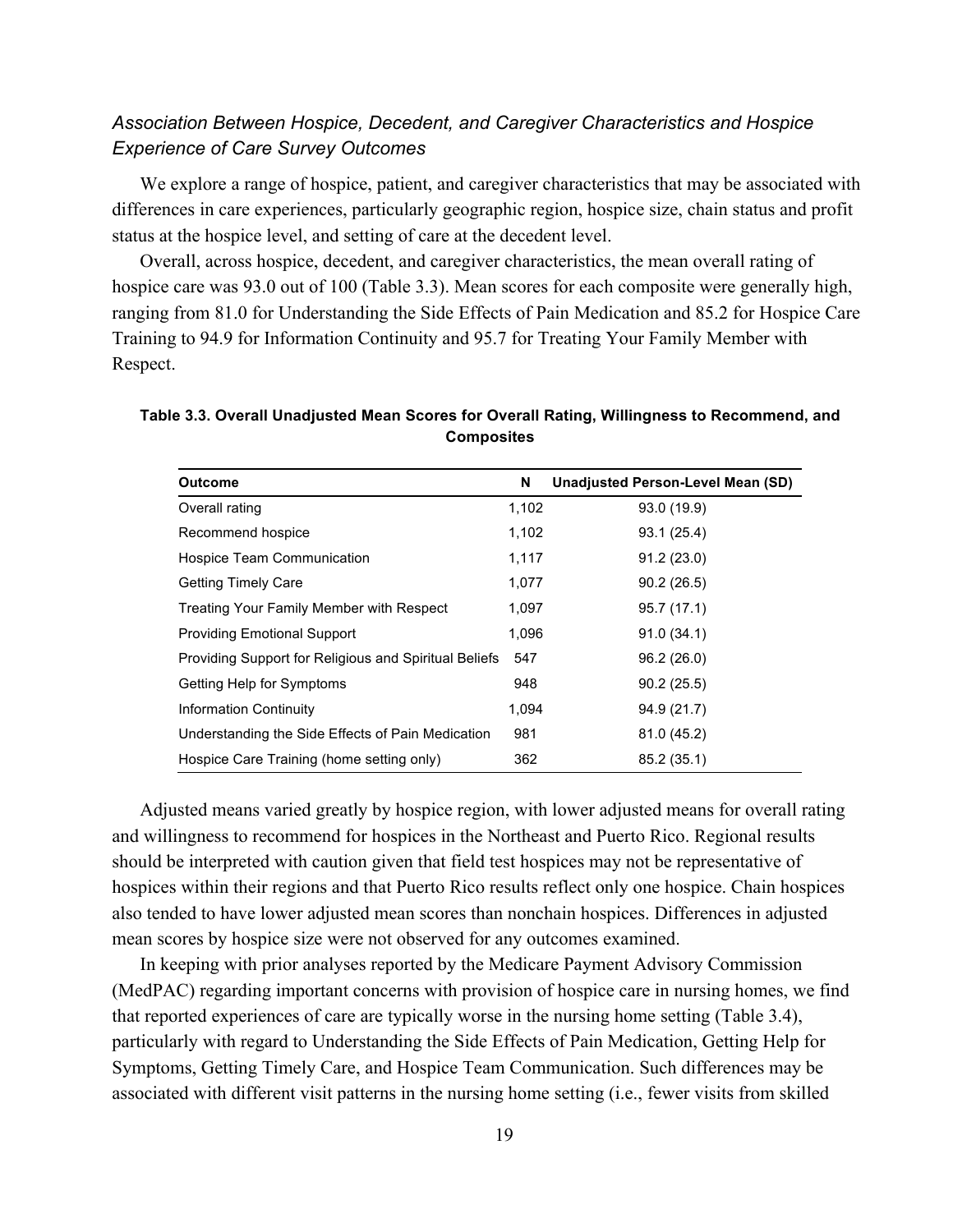nursing staff). The field test findings support that experiences of care in freestanding hospice IPUs are rated best by caregivers. There were few significant associations between patient and respondent characteristics and outcomes.

|                                                          |                   | <b>Nursing Home</b> | <b>Acute Care</b>     |                           |
|----------------------------------------------------------|-------------------|---------------------|-----------------------|---------------------------|
| <b>Outcome</b>                                           | Home $(N = 394)$  | $(N = 317)$         | Hospital ( $N = 88$ ) | Hospice IPU ( $N = 337$ ) |
| Overall rating**                                         | 92.2 (90.2, 94.2) | 90.2 (87.7, 92.6)   | 93.0 (89.8, 96.1)     | 96.6 (95.4, 97.8)         |
| Recommend hospice**                                      | 92.0 (89.1, 94.8) | 90.7 (88.2, 93.3)   | 91.2 (88.1, 94.3)     | 96.9 (95.8, 98.0)         |
| Hospice Team Communication*                              | 91.0 (89.1, 92.8) | 88.5 (86.1, 90.9)   | 89.4 (86.4, 92.4)     | 94.4 (92.7, 96.2)         |
| Getting Timely Care**                                    | 89.2 (87.2, 91.3) | 87.3 (85.0, 89.6)   | 86.7 (82.5, 91.0)     | 94.7 (93.0, 96.5)         |
| <b>Treating Your Family Member</b><br>with Respect       | 95.2 (93.7, 96.7) | 95.3 (93.4, 97.2)   | 94.8 (92.8, 96.8)     | 98.9 (95.3, 98.4)         |
| Providing Emotional Support*                             | 90.2 (87.5, 92.8) | 88.6 (84.7, 92.6)   | 92.5(88.7, 96.3)      | 94.5 (92.1, 96.9)         |
| Providing Support for Religious<br>and Spiritual Beliefs | 95.0 (92.4, 97.7) | 95.2 (91.6, 98.8)   | 101.5 (98.5, 104.6)   | 98.1 (95.9, 100.3)        |
| Getting Help for Symptoms**                              | 89.8 (86.8, 92.9) | 86.2 (84.0, 88.5)   | 86.3 (81.3, 91.3)     | 95.3 (92.0, 98.6)         |
| <b>Information Continuity</b>                            | 94.4 (92.6, 96.3) | 94.9 (92.9, 96.9)   | 94.0 (91.4, 96.7)     | 95.5 (93.8, 97.2)         |
| Understanding the Side Effects<br>of Pain Medication**   | 89.5 (87.1, 92.0) | 71.1 (66.6, 76.7)   | 73.7 (62.2, 85.2)     | 81.0 (77.2, 84.8)         |

 **Table 3.4. Adjusted Mean Response for Each Developed Composite, Overall Rating, and Willingness to Recommend, by Final Setting of Care** 

NOTE: Each cell shows the adjusted mean and, in parentheses, the 95% CI. \*\* =  $p \le 0.001$ . \* =  $p \le 0.05$ .

#### *Open-Ended Responses*

 All versions of the field test instrument included an open-ended survey item meant to elicit whether any domains not represented by the field test questions should be considered for inclusion in detailed comments from respondents on both exemplars and problems related to the care the patient received from the hospice. One purpose of including the open-ended question was to determine the final survey.

 the field test instrument included multiple questions regarding spiritual support, most of them were frequently spontaneously mentioned chaplain care in the open-ended questions; because of the The open-ended text responses were analyzed to identify general themes. Text responses were first coded as positive or negative. Positive and negative comments were furthered coded into 14 themes; themes were identified based on the survey content, and some emerged from the text itself. The most prevalent themes identified in the text included concern and respect, communication, emotional support, access, staff and team care, medication, knowledge imparted to caregiver, and religious support. The open-ended questions elicited rich and detailed responses regarding these themes but, for the most part, addressed issues for which survey questions already existed. Although omitted from the final survey after analyses showed ceiling effects for these items. Respondents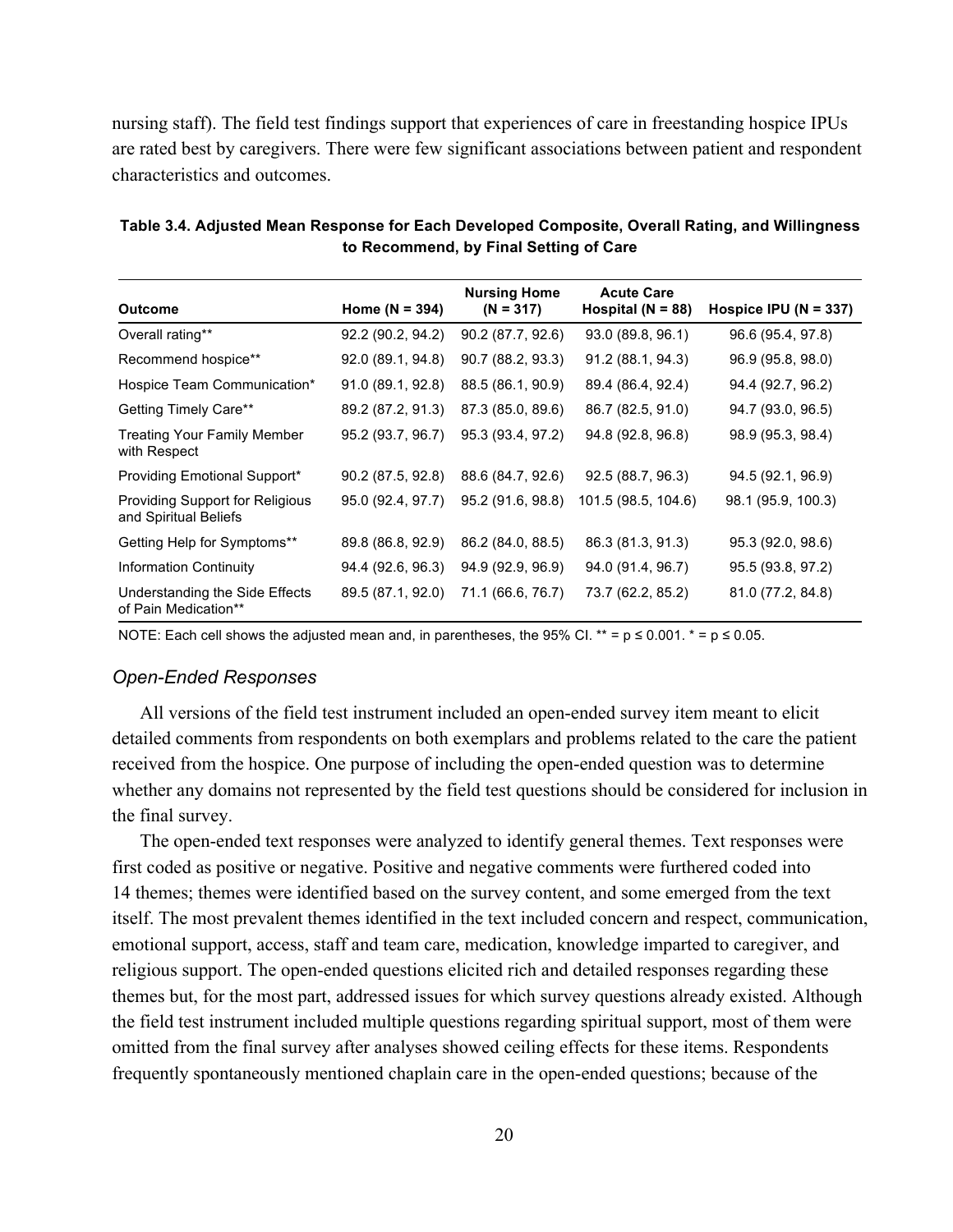presumed significance of this type of care to caregivers, an item regarding religious and spiritual support was recommended for inclusion on the final survey instrument.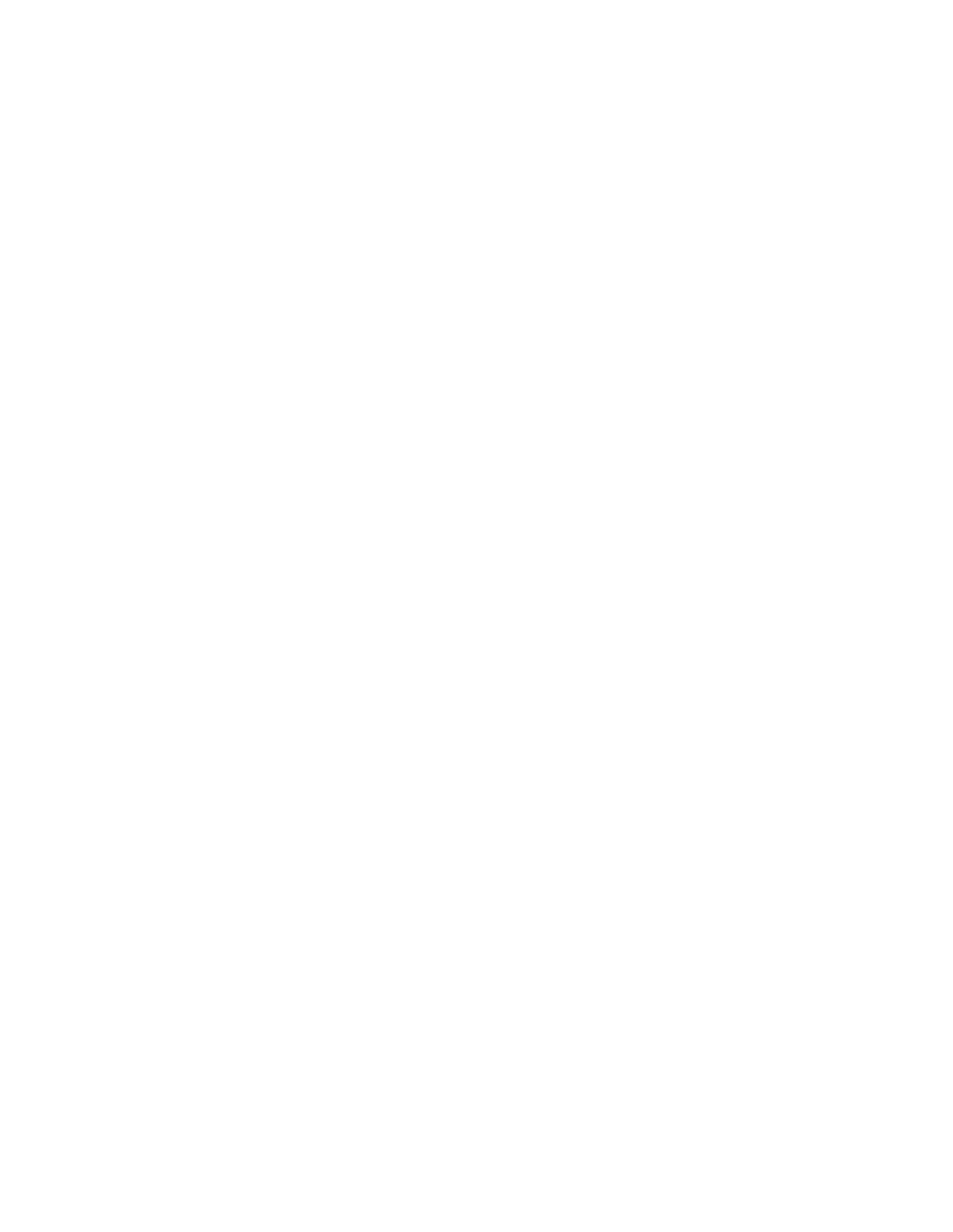First, we removed items that were included on the field test instrument solely to facilitate tests of CMA or other analytic purposes. Appendix B shows changes to the field test instrument resulting We identified items to maintain for the final survey instrument using several general guidelines. construct validity (e.g., "Did your family member begin getting hospice care too early, at the right time, or too late?") and those that exhibited little variation or ceiling effects. Some items with limited variation were maintained because of the importance of the measured constructs to hospice stakeholders or consumers (e.g., an item regarding spiritual or religious support). For parallel items regarding caregivers' and decedents' experiences (e.g., "How often did the hospice team listen carefully to *you*?" and "to *your family member*?"), we generally included the item directed to the caregiver respondent rather than the decedent on the grounds that respondents' answers regarding their own experiences have greater face validity than proxy answers on behalf of family members. Finally, we retained items, such as respondent and decedent race and education, that may be used for from the analyses described here.

Because few setting-specific items were maintained for the final version of the survey instrument and because it is simpler and less expensive to administer one survey instrument in national implementation than to administer multiple setting-specific versions, the three setting-specific survey instruments administered during the field test were consolidated into one instrument designed to measure experiences with care in all settings in which the patient received care. Items specific to the nursing home setting are presented under the heading "Hospice Care Received in a Nursing Home," and tailored nonapplicable responses are offered for items specific to the home setting. No inpatient-specific items were maintained for the final survey. The final recommended Englishlanguage survey instrument for 2015 national implementation is 47 items long and may be found online $3$ 

<u>.</u>

 $3$  CMS, "CAHPS® HOSPICE Survey," last modified July 18, 2014. As of August 4, 2014: http://www.hospicecahpssurvey.org/Content/HomePage.aspx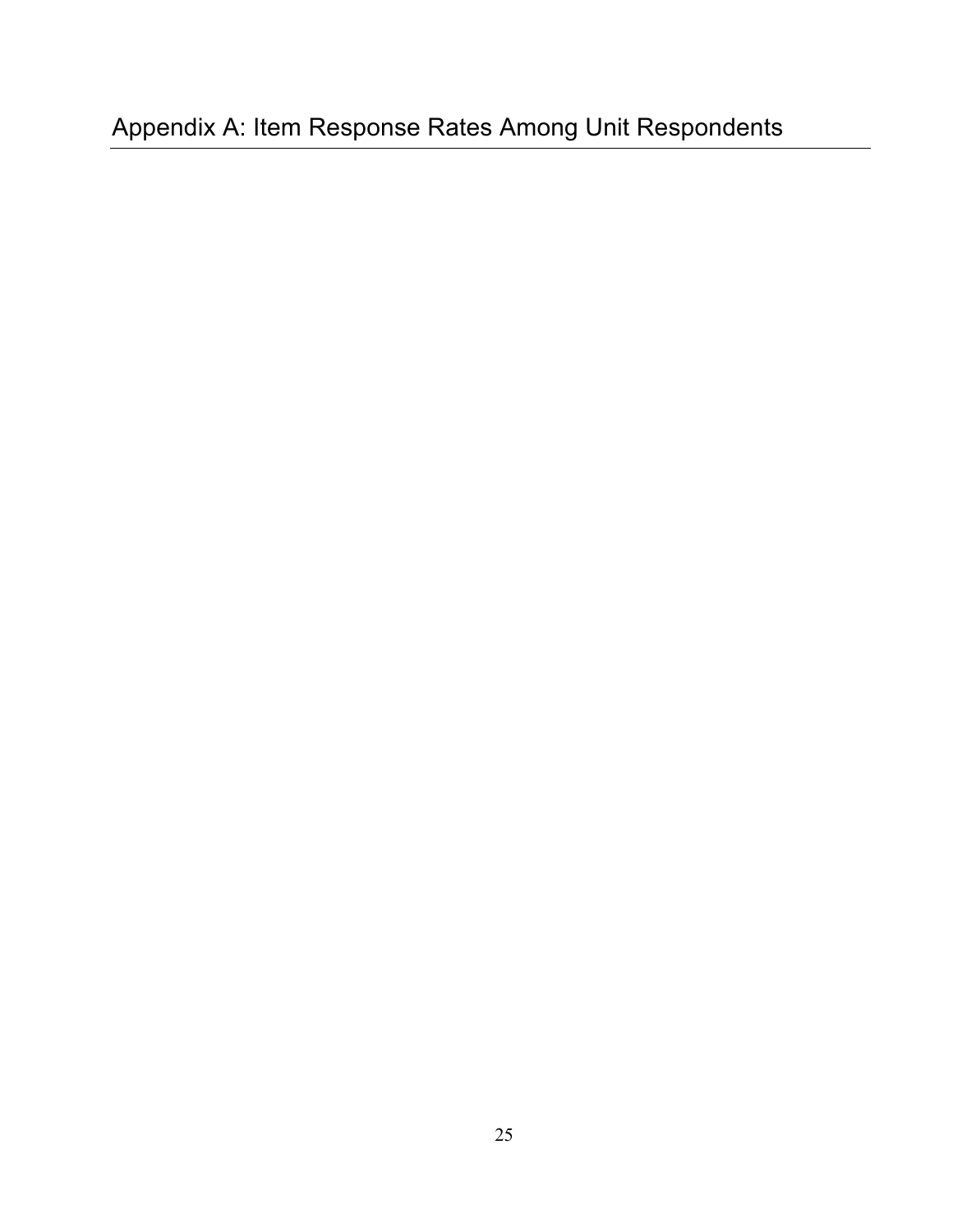|                                                                                                                  | Applicable<br>Completed<br><b>Surveys</b> |                         | Appropriate<br><b>Skip (%)</b> | N<br>Legitimate<br><b>Responses</b> | Nonlegitimate<br>Skips (N) | Nonlegitimate Skips (%) |      |                        |                                  |                       |
|------------------------------------------------------------------------------------------------------------------|-------------------------------------------|-------------------------|--------------------------------|-------------------------------------|----------------------------|-------------------------|------|------------------------|----------------------------------|-----------------------|
| <b>Item</b>                                                                                                      |                                           | Appropriate<br>Skip (N) |                                |                                     |                            | Overall                 | Home | <b>Nursing</b><br>Home | <b>Acute</b><br>Care<br>Hospital | Hospice<br><b>IPU</b> |
| The hospice patient                                                                                              |                                           |                         |                                |                                     |                            |                         |      |                        |                                  |                       |
| How related to decedent                                                                                          | 1,136                                     | $\mathbf 0$             | 0.0                            | 1,117                               | 19                         | 1.7                     | 0.8  | 1.3                    | 2.3                              | 3.0                   |
| Receive care from the hospice<br>listed                                                                          | 1,136                                     | 0                       | 0.0                            | 1,112                               | 24                         | 2.1                     | 1.3  | 1.6                    | 4.5                              | 3.0                   |
| Last location of care                                                                                            | 1,136                                     | $\pmb{0}$               | $0.0\,$                        | 1,112                               | 24                         | 2.1                     | 0.5  | 1.9                    | 3.4                              | 3.9                   |
| Your role                                                                                                        |                                           |                         |                                |                                     |                            |                         |      |                        |                                  |                       |
| How often you oversaw care                                                                                       | 1,136                                     | $\pmb{0}$               | 0.0                            | 1,104                               | 32                         | 2.8                     | 0.8  | 3.5                    | 5.7                              | 3.9                   |
| Your first experience with hospice                                                                               | 1,136                                     | $\mathbf 0$             | 0.0                            | 1,106                               | 30                         | 2.6                     | 1.0  | 1.9                    | 4.5                              | 4.7                   |
| Starting hospice care                                                                                            |                                           |                         |                                |                                     |                            |                         |      |                        |                                  |                       |
| Hospice explained the kinds of care                                                                              | 1,136                                     | $\mathbf 0$             | 0.0                            | 1,111                               | 25                         | 2.2                     | 0.8  | 1.9                    | 2.3                              | 4.2                   |
| Began getting hospice care too<br>early, at the right time, or too late                                          | 1,136                                     | $\mathbf 0$             | 0.0                            | 1,101                               | 35                         | 3.1                     | 2.0  | 3.5                    | 3.4                              | 3.9                   |
| Your family member's hospice care                                                                                |                                           |                         |                                |                                     |                            |                         |      |                        |                                  |                       |
| Needed to contact the hospice<br>during evenings, weekends, or<br>holidays                                       | 1,136                                     | $\pmb{0}$               | $0.0\,$                        | 1,089                               | 47                         | 4.1                     | 3.3  | 4.4                    | 4.5                              | 4.7                   |
| Got help from the hospice during<br>evenings, weekends, or holidays                                              | 1,136                                     | 531                     | 46.7                           | 560                                 | 45                         | 7.4                     | 4.3  | 9.3                    | 14.3                             | 11.2                  |
| Informed about when hospice team<br>would arrive                                                                 | 376                                       | $\pmb{0}$               | $0.0\,$                        | 369                                 | $\overline{7}$             | 1.9                     | 1.9  |                        |                                  |                       |
| Nursing home staff and hospice<br>team worked well together                                                      | 272                                       | $\pmb{0}$               | 0.0                            | 257                                 | 15                         | 5.5                     |      | 5.5                    |                                  |                       |
| Got as much help with personal<br>care as needed                                                                 | 696                                       | 0                       | 0.0                            | 654                                 | 42                         | 6.0                     |      | 5.3                    | 7.3                              | 6.4                   |
| Personal care not done because<br>nursing home staff expected the<br>hospice team to take care of those<br>needs | 272                                       | 0                       | 0.0                            | 251                                 | 21                         | 7.7                     |      | 7.7                    |                                  |                       |

#### **Table A.1. Item Response Rates Among Unit Respondents**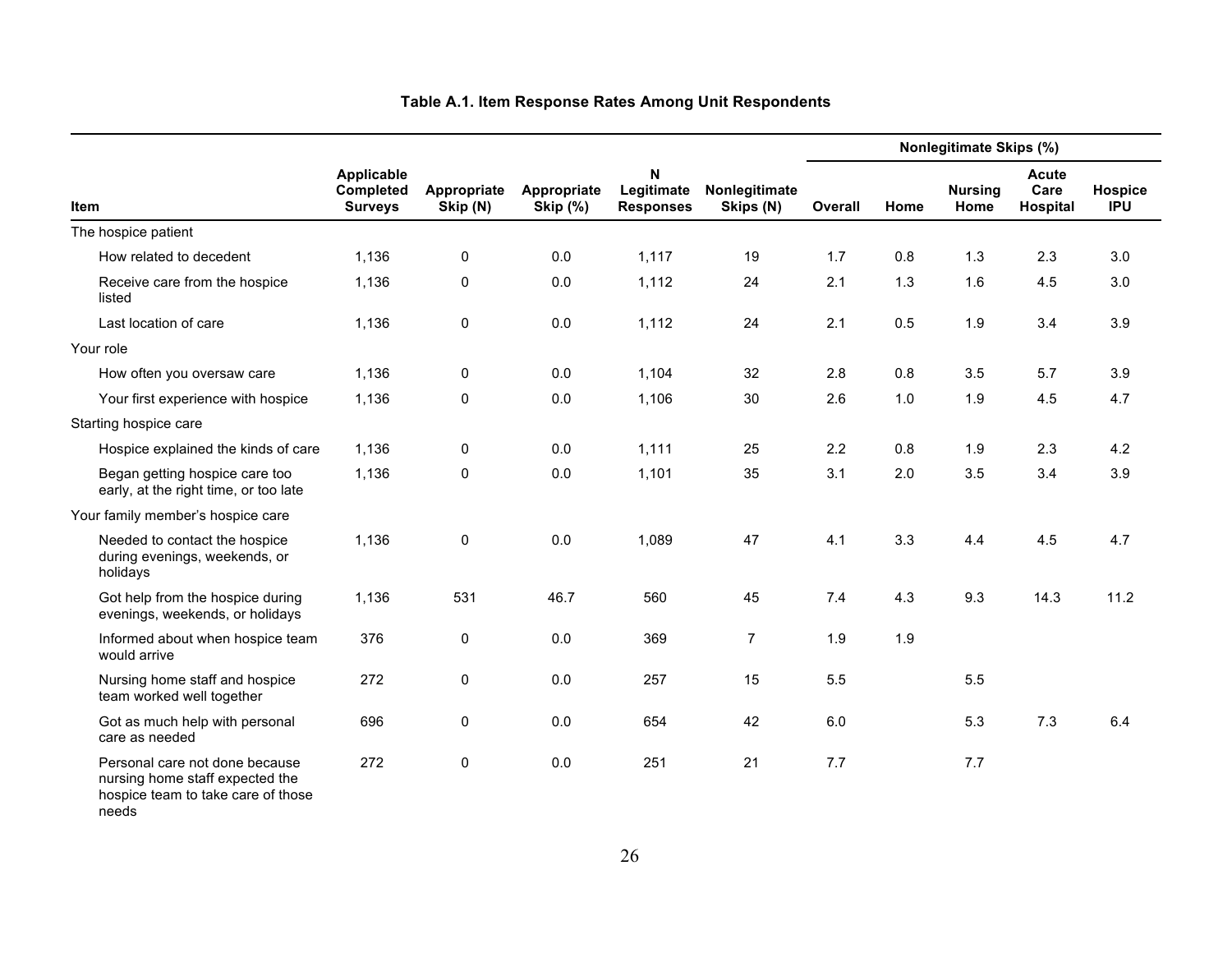|                                                                  |                                           |                         |                                | N<br>Legitimate<br><b>Responses</b> | Nonlegitimate<br>Skips (N) | <b>Nonlegitimate Skips (%)</b> |      |                        |                           |                       |  |
|------------------------------------------------------------------|-------------------------------------------|-------------------------|--------------------------------|-------------------------------------|----------------------------|--------------------------------|------|------------------------|---------------------------|-----------------------|--|
| Item                                                             | Applicable<br>Completed<br><b>Surveys</b> | Appropriate<br>Skip (N) | Appropriate<br><b>Skip (%)</b> |                                     |                            | <b>Overall</b>                 | Home | <b>Nursing</b><br>Home | Acute<br>Care<br>Hospital | Hospice<br><b>IPU</b> |  |
| Got help as soon as you needed it                                | 1,136                                     | 0                       | 0.0                            | 1,074                               | 62                         | 5.5                            | 2.5  | 7.3                    | 8.0                       | 6.5                   |  |
| Got enough privacy                                               | 1,136                                     | 0                       | 0.0                            | 1,093                               | 43                         | 3.8                            | 3.6  | 3.5                    | 4.5                       | 4.2                   |  |
| Different languages                                              | 1,136                                     | 0                       | 0.0                            | 1,095                               | 41                         | 3.6                            | 2.8  | 3.2                    | 3.4                       | 5.0                   |  |
| Hospice seemed informed about<br>condition and care              | 1,136                                     | 0                       | 0.0                            | 1,095                               | 41                         | 3.6                            | 2.8  | 3.5                    | 3.4                       | 4.7                   |  |
| Spoke to a doctor as often as you<br>needed                      | 402                                       | 0                       | 0.0                            | 373                                 | 29                         | 7.2                            |      |                        | 5.3                       | 7.7                   |  |
| Hospice explained things in a way<br>that was easy to understand | 1,136                                     | 0                       | 0.0                            | 1,096                               | 40                         | 3.5                            | 2.3  | 3.5                    | 3.4                       | 5.0                   |  |
| Hospice kept you informed about<br>condition                     | 1,136                                     | 0                       | 0.0                            | 1,092                               | 44                         | 3.9                            | 3.0  | 2.8                    | 4.5                       | 5.6                   |  |
| Confusing or contradictory<br>information about condition        | 1,136                                     | 0                       | 0.0                            | 1,094                               | 42                         | 3.7                            | 3.0  | 3.2                    | 4.5                       | 4.7                   |  |
| Information from nursing home staff<br>and hospice team differed | 272                                       | 0                       | 0.0                            | 260                                 | 12                         | 4.4                            |      | 4.4                    |                           |                       |  |
| Respected your needs and<br>preferences                          | 1,136                                     | 0                       | 0.0                            | 1,086                               | 50                         | 4.4                            | 2.8  | $5.0$                  | 3.4                       | 5.9                   |  |
| Hospice spent enough time with<br>your family member             | 1,136                                     | 0                       | 0.0                            | 1,070                               | 66                         | 5.8                            | 3.0  | 6.6                    | 10.2                      | 7.1                   |  |
| Hospice treated your family<br>member with dignity and respect   | 1,136                                     | 0                       | 0.0                            | 1,093                               | 43                         | 3.8                            | 2.8  | 3.5                    | 4.5                       | $5.0\,$               |  |
| Hospice cared about your family<br>member                        | 1,136                                     | 0                       | 0.0                            | 1,093                               | 43                         | 3.8                            | 2.5  | 3.8                    | 4.5                       | 5.0                   |  |
| Talked with the hospice about any<br>problems with hospice care  | 1,136                                     | 0                       | 0.0                            | 1,070                               | 66                         | 5.8                            | 4.1  | 6.6                    | 8.0                       | 6.5                   |  |
| Hospice listened carefully to you<br>about problems with care    | 1,136                                     | 674                     | 59.3                           | 402                                 | 60                         | 13.0                           | 8.1  | 12.8                   | 25.0                      | 17.6                  |  |
| Problems resolved as soon as you<br>needed                       | 1,136                                     | 674                     | 59.3                           | 398                                 | 64                         | 13.9                           | 8.1  | 15.2                   | 25.0                      | 18.5                  |  |
| Family member had any pain                                       | 1,136                                     | 0                       | 0.0                            | 1,073                               | 63                         | 5.5                            | 4.3  | 7.9                    | 5.7                       | 4.7                   |  |
| Got help for pain                                                | 1,136                                     | 342                     | 30.1                           | 730                                 | 64                         | 8.1                            | 7.0  | 10.2                   | 6.8                       | 7.8                   |  |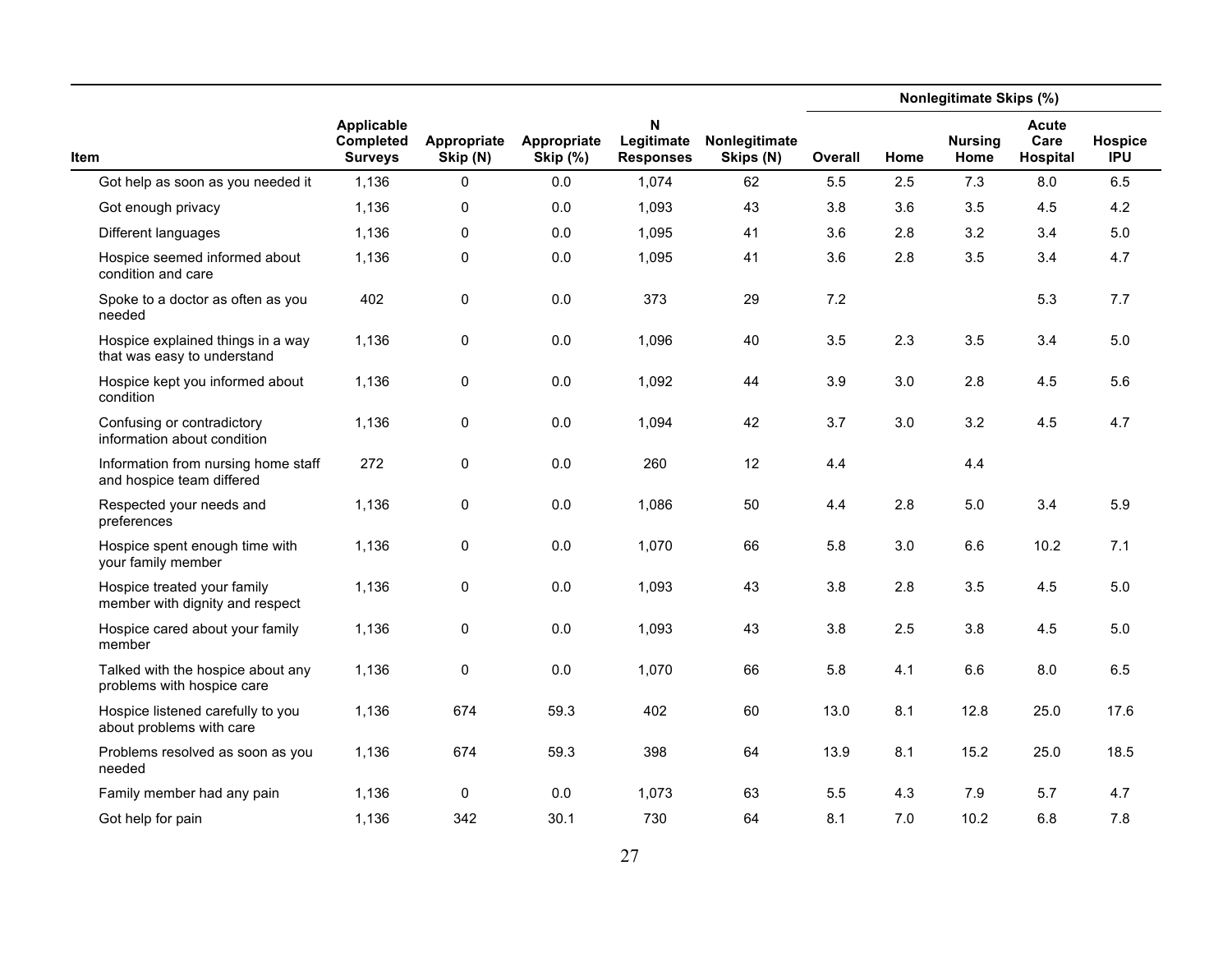|                                                                  |                                                  |                         |                                | $\boldsymbol{\mathsf{N}}$<br>Legitimate<br><b>Responses</b> | Nonlegitimate<br>Skips (N) | <b>Nonlegitimate Skips (%)</b> |      |                        |                                  |                       |
|------------------------------------------------------------------|--------------------------------------------------|-------------------------|--------------------------------|-------------------------------------------------------------|----------------------------|--------------------------------|------|------------------------|----------------------------------|-----------------------|
| <b>Item</b>                                                      | Applicable<br><b>Completed</b><br><b>Surveys</b> | Appropriate<br>Skip (N) | Appropriate<br><b>Skip (%)</b> |                                                             |                            | Overall                        | Home | <b>Nursing</b><br>Home | <b>Acute</b><br>Care<br>Hospital | Hospice<br><b>IPU</b> |
| Family member received any pain<br>medicine                      | 1,136                                            | $\mathsf 0$             | 0.0                            | 1,074                                                       | 62                         | 5.5                            | 3.3  | 7.6                    | 6.8                              | 5.6                   |
| Got needed info about pain<br>medicine                           | 1,136                                            | 89                      | 7.8                            | 993                                                         | 54                         | 5.2                            | 2.0  | 8.0                    | 7.1                              | 5.6                   |
| Hospice discussed side effects of<br>pain medicine               | 1,136                                            | 89                      | 7.8                            | 981                                                         | 66                         | 6.3                            | 2.8  | 9.4                    | 7.1                              | 7.2                   |
| Hospice trained about side effects<br>of pain medicine           | 376                                              | 36                      | 9.6                            | 328                                                         | 12                         | 3.5                            | 3.5  |                        |                                  |                       |
| Hospice trained when to give more<br>pain medicine               | 376                                              | 36                      | 9.6                            | 329                                                         | 11                         | 3.2                            | 3.2  |                        |                                  |                       |
| Family member had trouble<br>breathing                           | 1,136                                            | $\mathsf 0$             | 0.0                            | 1,089                                                       | 47                         | 4.1                            | 2.8  | 5.4                    | 4.5                              | 4.5                   |
| Got help for trouble breathing                                   | 1,136                                            | 481                     | 42.3                           | 597                                                         | 58                         | 8.9                            | 6.4  | 11.8                   | 8.9                              | 9.2                   |
| Got needed info from the hospice<br>team about trouble breathing | 1,136                                            | 481                     | 42.3                           | 596                                                         | 59                         | 9.0                            | 6.8  | 11.2                   | 8.9                              | 9.7                   |
| Hospice trained about trouble<br>breathing                       | 376                                              | 151                     | 40.2                           | 210                                                         | 15                         | 6.7                            | 6.7  |                        |                                  |                       |
| Family member had trouble with<br>constipation                   | 1,136                                            | $\pmb{0}$               | 0.0                            | 1,026                                                       | 110                        | 9.7                            | 4.3  | 12.0                   | 12.5                             | 13.1                  |
| Got needed help for constipation                                 | 1,136                                            | 644                     | 56.7                           | 374                                                         | 118                        | 24.0                           | 8.6  | 33.6                   | 35.5                             | 39.7                  |
| Family member was sad                                            | 1,136                                            | 0                       | 0.0                            | 1,059                                                       | 77                         | 6.8                            | 4.3  | 6.9                    | 9.1                              | 8.9                   |
| Family member needed help with<br>sadness                        | 1,136                                            | 0                       | 0.0                            | 1,052                                                       | 84                         | 7.4                            | 4.6  | 8.8                    | 11.4                             | 8.3                   |
| Got needed help for sadness                                      | 1,136                                            | 613                     | 54.0                           | 432                                                         | 91                         | 17.4                           | 10.2 | 18.1                   | 24.3                             | 26.3                  |
| Family member was restless or<br>agitated                        | 376                                              | 0                       | 0.0                            | 369                                                         | $\overline{7}$             | 1.9                            | 1.9  |                        |                                  |                       |
| Hospice trained about what to do if<br>restless or agitated      | 376                                              | 132                     | 35.1                           | 232                                                         | 12                         | 4.9                            | 4.9  |                        |                                  |                       |
| Hospice trained how to move                                      | 376                                              | 82                      | 21.8                           | 283                                                         | 11                         | 3.7                            | 3.7  |                        |                                  |                       |
| Hospice discussed your family<br>member's religious beliefs      | 1,136                                            | $\mathbf 0$             | 0.0                            | 1,067                                                       | 69                         | 6.1                            | 4.3  | 7.3                    | 10.2                             | 5.9                   |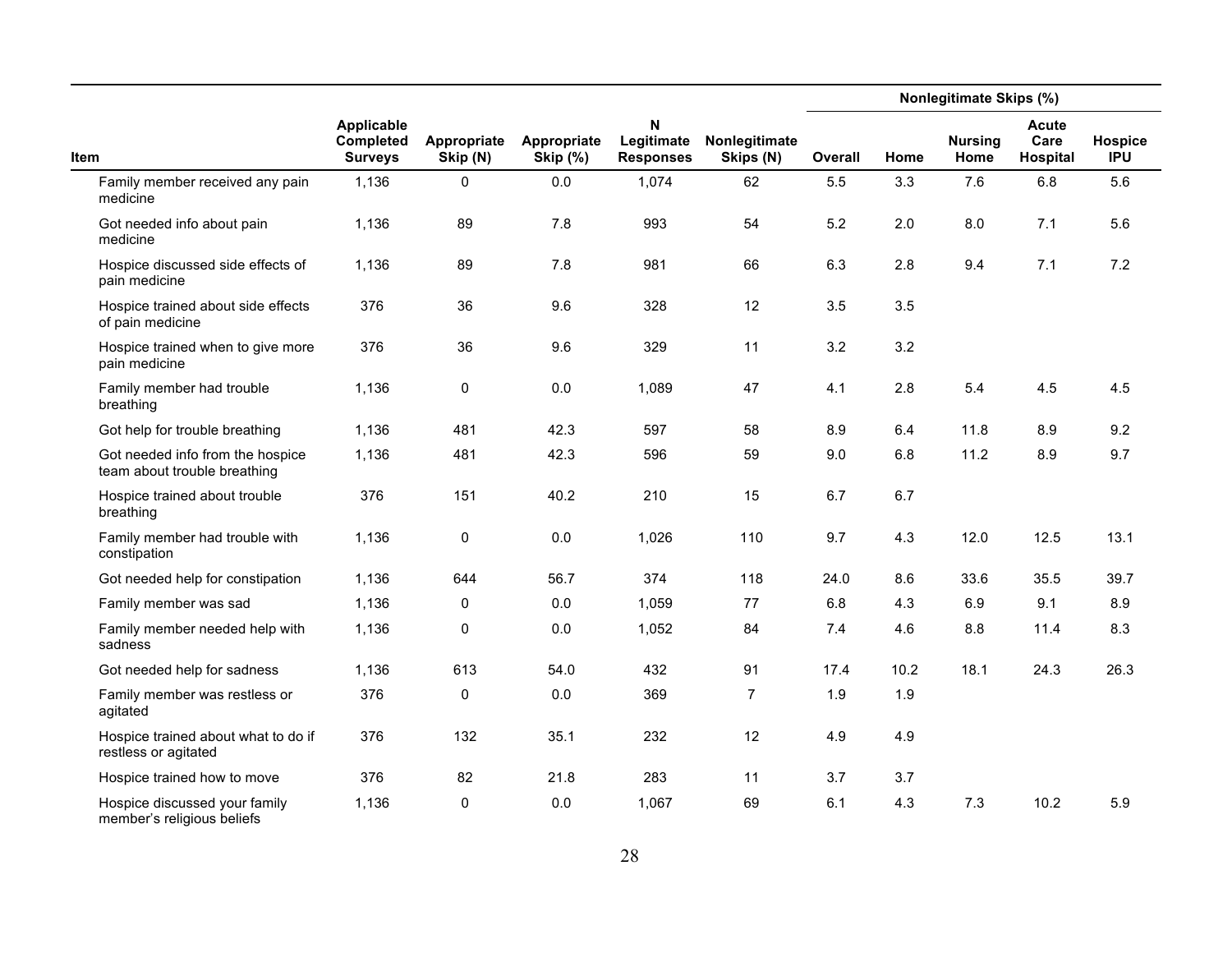|                                                                         | <b>Applicable</b><br>Completed<br><b>Surveys</b> | Appropriate<br>Skip (N) | Appropriate<br><b>Skip (%)</b> | Ν<br>Legitimate<br><b>Responses</b> | Nonlegitimate<br>Skips (N) | Nonlegitimate Skips (%) |      |                        |                                  |                       |  |
|-------------------------------------------------------------------------|--------------------------------------------------|-------------------------|--------------------------------|-------------------------------------|----------------------------|-------------------------|------|------------------------|----------------------------------|-----------------------|--|
| Item                                                                    |                                                  |                         |                                |                                     |                            | Overall                 | Home | <b>Nursing</b><br>Home | <b>Acute</b><br>Care<br>Hospital | Hospice<br><b>IPU</b> |  |
| Treated your family member's<br>religious beliefs with respect          | 1,136                                            | 284                     | 25.0                           | 770                                 | 82                         | 9.6                     | 7.0  | 11.0                   | 16.9                             | 9.6                   |  |
| Information about expectations<br>while your family member was<br>dying | 1,136                                            | $\mathsf 0$             | 0.0                            | 1,092                               | 44                         | 3.9                     | 2.8  | 4.7                    | 4.5                              | 4.2                   |  |
| Information provided in a way that<br>was easy to understand            | 1,136                                            | 74                      | 6.5                            | 1,011                               | 51                         | 4.8                     | 4.0  | 5.9                    | 4.8                              | 4.7                   |  |
| Hospice with you as soon as you<br>needed after death                   | 376                                              | 24                      | 6.4                            | 346                                 | 6                          | 1.7                     | 1.7  |                        |                                  |                       |  |
| Hospice got in way while he or she<br>was dying                         | 402                                              | 0                       | 0.0                            | 385                                 | 17                         | 4.2                     |      |                        | 6.6                              | 3.7                   |  |
| The hospice environment                                                 |                                                  |                         |                                |                                     |                            |                         |      |                        |                                  |                       |  |
| Room and bathroom kept clean                                            | 402                                              | 0                       | 0.0                            | 385                                 | 17                         | 4.2                     |      |                        | 9.2                              | 3.1                   |  |
| Room comfortable                                                        | 402                                              | 0                       | 0.0                            | 387                                 | 15                         | 3.7                     |      |                        | 7.9                              | 2.8                   |  |
| Room calm                                                               | 402                                              | 0                       | 0.0                            | 387                                 | 15                         | 3.7                     |      |                        | 6.6                              | 3.1                   |  |
| Special medical equipment                                               |                                                  |                         |                                |                                     |                            |                         |      |                        |                                  |                       |  |
| Needed special medical equipment                                        | 376                                              | 0                       | 0.0                            | 369                                 | 7                          | 1.9                     | 1.9  |                        |                                  |                       |  |
| Got the equipment as soon as<br>needed                                  | 376                                              | 24                      | 6.4                            | 346                                 | 6                          | 1.7                     | 1.7  |                        |                                  |                       |  |
| Equipment picked up in a timely<br>manner                               | 376                                              | 24                      | 6.4                            | 339                                 | 13                         | 3.7                     | 3.7  |                        |                                  |                       |  |
| Your own experience with hospice                                        |                                                  |                         |                                |                                     |                            |                         |      |                        |                                  |                       |  |
| Hospice listened carefully to you                                       | 1,136                                            | 0                       | 0.0                            | 1,098                               | 38                         | 3.3                     | 1.3  | 3.8                    | 9.1                              | 3.9                   |  |
| Hospice spent enough time with<br>you                                   | 1,136                                            | 0                       | 0.0                            | 1,088                               | 48                         | 4.2                     | 2.0  | 5.4                    | 8.0                              | 4.7                   |  |
| Hospice discussed your religious or<br>spiritual beliefs                | 1,136                                            | 0                       | 0.0                            | 1,067                               | 69                         | 6.1                     | 3.6  | 7.6                    | 17.0                             | 4.7                   |  |
| Hospice treated your religious<br>beliefs with respect                  | 1,136                                            | 515                     | 45.3                           | 549                                 | 72                         | 11.6                    | 6.9  | 14.6                   | 32.1                             | 8.9                   |  |
| Support for your religious beliefs                                      | 1,136                                            | 515                     | 45.3                           | 547                                 | 74                         | 11.9                    | 6.9  | 15.3                   | 30.2                             | 10.1                  |  |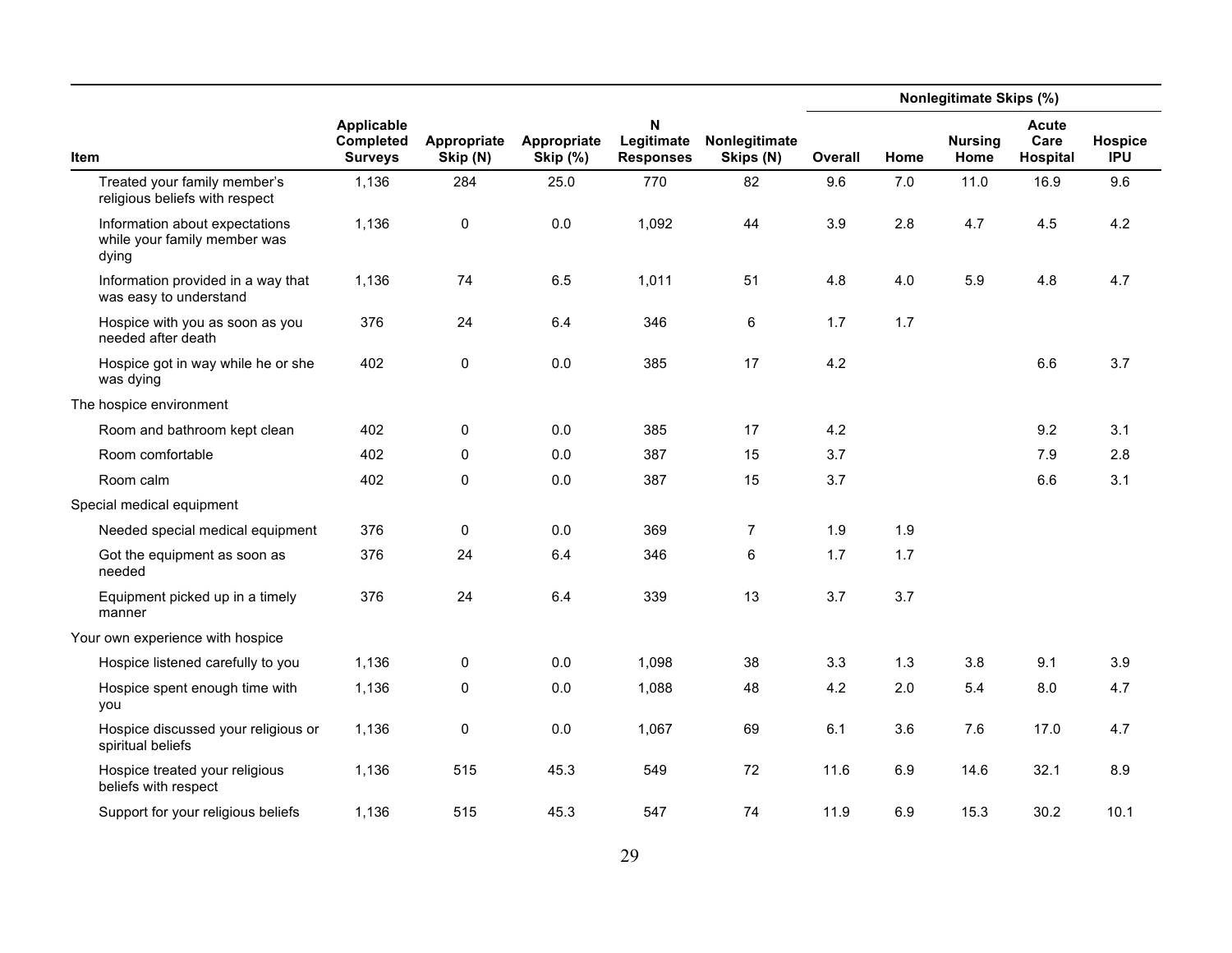|                                                              |                                                  |                         |                                |                                     |                            | Nonlegitimate Skips (%) |      |                        |                                  |                       |  |
|--------------------------------------------------------------|--------------------------------------------------|-------------------------|--------------------------------|-------------------------------------|----------------------------|-------------------------|------|------------------------|----------------------------------|-----------------------|--|
| <b>Item</b>                                                  | <b>Applicable</b><br>Completed<br><b>Surveys</b> | Appropriate<br>Skip (N) | Appropriate<br><b>Skip (%)</b> | N<br>Legitimate<br><b>Responses</b> | Nonlegitimate<br>Skips (N) | Overall                 | Home | <b>Nursing</b><br>Home | <b>Acute</b><br>Care<br>Hospital | Hospice<br><b>IPU</b> |  |
| from hospice                                                 |                                                  |                         |                                |                                     |                            |                         |      |                        |                                  |                       |  |
| Emotional support from hospice for<br>caretaker before death | 1,136                                            | $\pmb{0}$               | 0.0                            | 1,088                               | 48                         | 4.2                     | 2.0  | 6.0                    | 9.1                              | 3.9                   |  |
| Emotional support from hospice for<br>caretaker after death  | 1,136                                            | 0                       | 0.0                            | 1,063                               | 73                         | 6.4                     | 3.6  | 6.9                    | 11.4                             | 8.0                   |  |
| Overall rating of care                                       |                                                  |                         |                                |                                     |                            |                         |      |                        |                                  |                       |  |
| Rate hospice, $0 =$ worst and<br>$10 = best$                 | 1,136                                            | 0                       | 0.0                            | 1,102                               | 34                         | 3.0                     | 1.0  | 3.8                    | 9.1                              | 3.0                   |  |
| Recommend this hospice                                       | 1,136                                            | 0                       | 0.0                            | 1,102                               | 34                         | 3.0                     | 1.0  | 4.7                    | 9.1                              | 2.1                   |  |
| About your family member                                     |                                                  |                         |                                |                                     |                            |                         |      |                        |                                  |                       |  |
| Family member's education                                    | 1,136                                            | 0                       | 0.0                            | 1,072                               | 64                         | 5.6                     | 3.6  | 6.3                    | 11.4                             | 5.9                   |  |
| Family member Hispanic                                       | 1,136                                            | 0                       | 0.0                            | 1,054                               | 82                         | 7.2                     | 6.6  | 7.9                    | 10.2                             | 6.5                   |  |
| Family member's Hispanic group                               | 1,136                                            | 1008                    | 88.7                           | 46                                  | 82                         | 64.1                    | 51.9 | 82.8                   | 69.2                             | 64.7                  |  |
| Family member's race                                         | 1,136                                            | 0                       | 0.0                            | 1,067                               | 69                         | 6.1                     | 6.1  | 4.7                    | 9.1                              | 6.5                   |  |
| About you                                                    |                                                  |                         |                                |                                     |                            |                         |      |                        |                                  |                       |  |
| Caregiver's age                                              | 1,136                                            | 0                       | 0.0                            | 1,067                               | 69                         | 6.1                     | 6.1  | 5.4                    | 9.1                              | 5.9                   |  |
| Caregiver's gender                                           | 1,136                                            | 0                       | 0.0                            | 1,068                               | 68                         | 6.0                     | 6.3  | 5.0                    | 9.1                              | 5.6                   |  |
| Caregiver's education                                        | 1,136                                            | 0                       | 0.0                            | 1,060                               | 76                         | 6.7                     | 7.1  | 5.4                    | 9.1                              | 6.8                   |  |
| Caregiver Hispanic                                           | 1,136                                            | 0                       | 0.0                            | 1,036                               | 100                        | 8.8                     | 7.9  | 9.1                    | 12.5                             | 8.6                   |  |
| Caregiver's Hispanic group                                   | 1,136                                            | 983                     | 86.5                           | 54                                  | 99                         | 64.7                    | 56.4 | 85.3                   | 62.5                             | 60.4                  |  |
| Caregiver's race                                             | 1,136                                            | 0                       | 0.0                            | 1,059                               | 77                         | 6.8                     | 5.6  | 5.7                    | 12.5                             | 7.7                   |  |
| Caregiver's home language                                    | 1,136                                            | $\pmb{0}$               | 0.0                            | 1,069                               | 67                         | 5.9                     | 5.3  | 5.4                    | 9.1                              | 6.2                   |  |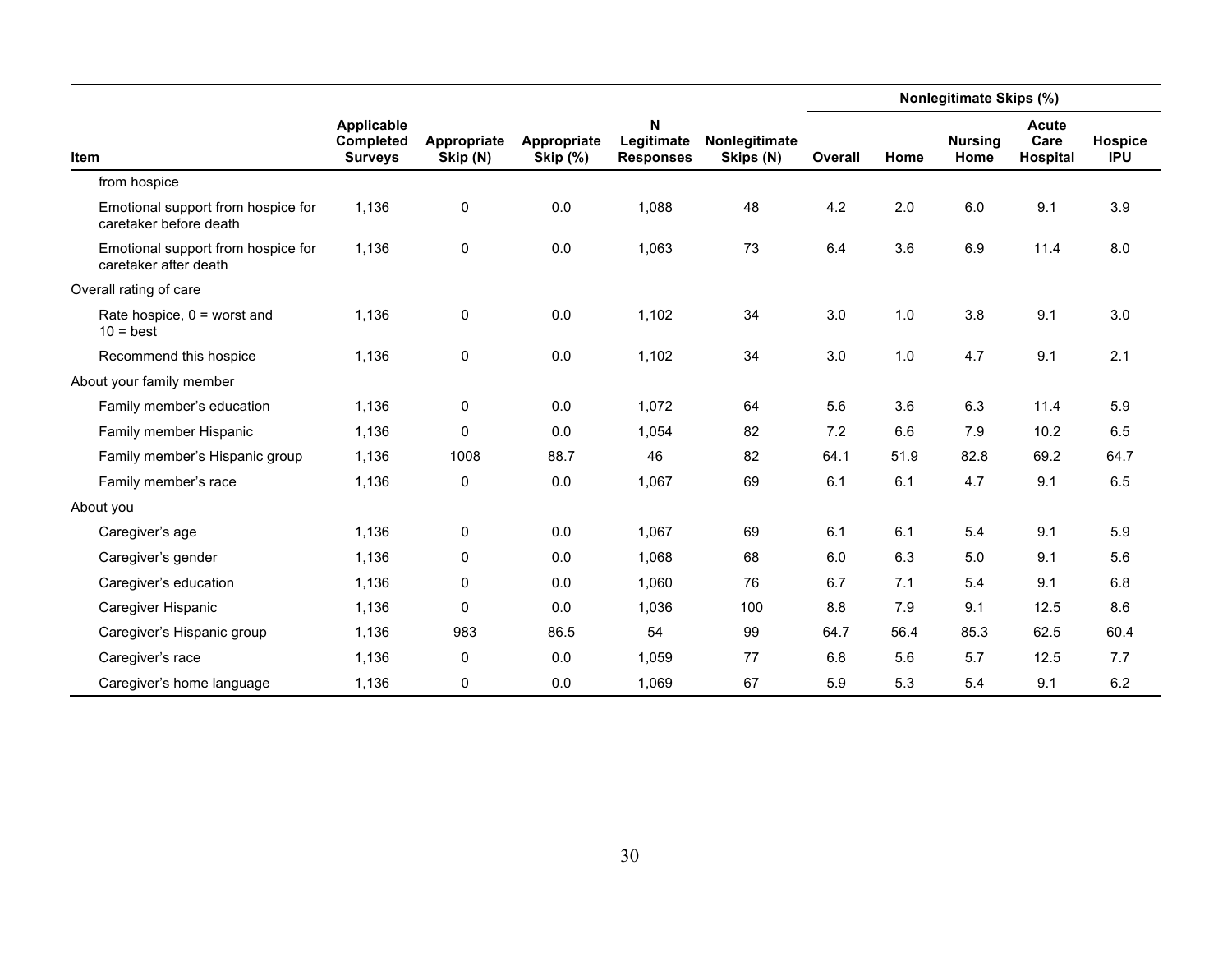## Appendix B: Summary of Changes to Field Test Survey

| <b>HECS Field Test Survey Item</b>                                                                                           |   | Home Inpatient | <b>Nursing</b><br>Home | Keep/Drop in<br><b>Final Survey?</b> | <b>Notes</b>                                                                                                                                                                                                                                               |
|------------------------------------------------------------------------------------------------------------------------------|---|----------------|------------------------|--------------------------------------|------------------------------------------------------------------------------------------------------------------------------------------------------------------------------------------------------------------------------------------------------------|
| The hospice patient                                                                                                          |   |                |                        |                                      |                                                                                                                                                                                                                                                            |
| How are you related to the person listed on the<br>survey cover letter?                                                      | X | X              | X                      | Keep                                 |                                                                                                                                                                                                                                                            |
| Did your family member receive care from the<br>hospice listed on the survey cover letter?                                   | X | X              | X                      | Drop                                 | In keeping with<br>other CMS<br>efforts, survey<br>responses<br>would have<br>been kept<br>regardless of<br>whether the<br>respondent<br>answered yes<br>or no to this<br>item.                                                                            |
| What was the last location in which your family<br>member received care from this hospice?                                   | X | X              | X                      | Keep                                 |                                                                                                                                                                                                                                                            |
| Your role                                                                                                                    |   |                |                        |                                      |                                                                                                                                                                                                                                                            |
| While your family member was in hospice care, how<br>often did you take part in or oversee care for him or<br>her?           | X | X              | X                      | Keep                                 | Needed to<br>identify<br>knowledgeable<br>respondent; on<br>field test, those<br>responding<br>"never" were<br>instructed to<br>stop survey.<br>For national<br>implementation,<br>these<br>respondents<br>will complete<br>demographic<br>questions only. |
| Was your family member's hospice care your first<br>experience with hospice services for a close friend<br>or family member? | X | X              | X                      | Drop                                 | Included in field<br>test survey for<br>construct<br>validity only;<br>not evaluative                                                                                                                                                                      |
| Starting hospice care                                                                                                        |   |                |                        |                                      |                                                                                                                                                                                                                                                            |
| Did the hospice team members explain the kinds of<br>care and services they could give you and your<br>family member?        | X | X              | X                      | Drop                                 | Little variation<br>or ceiling effect                                                                                                                                                                                                                      |

#### **Table B.1. Summary of Changes to Field Test Survey**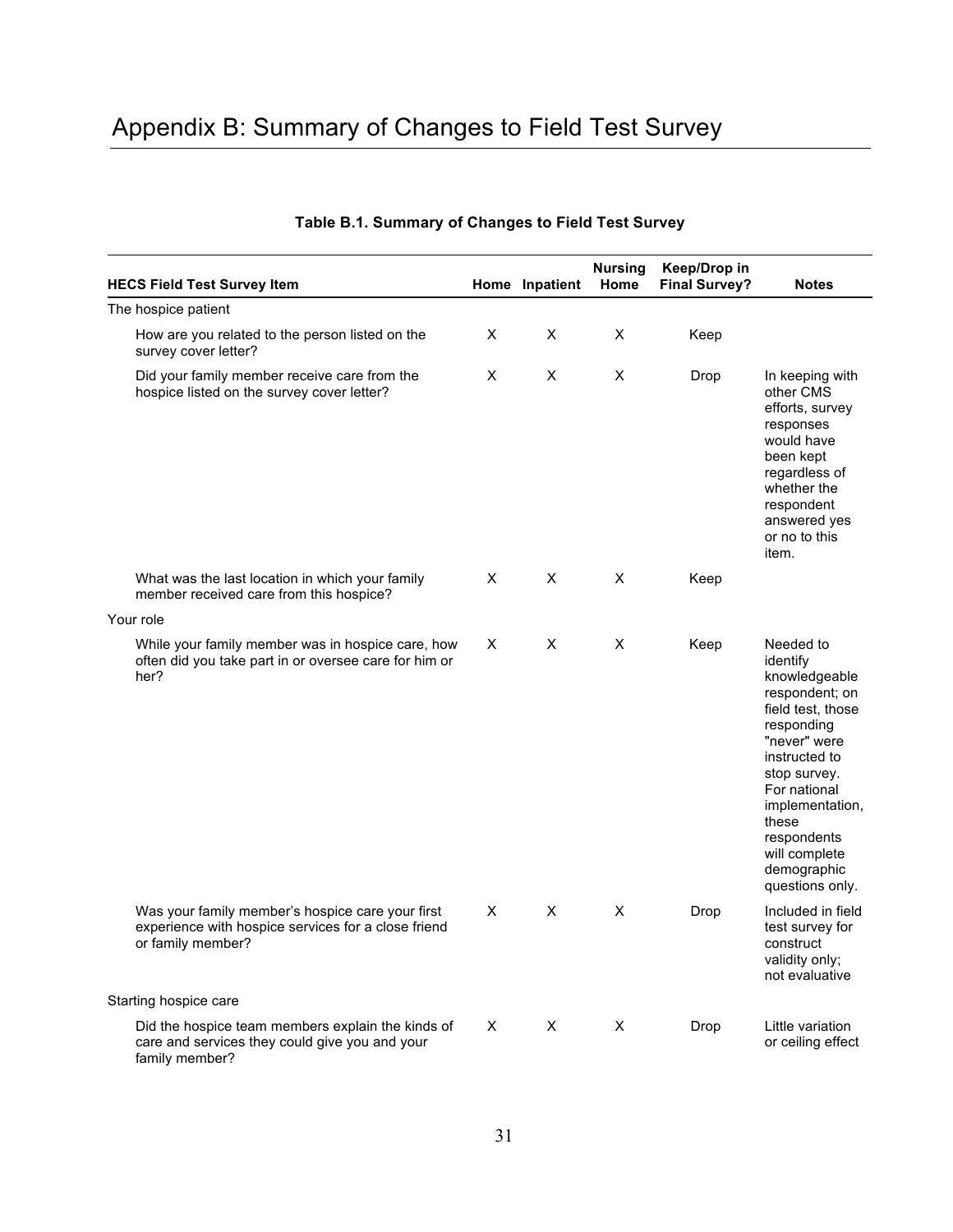| <b>HECS Field Test Survey Item</b>                                                                                                                                                                                                    |          | Home Inpatient | <b>Nursing</b><br>Home | Keep/Drop in<br><b>Final Survey?</b> | <b>Notes</b>                                                                                                                                                                           |
|---------------------------------------------------------------------------------------------------------------------------------------------------------------------------------------------------------------------------------------|----------|----------------|------------------------|--------------------------------------|----------------------------------------------------------------------------------------------------------------------------------------------------------------------------------------|
| Did your family member begin getting hospice care<br>too early, at the right time, or too late?                                                                                                                                       | X        | X              | X                      | Drop                                 | Included in field<br>test survey for<br>construct<br>validity only;<br>not evaluative                                                                                                  |
| Your family member's hospice care                                                                                                                                                                                                     |          |                |                        |                                      |                                                                                                                                                                                        |
| While your family member was in hospice care, did<br>you need to contact the hospice team during<br>evenings, weekends, or holidays for questions or<br>help with your family member's care?                                          | $\times$ | X              | X                      | Keep                                 | Gatekeeper to<br>next question                                                                                                                                                         |
| How often did you get the help you needed from the<br>hospice team during evenings, weekends, or<br>holidays?                                                                                                                         | X        | X              | X                      | Keep                                 | Although this<br>item has a<br>ceiling effect,<br>responsiveness<br>on evenings<br>and weekends<br>has been<br>previously<br>shown to help<br>identify low-<br>performing<br>hospices. |
| While your family member was in hospice care, how<br>often did the hospice team members keep you<br>informed about when they would arrive to care for<br>your family member?                                                          | X        |                |                        | Keep                                 | Home-only<br>item; will be<br>tested in<br>cognitive<br>interviews to<br>determine<br>whether<br>tailored<br>inapplicable<br>response is<br>needed                                     |
| While your family member was in hospice care, how<br>often did the nursing home staff and hospice team<br>work well together to care for your family member?                                                                          |          |                | X                      | Keep                                 | Nursing home<br>only; will be<br>tested in<br>cognitive<br>interviews to<br>determine best<br>tailored<br>inapplicable<br>response or<br>skip pattern                                  |
| Personal care needs include bathing, dressing,<br>eating meals and changing bedding. While your<br>family member was in hospice care, how often did<br>your family member get as much help with personal<br>care as he or she needed? |          | X              | X                      | Supplemental<br>set                  | Hospices may<br>not feel they<br>are reasonably<br>accountable for<br>personal care.                                                                                                   |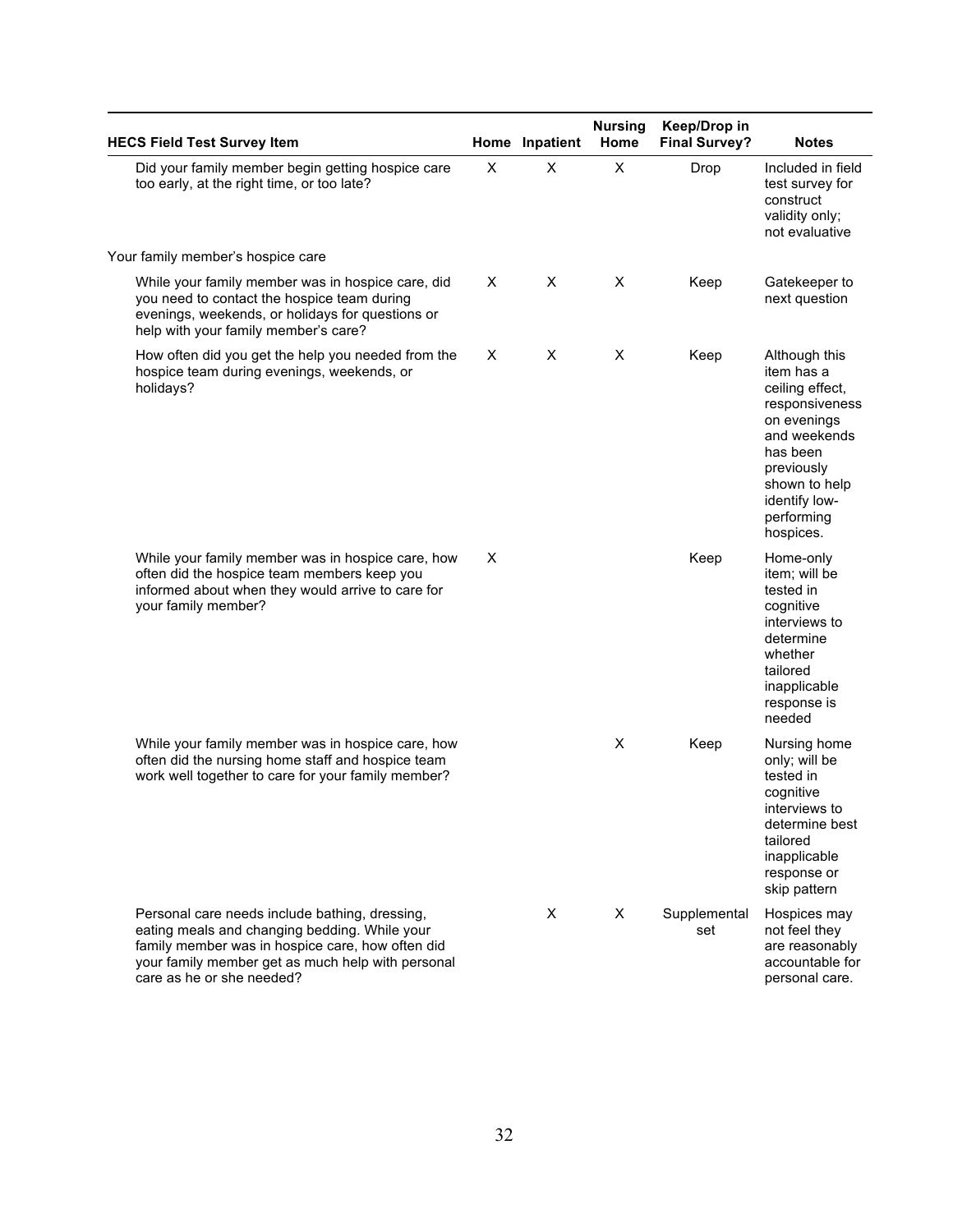| <b>HECS Field Test Survey Item</b>                                                                                                                                                                                   |   | Home Inpatient | <b>Nursing</b><br>Home | Keep/Drop in<br><b>Final Survey?</b> | <b>Notes</b>                                                                                                                                                              |
|----------------------------------------------------------------------------------------------------------------------------------------------------------------------------------------------------------------------|---|----------------|------------------------|--------------------------------------|---------------------------------------------------------------------------------------------------------------------------------------------------------------------------|
| While your family member was in hospice care, were<br>your family member's personal care needs ever not<br>taken care of because the nursing home staff<br>expected the hospice team to take care of those<br>needs? |   |                | X                      | Drop                                 | Confusing<br>question; may<br>be difficult for<br>respondents to<br>accurately<br>attribute failed<br>care to nursing<br>home versus<br>hospice staff                     |
| While your family member was in hospice care,<br>when you or your family member asked for help from<br>the hospice team, how often did you get help as<br>soon as you needed it?                                     | Х | X              | X                      | Keep                                 |                                                                                                                                                                           |
| While your family member was in hospice care, did<br>the hospice team give you and your family member<br>enough privacy?                                                                                             | X | X              | X                      | Drop                                 | Little variation<br>or ceiling effect                                                                                                                                     |
| While your family member was in hospice care, how<br>often did you have a hard time speaking with or<br>understanding members of the hospice team<br>because you spoke different languages?                          | X | X              | Χ                      | Supplemental<br>set                  | Little variation<br>or ceiling effect;<br>consider for<br>supplemental<br>item set; could<br>be relevant for<br>hospices with<br>need to assess<br>cultural<br>competence |
| While your family member was in hospice care, did<br>the hospice team seem informed and up to date<br>about your family member's condition and care?                                                                 | X | X              | X                      | Drop                                 | Very highly<br>correlated with<br>items in<br>Hospice Team<br>Communication<br>composite                                                                                  |
| While your family member was in hospice care, did<br>you speak to a doctor as often as you needed?                                                                                                                   |   | X              |                        | Supplemental<br>set                  | Only remaining<br>inpatient-<br>specific item,<br>so dropped to<br>streamline<br>survey                                                                                   |
| While your family member was in hospice care, how<br>often did the hospice team explain things in a way<br>that was easy to understand?                                                                              | X | Χ              | X                      | Keep                                 |                                                                                                                                                                           |
| While your family member was in hospice care, how<br>often did the hospice team keep you informed about<br>your family member's condition?                                                                           | X | X              | X                      | Keep                                 |                                                                                                                                                                           |
| While your family member was in hospice care, how<br>often did anyone from the hospice team give you<br>confusing or contradictory information about your<br>family member's condition or care?                      | Χ | X              | X                      | Keep                                 |                                                                                                                                                                           |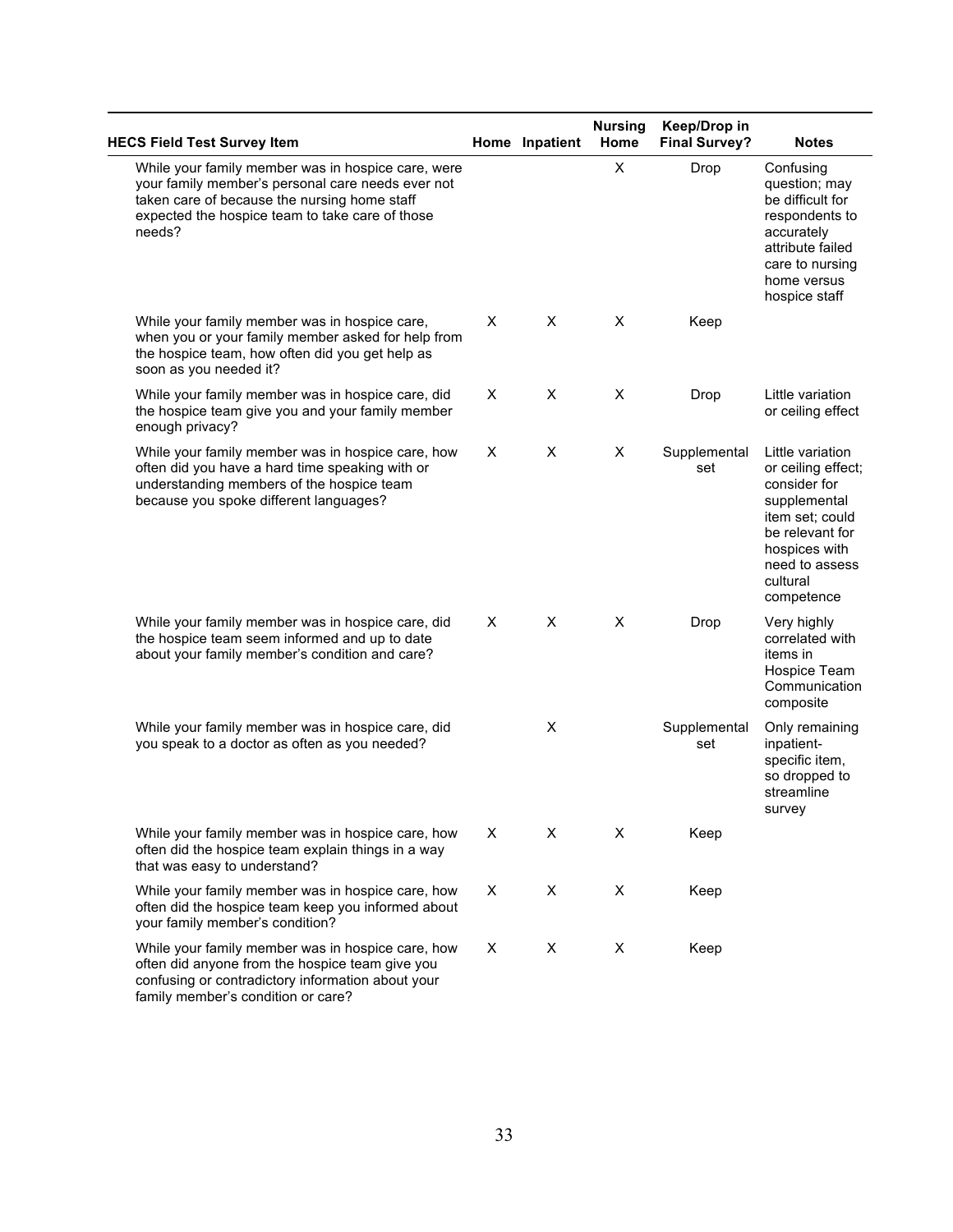| <b>HECS Field Test Survey Item</b>                                                                                                                                                                                           |   | Home Inpatient | <b>Nursing</b><br>Home | Keep/Drop in<br><b>Final Survey?</b> | <b>Notes</b>                                                                                                                                          |
|------------------------------------------------------------------------------------------------------------------------------------------------------------------------------------------------------------------------------|---|----------------|------------------------|--------------------------------------|-------------------------------------------------------------------------------------------------------------------------------------------------------|
| While your family member was in hospice care, how<br>often was the information you were given about your<br>family member by the nursing home staff different<br>from the information you were given by the hospice<br>team? |   |                | $\pmb{\times}$         | Keep                                 | Nursing home<br>only; will be<br>tested in<br>cognitive<br>interviews to<br>determine best<br>tailored<br>inapplicable<br>response or<br>skip pattern |
| While your family member was in hospice care, how<br>often did the hospice team respect your needs and<br>preferences?                                                                                                       | X | X              | X                      | Drop                                 | Very highly<br>correlated with<br>items in<br>Hospice Team<br>Communication<br>composite                                                              |
| While your family member was in hospice care, how<br>often did the hospice team spend enough time with<br>your family member?                                                                                                | X | X              | X                      | Drop                                 | Very highly<br>correlated with<br>items in<br>Hospice Team<br>Communication<br>composite                                                              |
| While your family member was in hospice care, how<br>often did the hospice team treat your family member<br>with dignity and respect?                                                                                        | X | X              | X                      | Keep                                 | Important<br>construct in<br>qualitative work                                                                                                         |
| While your family member was in hospice care, how<br>often did you feel that the hospice team really cared<br>about your family member?                                                                                      | X | X              | X                      | Keep                                 | Important<br>construct in<br>qualitative work                                                                                                         |
| While your family member was in hospice care, did<br>you talk with the hospice team about any problems<br>with your family member's hospice care?                                                                            | X | X              | X                      | Keep                                 | Gatekeeper to<br>next question                                                                                                                        |
| How often did the hospice team members listen<br>carefully to you when you talked with them about<br>problems with your family member's hospice care?                                                                        | X | X              | X                      | Keep                                 |                                                                                                                                                       |
| How often were problems with your family member's<br>hospice care resolved as soon as you needed?                                                                                                                            | Χ | X              | X                      | Drop                                 | Very highly<br>correlated with<br>other items in<br>Hospice Team<br>Communication<br>composite                                                        |
| While your family member was in hospice care, did<br>he or she have any pain?                                                                                                                                                | Χ | X              | X                      | Keep                                 | Gatekeeper to<br>next question                                                                                                                        |
| Did your family member get as much help with pain<br>as he or she needed?                                                                                                                                                    | Χ | Χ              | X                      | Keep                                 |                                                                                                                                                       |
| While your family member was in hospice care, did<br>he or she receive any pain medicine?                                                                                                                                    | X | X              | X                      | Keep                                 | Gatekeeper to<br>question about<br>side effects of<br>pain medicine                                                                                   |
| Did you get the information you needed from the<br>hospice team about your family member's pain<br>medicine?                                                                                                                 | Χ | X              | X                      | Drop                                 |                                                                                                                                                       |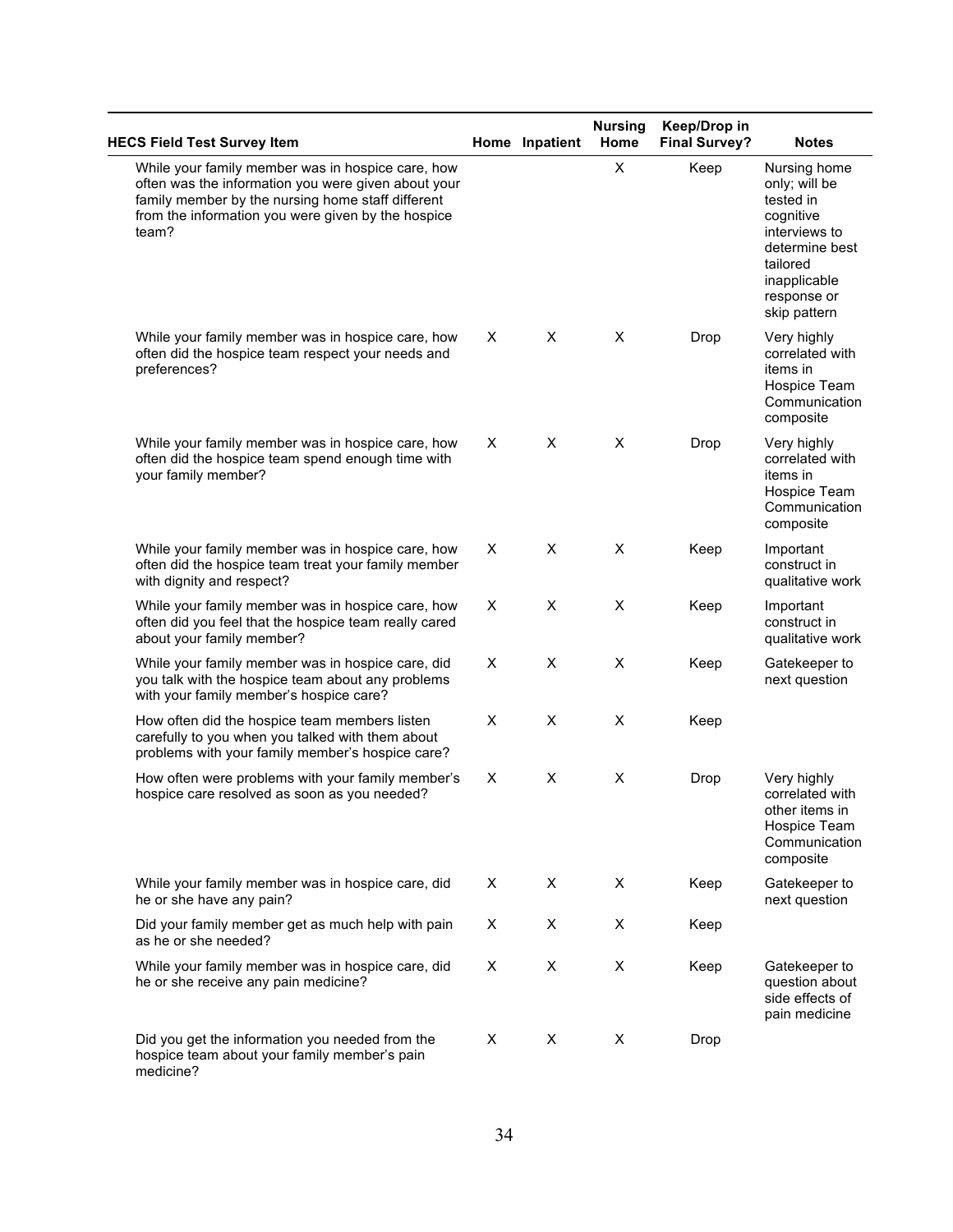| <b>HECS Field Test Survey Item</b>                                                                                                                                              |   | Home Inpatient | <b>Nursing</b><br>Home | Keep/Drop in<br><b>Final Survey?</b> | <b>Notes</b>                                                                                                                                                            |
|---------------------------------------------------------------------------------------------------------------------------------------------------------------------------------|---|----------------|------------------------|--------------------------------------|-------------------------------------------------------------------------------------------------------------------------------------------------------------------------|
| Side effects of pain medicine include things like<br>sleepiness. Did any member of the hospice team<br>discuss side effects of pain medicine with you or<br>your family member? | X | X              | X                      | Keep                                 | One-item<br>assessment of<br>pain medication<br>and shared<br>decisionmaking                                                                                            |
| Did the hospice team give you enough training about<br>what side effects to watch for from pain medicine?                                                                       | X |                |                        | Keep                                 | Home-only item                                                                                                                                                          |
| Did the hospice team give you enough training about<br>whether and when to give more pain medicine to<br>your family member?                                                    | X |                |                        | Keep                                 | Home-only item                                                                                                                                                          |
| While your family member was in hospice care, did<br>your family member ever have trouble breathing or<br>receive treatment for trouble breathing?                              | Χ | X              | X                      | Keep                                 | Gatekeeper to<br>next question                                                                                                                                          |
| How often did your family member get the help he or<br>she needed for trouble breathing?                                                                                        | X | X              | X                      | Keep                                 |                                                                                                                                                                         |
| How often did you get the information you needed<br>from the hospice team about your family member's<br>trouble breathing?                                                      | X | X              | X                      | Drop                                 |                                                                                                                                                                         |
| Did the hospice team give you enough training about<br>how to help your family member if he or she had<br>trouble breathing?                                                    | X |                |                        | Keep                                 | Home-only item                                                                                                                                                          |
| While your family member was in hospice care, did<br>your family member ever have trouble with<br>constipation?                                                                 | X | X              | X                      | Keep                                 | Gatekeeper to<br>next question                                                                                                                                          |
| How often did your family member get the help he or<br>she needed for trouble with constipation?                                                                                | X | X              | X                      | Keep                                 |                                                                                                                                                                         |
| While your family member was in hospice care, did<br>he or she show any feelings of anxiety or sadness?                                                                         | X | X              | X                      | Drop                                 | Two<br>gatekeepers for<br>question about<br>anxiety and<br>sadness<br>symptom<br>assessment;<br>more yes<br>responses to<br>need-help<br>gatekeeper<br>than to this one |
| Did your family member need help with feelings of<br>anxiety or sadness?                                                                                                        | Χ | X              | X                      | Keep                                 | Gatekeeper to<br>next question                                                                                                                                          |
| How often did your family member receive the help<br>he or she needed from the hospice team for feelings<br>of anxiety or sadness?                                              | Χ | X              | X                      | Keep                                 |                                                                                                                                                                         |
| While your family member was in hospice care, did<br>he or she ever become restless or agitated?                                                                                | X |                |                        | Keep                                 |                                                                                                                                                                         |
| Did the hospice team give you enough training about<br>what to do if your family member became restless or<br>agitated?                                                         | X |                |                        | Keep                                 | Home-only item                                                                                                                                                          |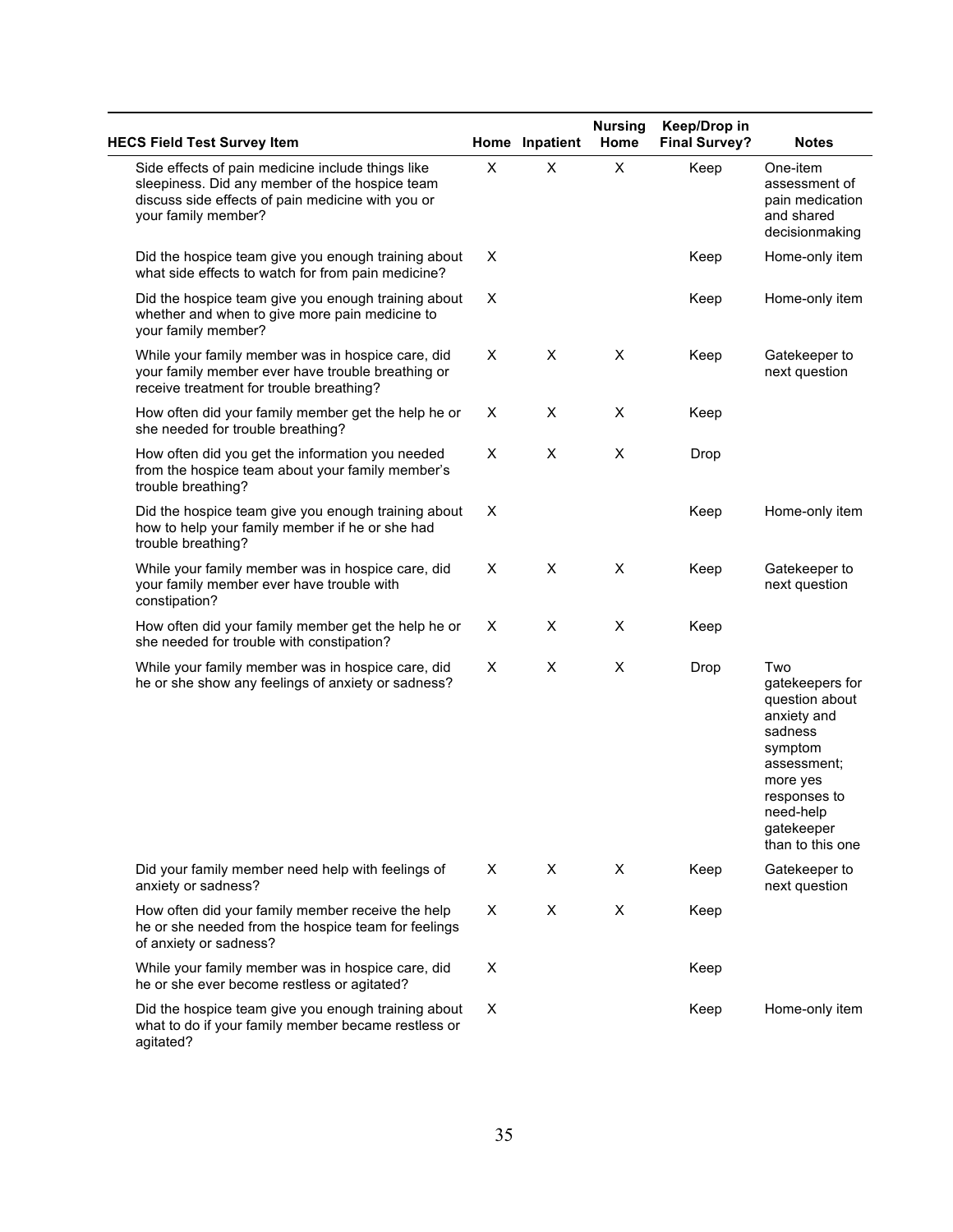| <b>HECS Field Test Survey Item</b>                                                                                                                                                                                                  |    | Home Inpatient | <b>Nursing</b><br>Home | Keep/Drop in<br><b>Final Survey?</b> | <b>Notes</b>                                                                                                                                 |
|-------------------------------------------------------------------------------------------------------------------------------------------------------------------------------------------------------------------------------------|----|----------------|------------------------|--------------------------------------|----------------------------------------------------------------------------------------------------------------------------------------------|
| Moving your family member includes things like<br>helping him or her turn over in bed or get in and out<br>of bed or a wheelchair. Did the hospice team give<br>you enough training about how to safely move your<br>family member? | X  |                |                        | Keep                                 |                                                                                                                                              |
| While your family member was in hospice care, did<br>any member of the hospice team discuss your family<br>member's religious or spiritual beliefs?                                                                                 | X. | X              | X                      | Drop                                 | Gatekeeper to<br>next question                                                                                                               |
| How often did the hospice team treat your family<br>member's religious or spiritual beliefs with respect?                                                                                                                           | X  | X              | X                      | Drop                                 | Keep question<br>about<br>respondent's<br>religious and<br>spiritual beliefs:<br>greater face<br>validity                                    |
| Did the hospice team give you as much information<br>as you wanted about what to expect while your<br>family member was dying?                                                                                                      | X  | X              | X                      | Keep                                 |                                                                                                                                              |
| Was the information provided in a way that was easy<br>to understand?                                                                                                                                                               | Χ  | Χ              | X                      | Drop                                 | Highly<br>correlated with<br>prior question                                                                                                  |
| When your family member died, was the hospice<br>team with you or available as soon as you needed?                                                                                                                                  | X  |                |                        | Drop                                 | Little variation<br>or ceiling effect                                                                                                        |
| Did the hospice team get in the way of you spending<br>time with your family member while he or she was<br>dying?                                                                                                                   |    | X              |                        | Drop                                 | Little variation<br>or ceiling effect                                                                                                        |
| The hospice environment                                                                                                                                                                                                             |    |                |                        |                                      |                                                                                                                                              |
| While your family member was in hospice care, were<br>his or her room and bathroom kept clean?                                                                                                                                      |    | X              |                        | Supplemental<br>set                  | Little variation;<br>although ICC is<br>significant,<br>97.5% of field<br>test<br>respondents<br>selected<br>highest<br>response<br>category |
| While your family member was in hospice care, was<br>his or her room a comfortable place for you to be<br>together?                                                                                                                 |    | Χ              |                        | Drop                                 | Little variation<br>or ceiling effect                                                                                                        |
| While your family member was in hospice care, was<br>your family member's room a calm and soothing<br>place for him or her?                                                                                                         |    | X              |                        | Drop                                 | Little variation<br>or ceiling effect                                                                                                        |
| Special medical equipment                                                                                                                                                                                                           |    |                |                        |                                      |                                                                                                                                              |
| Special medical equipment includes things like<br>hospital beds, wheelchairs, and oxygen. While your<br>family member was in hospice care, did your family<br>member need special medical equipment?                                | X  |                |                        | Supplemental<br>set                  |                                                                                                                                              |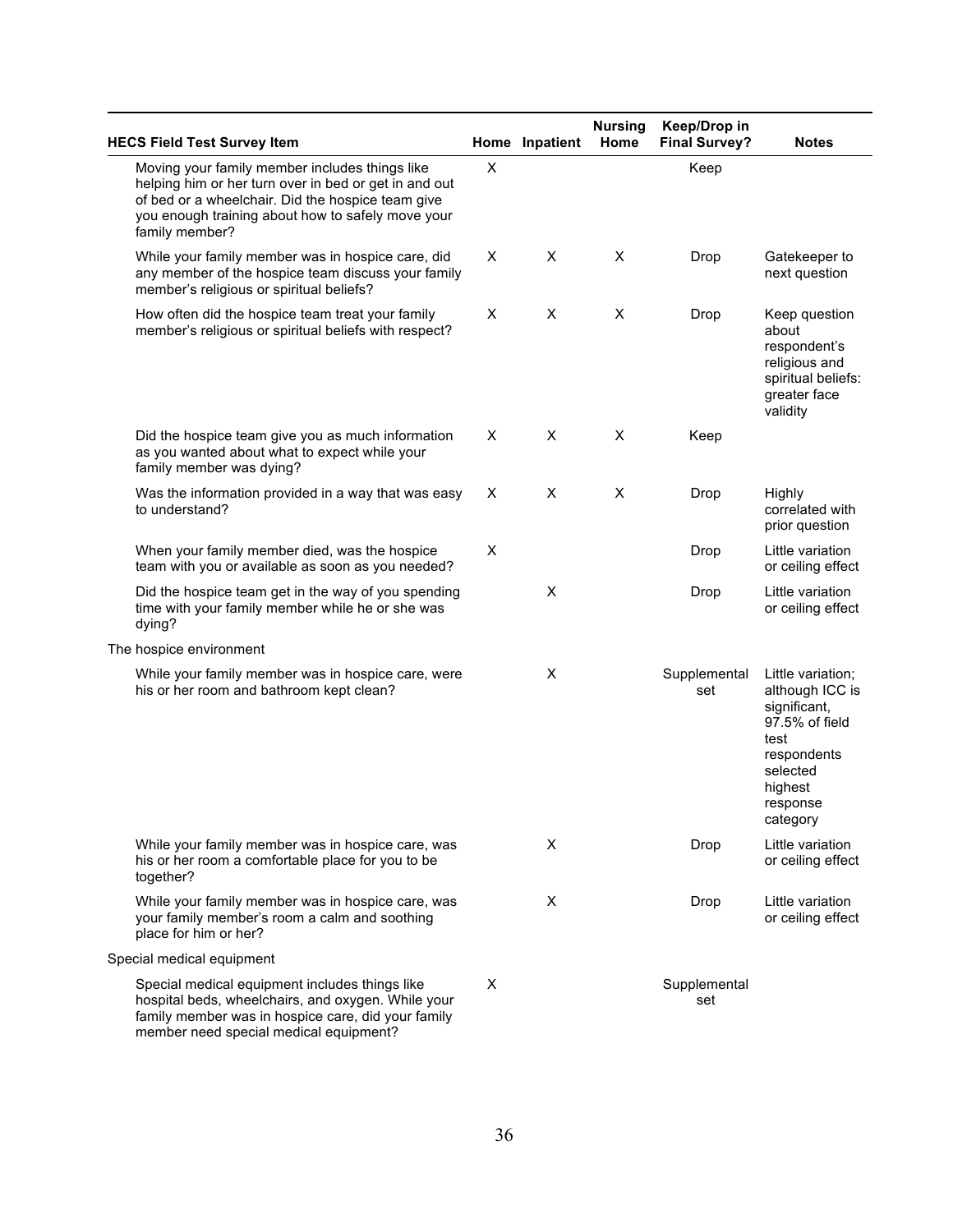| <b>HECS Field Test Survey Item</b>                                                                                                          |   | Home Inpatient | <b>Nursing</b><br>Home | Keep/Drop in<br><b>Final Survey?</b> | <b>Notes</b>                                                                                                                                                         |
|---------------------------------------------------------------------------------------------------------------------------------------------|---|----------------|------------------------|--------------------------------------|----------------------------------------------------------------------------------------------------------------------------------------------------------------------|
| Did your family member get the equipment as soon<br>as he or she needed it?                                                                 | X |                |                        | Supplemental<br>set                  | Little variation<br>or ceiling effect;<br>however, this<br>rarely occurring<br>problem is of<br>great concern<br>to families                                         |
| Was the equipment picked up in a timely manner<br>when your family member no longer needed it?                                              | X |                |                        | Supplemental<br>set                  | Little variation<br>or ceiling effect;<br>however, this<br>rarely occurring<br>problem is of<br>great concern<br>to families                                         |
| Your own experience with hospice                                                                                                            |   |                |                        |                                      |                                                                                                                                                                      |
| While your family member was in hospice care, how<br>often did the hospice team listen carefully to you?                                    | Χ | X              | X                      | Keep                                 |                                                                                                                                                                      |
| While your family member was in hospice care, how<br>often did the hospice team spend enough time with<br>you?                              | Χ | X              | X                      | Drop                                 | Very highly<br>correlated with<br>other items in<br>Hospice Team<br>Communication<br>composite                                                                       |
| While your family member was in hospice care, were<br>your religious or spiritual beliefs discussed with any<br>member of the hospice team? | Χ | X              | X                      | Drop                                 | Alternative<br>religious and<br>spiritual item<br>preferred<br>because<br>requires fewer<br>items on the<br>survey to<br>evaluate<br>religious and<br>spiritual care |
| How often did the hospice team treat your religious<br>or spiritual beliefs with respect?                                                   | Χ | X              | X                      | Drop                                 | Alternative<br>religious and<br>spiritual item<br>preferred<br>because<br>requires fewer<br>items on the<br>survey to<br>evaluate<br>religious and<br>spiritual care |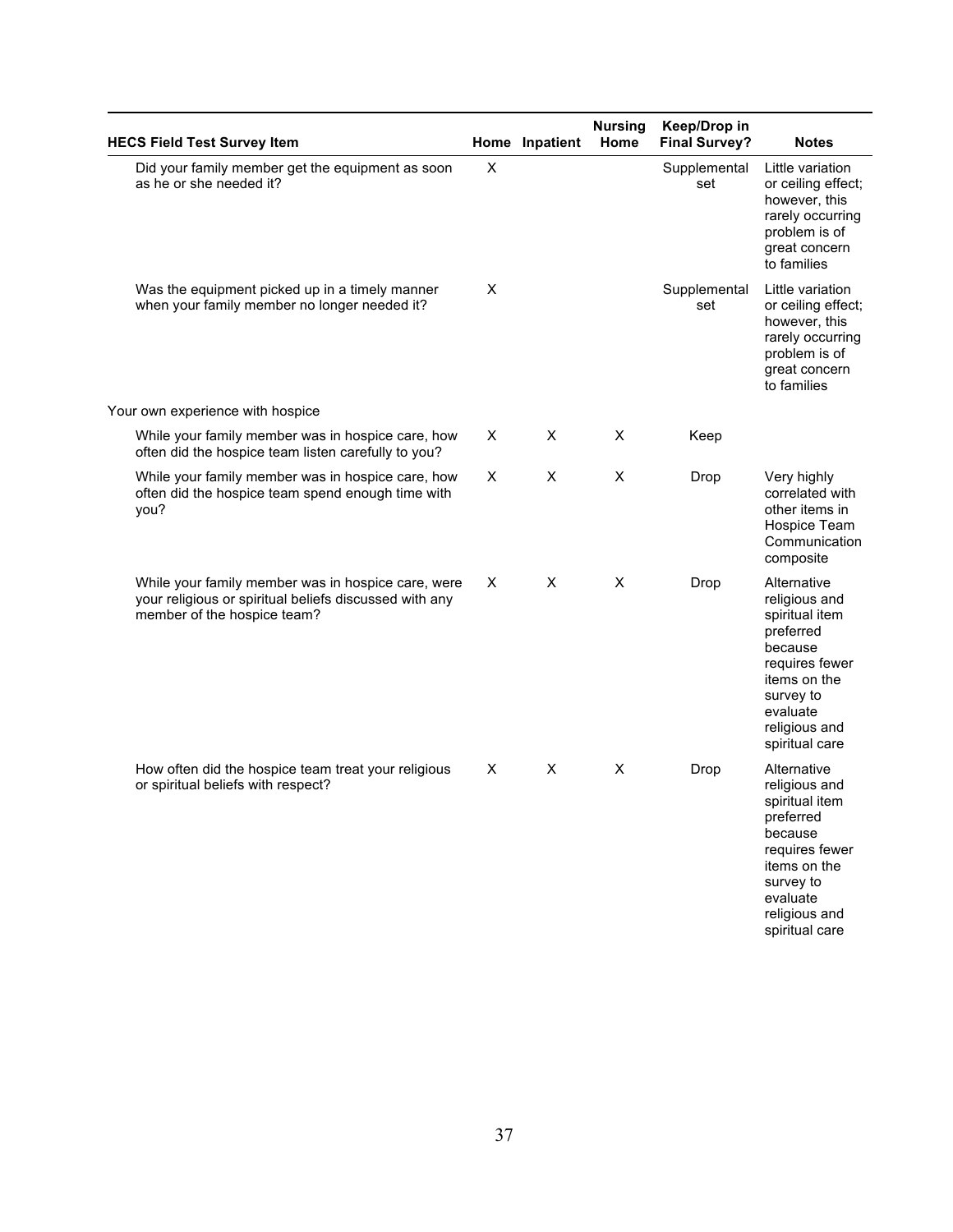| <b>HECS Field Test Survey Item</b>                                                                                                                                                                                                                                                                       |   | Home Inpatient | <b>Nursing</b><br>Home | Keep/Drop in<br><b>Final Survey?</b> | <b>Notes</b>                                                                                                                                                                                                                   |
|----------------------------------------------------------------------------------------------------------------------------------------------------------------------------------------------------------------------------------------------------------------------------------------------------------|---|----------------|------------------------|--------------------------------------|--------------------------------------------------------------------------------------------------------------------------------------------------------------------------------------------------------------------------------|
| Support for religious or spiritual beliefs includes<br>talking, praying, quiet time, and other ways of<br>meeting your religious or spiritual needs. While your<br>family member was in hospice care, how much<br>support for your religious and spiritual beliefs did you<br>get from the hospice team? | X | X              | X                      | Keep                                 | Although this<br>item has limited<br>variation.<br>religious and<br>spiritual support<br>is a vital part of<br>the hospice<br>benefit, and<br>assessment of<br>it is valued by<br>hospice staff,<br>particularly<br>chaplains. |
| While your family member was in hospice care, how<br>much emotional support did you get from the<br>hospice team?                                                                                                                                                                                        | X | X              | X                      | Keep                                 | Important<br>construct in<br>qualitative work                                                                                                                                                                                  |
| In the weeks after your family member died, how<br>much emotional support did you get from the<br>hospice team?                                                                                                                                                                                          | X | X              | X                      | Keep                                 | Important<br>construct in<br>qualitative work                                                                                                                                                                                  |
| Overall rating of care                                                                                                                                                                                                                                                                                   |   |                |                        |                                      |                                                                                                                                                                                                                                |
| Using any number from 0 to 10, where 0 is the worst<br>hospice care possible and 10 is the best hospice<br>care possible, what number would you use to rate<br>your family member's hospice care?                                                                                                        | X | X              | X                      | Keep                                 |                                                                                                                                                                                                                                |
| Would you recommend this hospice to your friends<br>and family?                                                                                                                                                                                                                                          | X | X              | X                      | Keep                                 | Parallel to other<br><b>CAHPS</b><br>surveys;<br>appreciated by<br>providers                                                                                                                                                   |
| In thinking about your experiences with hospice, was<br>there anything that went especially well or that you<br>wish had gone differently for you and your family<br>member? Please tell us about those experiences.                                                                                     | X | X              | X                      | Supplemental<br>set                  | CMS will not<br>require an<br>open-ended<br>item.                                                                                                                                                                              |
| About your family member                                                                                                                                                                                                                                                                                 |   |                |                        |                                      |                                                                                                                                                                                                                                |
| What is the highest grade or level of school that your<br>family member completed?                                                                                                                                                                                                                       | X | Χ              | X                      | Keep                                 | May be needed<br>for CMA                                                                                                                                                                                                       |
| Was your family member of Hispanic, Latino/a, or<br>Spanish origin or descent?                                                                                                                                                                                                                           | Χ | X              | X                      | Keep                                 | May be needed<br>for CMA;<br>combine with<br>next question                                                                                                                                                                     |
| Which group best describes your family member?                                                                                                                                                                                                                                                           | X | X              | X                      | Keep                                 |                                                                                                                                                                                                                                |
| What was your family member's race? Please mark<br>one or more.                                                                                                                                                                                                                                          | X | X              | X                      | Keep                                 | May be needed<br>for CMA                                                                                                                                                                                                       |
| About you                                                                                                                                                                                                                                                                                                |   |                |                        |                                      |                                                                                                                                                                                                                                |
| What is your age?                                                                                                                                                                                                                                                                                        | X | X              | X                      | Keep                                 | May be needed<br>for CMA                                                                                                                                                                                                       |
| Are you male or female?                                                                                                                                                                                                                                                                                  | X | X              | X                      | Keep                                 | May be needed<br>for CMA                                                                                                                                                                                                       |
| What is the highest grade or level of school that you<br>have completed?                                                                                                                                                                                                                                 | X | X              | X                      | Keep                                 | May be needed<br>for CMA                                                                                                                                                                                                       |